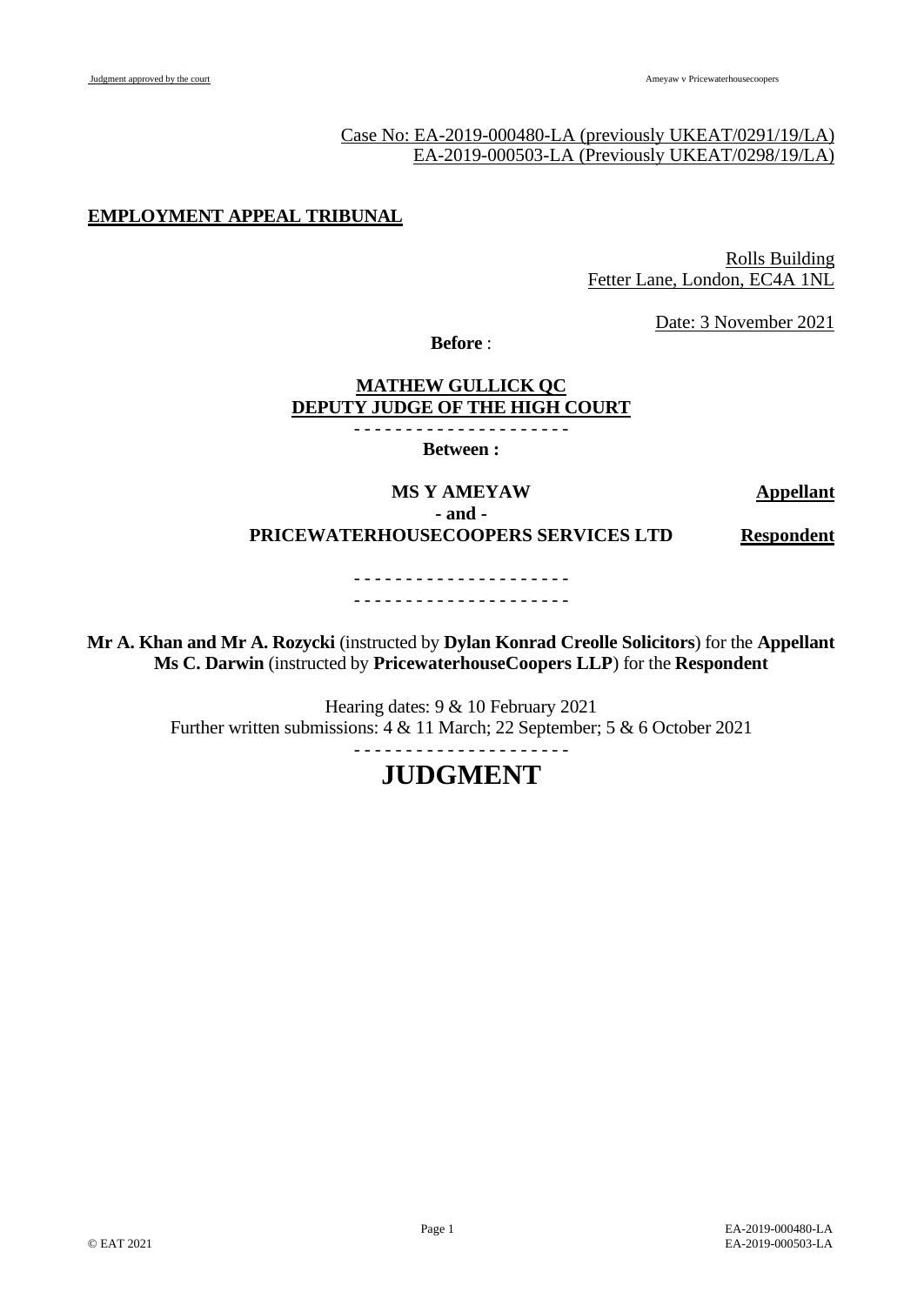#### **SUMMARY**

# **PRACTICE AND PROCEDURE; VICTIMISATION; UNFAIR DISMISSAL**

The claimant's appeals against two decisions of the Employment Tribunal, made in different proceedings brought against the respondent, were heard together.

In the first appeal, the claimant challenged the Employment Tribunal's refusal to reconsider its earlier judgment dismissing the respondent's application to strike out three claims brought by the claimant. The Employment Appeal Tribunal held that there had been a procedural irregularity in the way in which the Employment Tribunal had dealt with the reconsideration application, but that it was not material to the outcome because the claimant (who had successfully resisted the application to strike out her claims) was seeking changes to the Employment Tribunal's reasons for refusing the respondent's application, rather than a change in the result. Applying **AB v The Home Office** UKEAT/0363/13/JOJ, the Employment Appeal Tribunal held that the application for reconsideration was not one permitted by the relevant provisions of the **Employment Tribunal Rules of Procedure 2013**. The appeal against the Employment Tribunal's refusal to reconsider was dismissed.

In the second appeal, the claimant challenged the Employment Tribunal's decision to dismiss a fourth claim brought against the respondent after a full merits hearing.

The claimant contended that the tribunal which heard the fourth claim had erred in law in refusing an application to adjourn the hearing on medical grounds because there were not "exceptional circumstances" as required under rule 30A of the Employment Tribunal **Rules of Procedure 2013**. The Employment Appeal Tribunal held that the tribunal had not erred in law in concluding that there were not "exceptional circumstances" and so refusing the application to adjourn, **Morton v Eastleigh Citizens' Advice Bureau** [2020] EWCA Civ 638 considered and applied.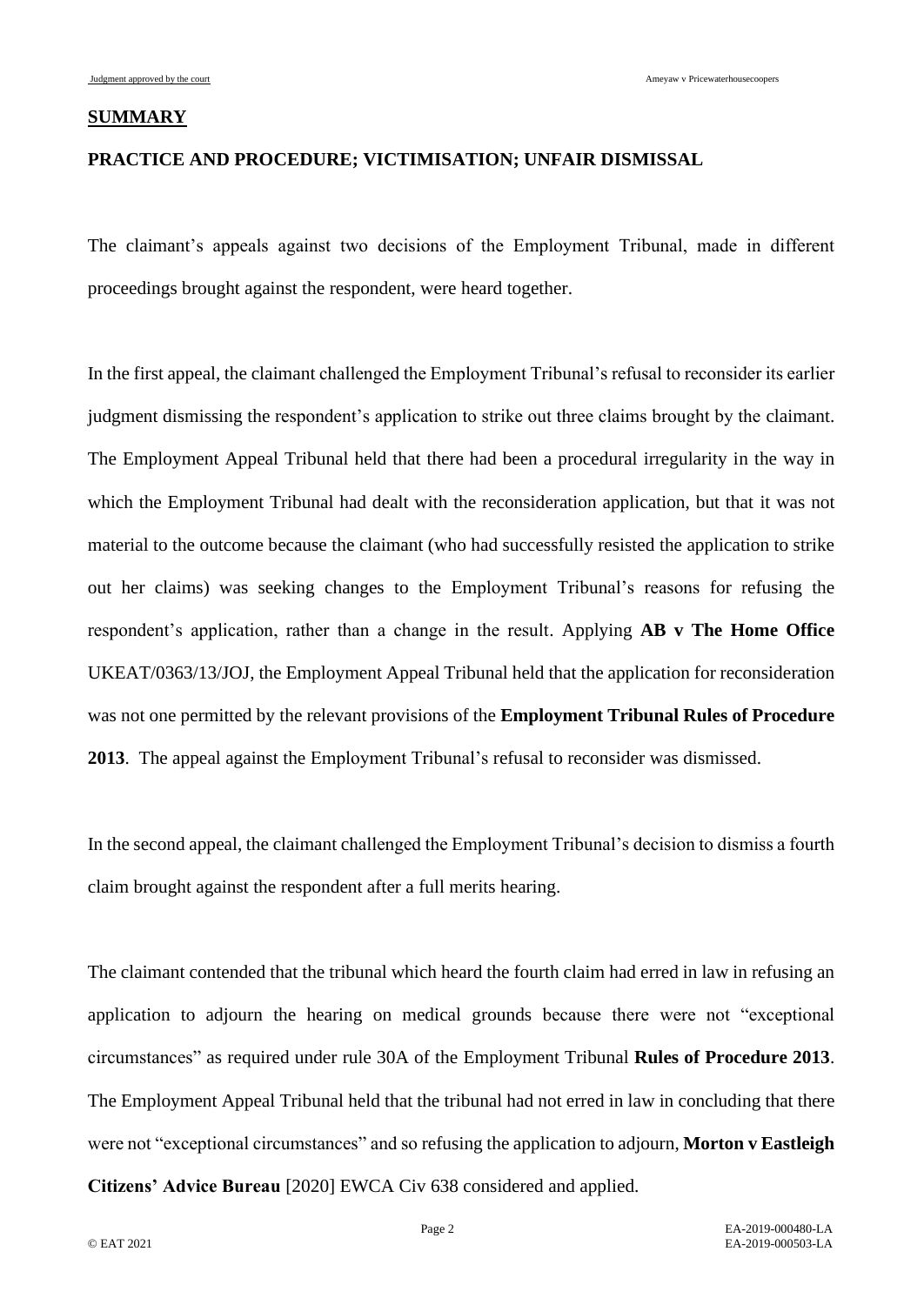The claimant challenged various elements of the tribunal's decision to dismiss her fourth claim on the merits as being perverse or otherwise failing to take into account relevant matters. The Employment Appeal Tribunal rejected the claimant's arguments, holding that the tribunal's decision was open to it and none of the alleged errors of law had been established.

The claimant also appealed the Employment Tribunal's decision to refuse her application for an order under rule 50 of the **Employment Tribunal Rules of Procedure 2013**. The Employment Appeal Tribunal held that there was no error of law in the decision to refuse the rule 50 application and that the Employment Tribunal had correctly held that the claimant's Article 8 rights were not engaged where the matter in issue was her conduct at a preliminary hearing in the Employment Tribunal which had been held "in private".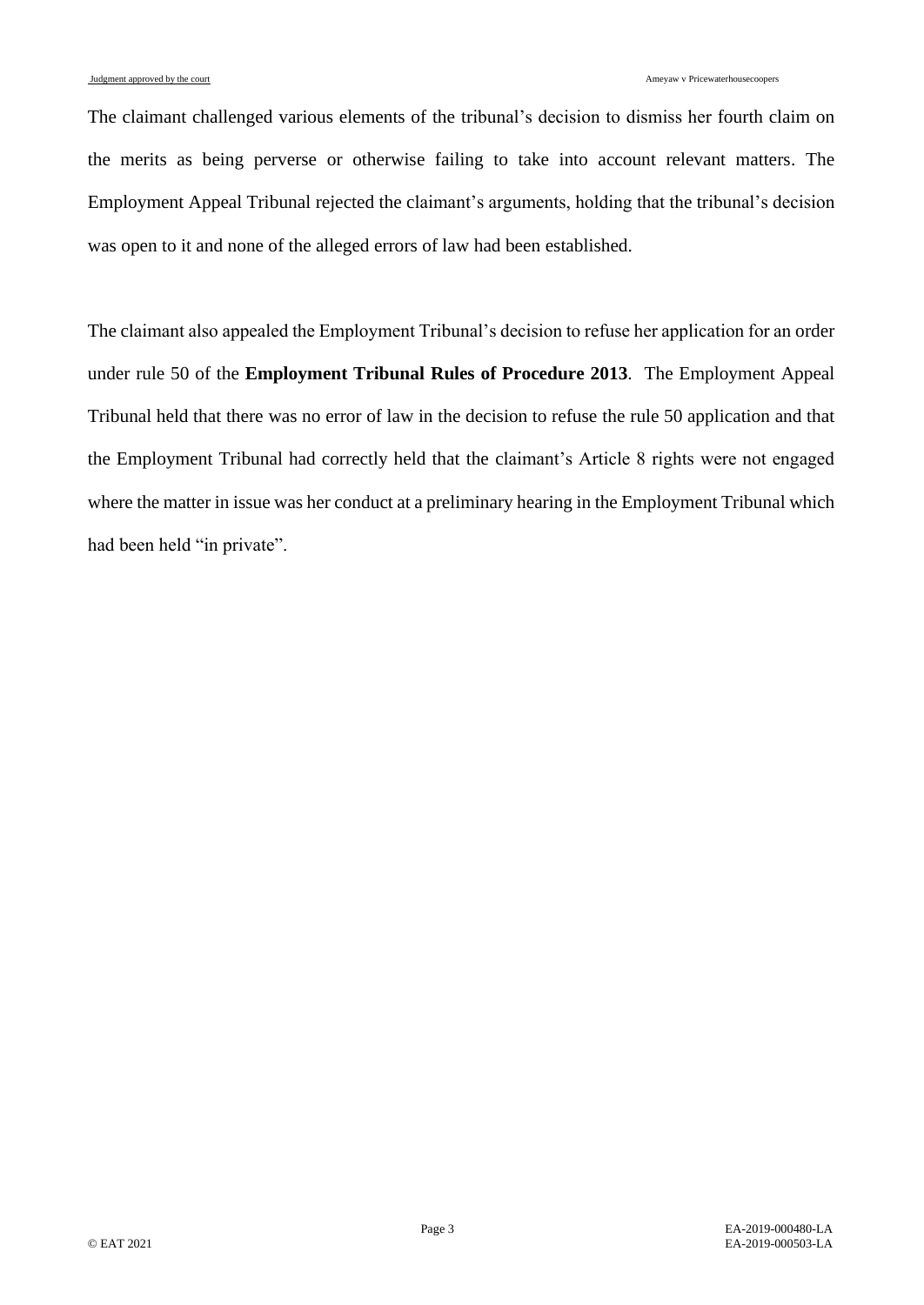# **MATHEW GULLICK QC, DEPUTY JUDGE OF THE HIGH COURT:**

# **Introduction**

1. In this judgment, I shall refer to the parties as they were in the proceedings before the Employment Tribunal, i.e. as "the claimant" and "the respondent".

2. Before me are two appeals by the claimant. The first appeal is against the decision of Employment Judge Morton, sitting alone in the London South Employment Tribunal, dated 28 March 2019. By that decision, the Employment Judge refused the claimant's application for reconsideration of her earlier judgment dated 17 March 2017 which had dismissed the respondent's application to strike out three claims brought by the claimant. Those three claims were then dismissed in March 2018, after a 17 day final hearing, by a differently constituted Employment Tribunal whose judgment is not the subject of this appeal.

3. The second appeal is against the reserved judgment of a panel comprising Employment Judge Grewal, Mr D Kendall and Ms S Plummer, sitting in the London Central Employment Tribunal, by which it dismissed on the merits a fourth claim brought by the claimant. That judgment is dated 12 April 2019 and was sent to the parties, with written reasons, on 16 April 2019.

4. Although the appeals are brought in respect of separate decisions of the Employment Tribunal, they have been heard together. For ease of reference, and without intending any disrespect to the Lay Members, I shall refer to the latter constitution of the Employment Tribunal as "the Grewal Tribunal".

5. The claimant was represented on these appeals by Mr Arfan Khan of Counsel, leading Mr Alexander Rozycki of Counsel. Neither Mr Khan nor Mr Rozycki had appeared in the proceedings below. The respondent was represented by Ms Claire Darwin of Counsel, who had appeared at the hearing before the Grewal Tribunal. The hearing of the appeals was conducted as a 'hybrid' hearing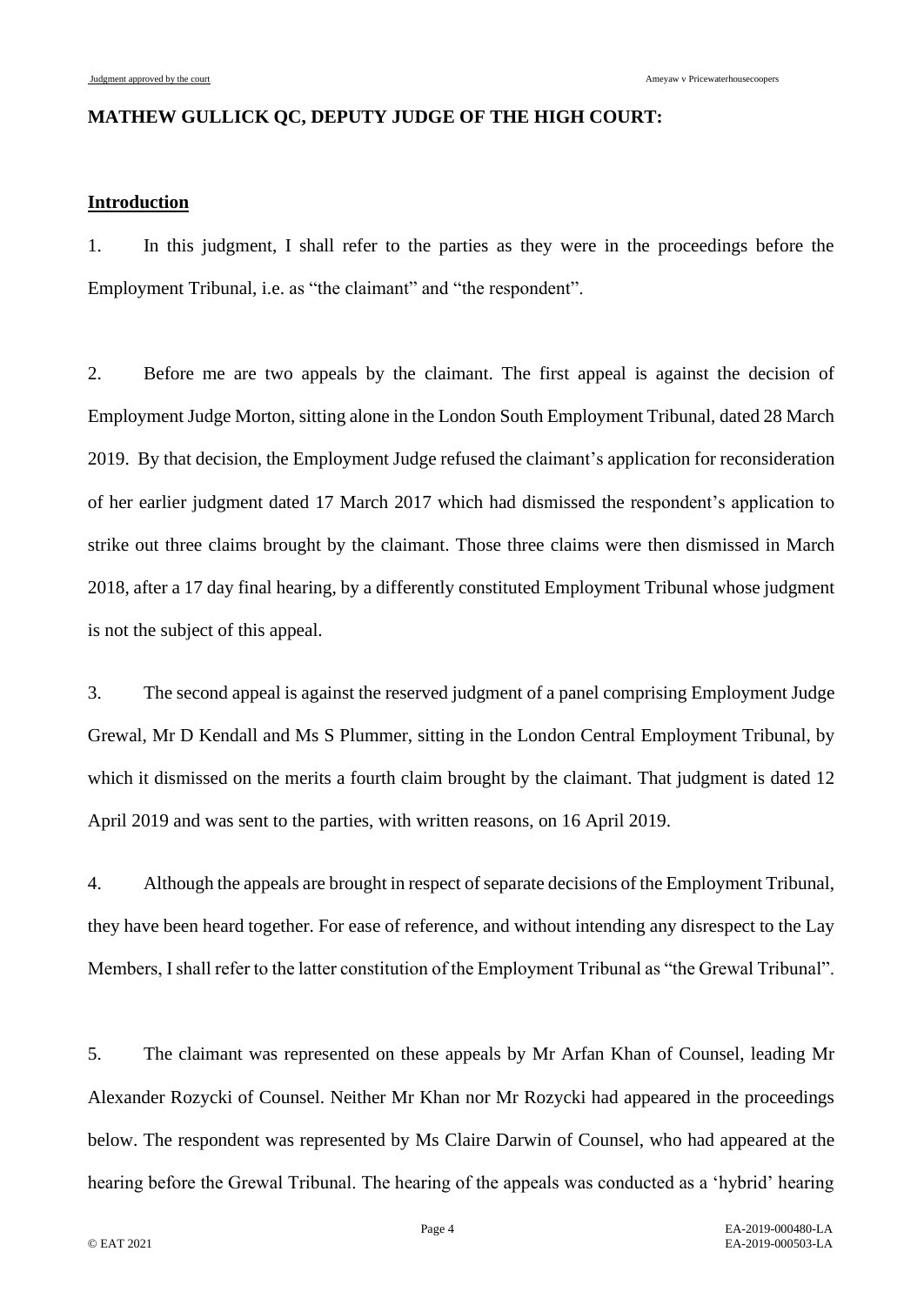using the arrangements adopted in consequence of the COVID-19 pandemic. It took place in Court 30 at the Rolls Building: the claimant, her representatives and I were all present in the courtroom, with the respondent's representatives attending via video-link. Although there were some initial difficulties with the audio, the hearing proceeded smoothly and I am satisfied that this mode of hearing caused no disadvantage to either party.

6. I am grateful to all Counsel for the clarity and high quality of their submissions, and to Mr Khan and Ms Darwin for the considerable assistance provided to me during the oral argument, which took place over two days on 9 and 10 February 2021. The industry of Counsel resulted in an authorities bundle containing no fewer than 44 decided cases, although it has not been necessary for me to refer to all of them in this judgment. I am also grateful to both parties' legal teams for their efforts to complete what was a wide-ranging hearing, raising a number of different points of law, within the two days that had been allotted.

7. Prior to the hearing of the appeals, there had been an order made for the provision of certain parts of Employment Judge Grewal's notes, however the Employment Tribunal had been unable to provide them before the appeal hearing due to the temporary closure of the London Central Employment Tribunal's office at Victory House, Kingsway, as a consequence of issues arising during the COVID-19 pandemic. Neither side sought an adjournment of the appeal hearing; the notes were subsequently provided by the Employment Tribunal. Further written submissions were then made about the content of Judge Grewal's notes during March 2021. I have considered all the written and oral arguments put forward by the parties in coming to my decision. I have also borne in mind, when considering the arguments raised in relation to matters upon which the judge's notes have been produced, the point made by Mr Khan and Mr Rozycki in their submissions that what has been supplied is a typed-up version, prepared two years after the hearing, of manuscript notes (see **Lasila v Apcoa Parking (UK) Ltd**, UKEAT/00012/20/OO at [22]).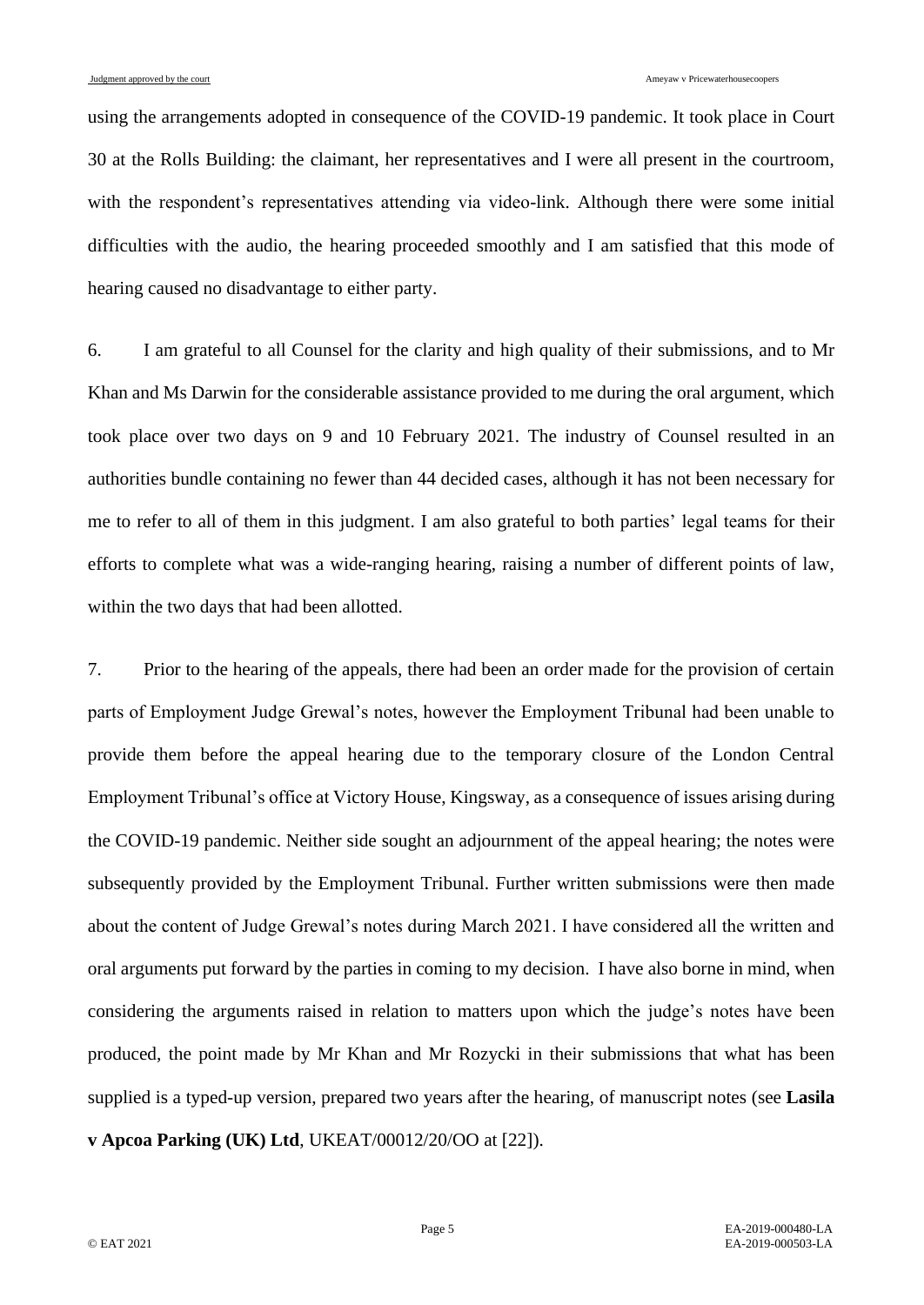# **Background to the appeals**

8. The claimant was employed by the respondent as a consultant between 7 April 2014 and 6 October 2017. She was a Senior Manager. I shall deal with the factual background to the two appeals by separating the events relevant to the claimant's first three claim forms and her fourth claim form.

#### The First Three Claim Forms

9. On 6 October 2015, the claimant filed an ET1 claim form with the London South Employment Tribunal. I shall refer to that claim as "ET claim 1". The claimant made claims for race and sex discrimination, victimisation and harassment. She alleged that she had been subject to discrimination in relation to the status and quality of the work allocated to her, and that her performance rating had been maliciously downgraded as an act of discrimination. The respondent filed a response in which it denied the claimant's allegations.

10. On 9 August 2016, the claimant filed a second ET1 claim form with the London South Employment Tribunal. I shall refer to that claim as "ET claim 2". By that claim, the claimant made further claims of discrimination, victimisation and harassment arising from events post-dating the submission of ET claim 1. These included further allegations regarding the allegedly discriminatory way in which work had been allocated, that false accusations had been made regarding absence from work and performance, and that there had been attempts to remove her management responsibilities. Again, the respondent filed a response denying the claimant's allegations.

11. On 2 November 2016, the claimant's then Solicitors applied to the Employment Tribunal to amend both ET claim 1 and ET claim 2. It was contended that the claimant had not been aware of the substance of the proposed amendments when filing those claims, and that the matters had become apparent on review of documentation disclosed by the respondent. The amendments were opposed by the respondent.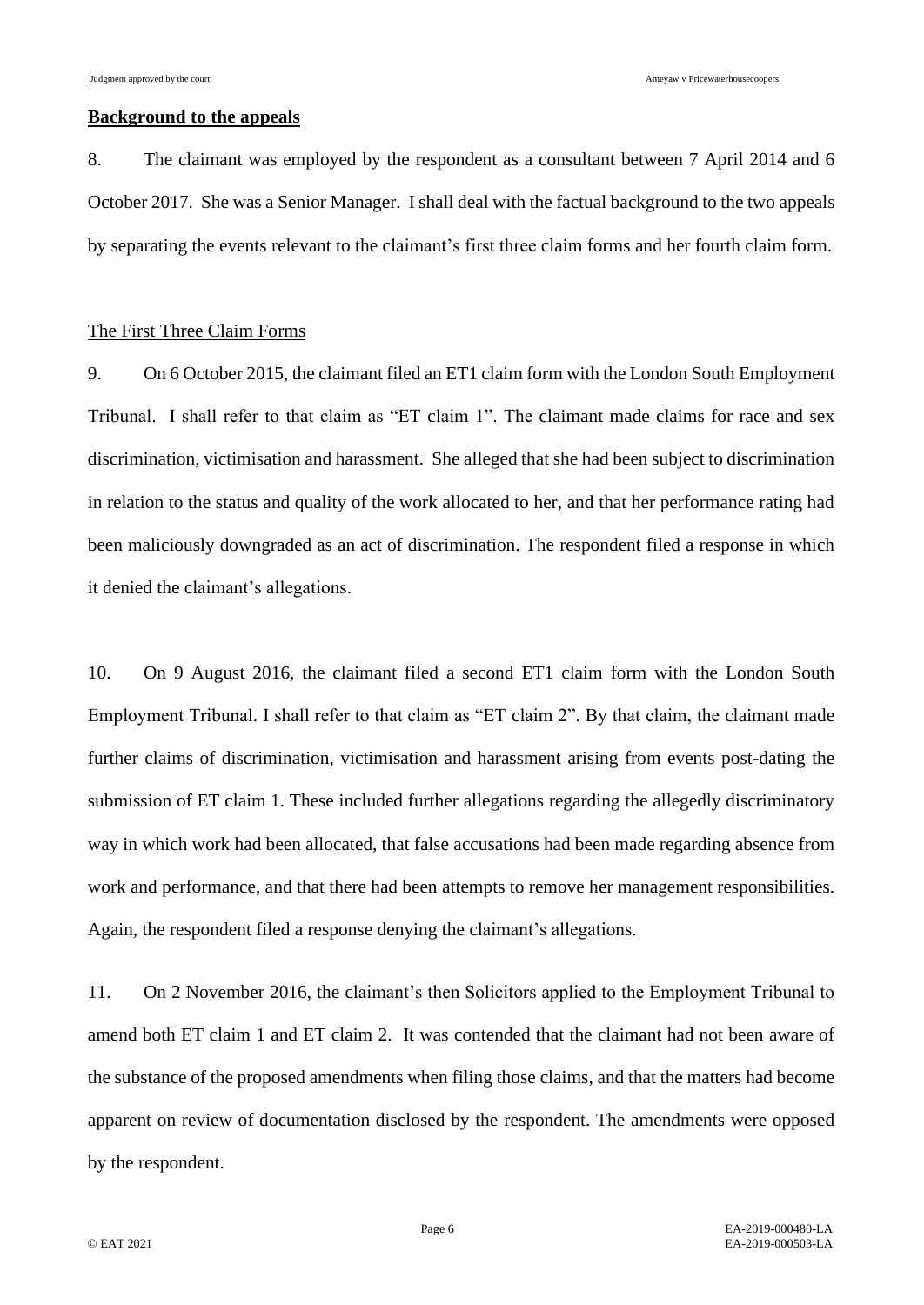12. On 11 November 2016, the claimant filed a third ET1 claim form with the London South Employment Tribunal. I shall refer to that claim as "ET claim 3". The claimant made further claims of discrimination, arising from the conduct of a disciplinary hearing on 26 October 2016. The claimant contended that she was being persecuted by the respondent because she was a black woman who had brought Employment Tribunal claims. The claimant referred to having been diagnosed with depression and anaemia and that she had been required to take time off work and had received medical treatment.

13. The result of the disciplinary hearing was that on 29 November 2016, the claimant was given a final written warning, effective for a period of 12 months.

14. On 22 November 2016, Employment Judge Baron directed that the final hearing which had been listed to commence on 1 January 2017 should be vacated, and that a preliminary hearing should be listed after 19 December 2016. A notice of the date and time of the preliminary hearing was subsequently sent out to the parties. That notice stated that the hearing would take place at the offices of the London South Employment Tribunal on 31 January 2017, "at 2:00pm, in private". The notification that the preliminary hearing would be "in private" is of some significance for the purpose of these appeals.

15. On 27 January 2017, Bindmans LLP, the Solicitors who were at that point acting for the claimant, wrote to the London South Employment Tribunal stating that upon instructions from the claimant the application that had been made to amend ET claim 1 and ET claim 2 would no longer be pursued and that the matters raised by the proposed amendments would instead be addressed, where appropriate, in evidence. Later on the same day, the claimant sent an email to the Employment Tribunal stating that this correspondence had been sent by her Solicitors without her approval and that she had requested that it be withdrawn.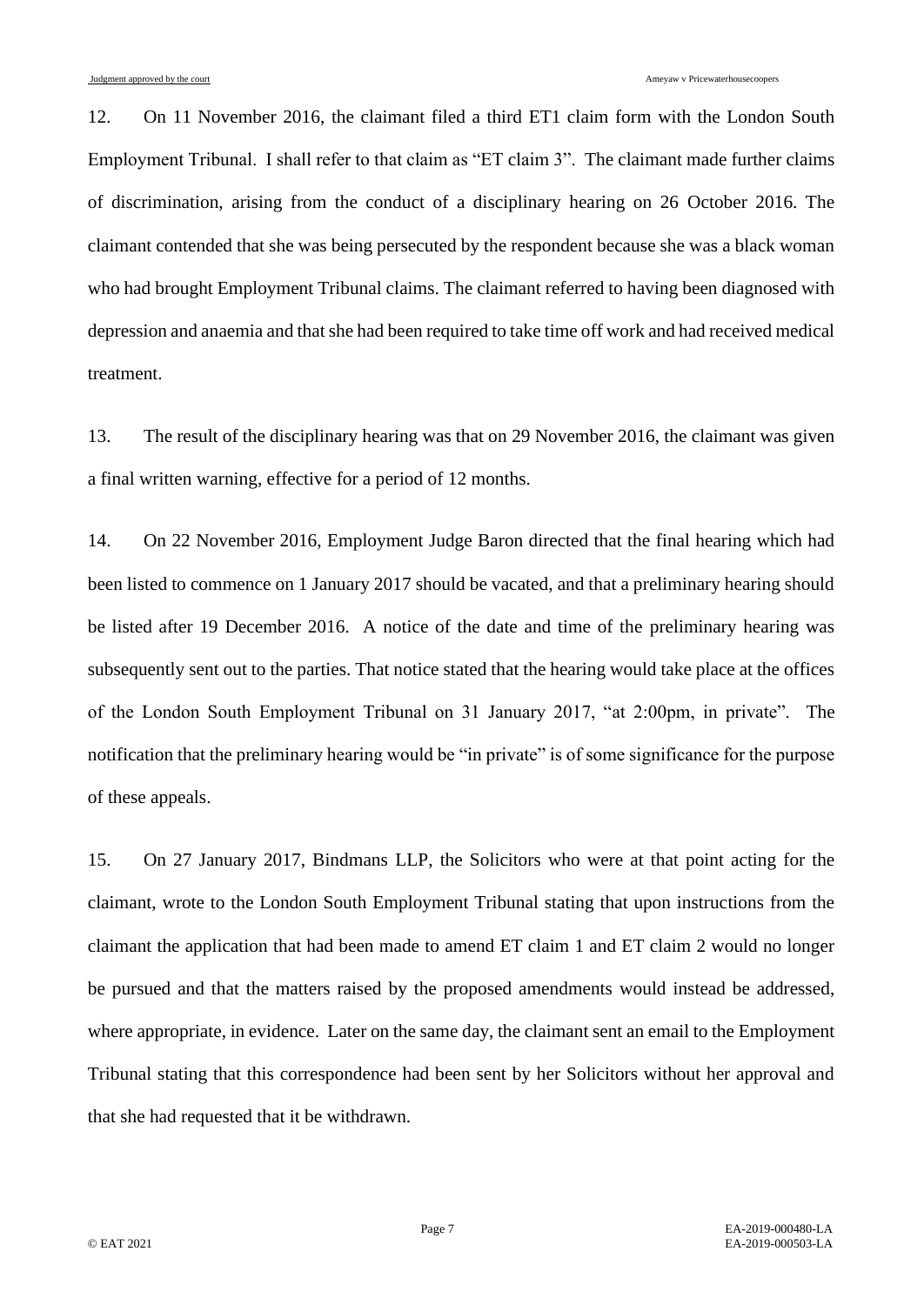16. On the afternoon of 31 January 2017, the preliminary hearing in relation to ET claim 1, ET claim 2 and ET claim 3 took place at the London South Employment Tribunal, before Employment Judge Hall-Smith. The claimant was represented at that hearing by Mr Christopher Milsom of Counsel. The respondent was represented by Ms Laura Bell of Counsel. The parties' Solicitors were also in attendance. During the hearing, Mr Milsom and the representative from Bindmans LLP both withdrew and the hearing continued with the claimant representing herself. Judge Hall-Smith recorded what had happened in a decision with reasons that was signed by him on 2 March 2017 and issued to the parties on 3 March 2017. It is apparent from the contemporaneous notes made by some of those present, to which I was referred, that Judge Hall-Smith dictated the decision and reasons at the conclusion of the hearing on 31 January.

17. The reasons given by Judge Hall-Smith started by recording that he had queried whether the presence of several people accompanying the claimant was appropriate:

**"3. In addition to her representative, Mr Milsom, the Claimant was accompanied by several individuals. In circumstances where the hearing before me was a closed preliminary hearing, I enquired about the identity of the individuals and the reasons for their presence at the hearing.**

**4. I was informed by the Claimant that she was accompanied by her mother and her brother. The Claimant's mother started shouting and continued to shout from the back of the Tribunal where she was sitting which made the conduct of the hearing difficult to manage. I had intended to enquire of the Respondent's representative, Ms Bell, whether the Respondent had any objection to the presence of members of the Claimant's family at the hearing.**

**5. In view of the disturbance created by the Claimant's mother and to some extent by the Claimant who started to address me in a loud voice, notwithstanding the presence of her legal representative, I warned the parties that I was not prepared to conduct a hearing very significantly disrupted by disruptive conduct from the Claimant and from her mother directed towards me. I warned the Claimant and those accompanying her that I was not prepared to tolerate such conduct and that I would accordingly rise for five minutes to enable the Claimant and her mother to consider what I had said, and to moderate their conduct.**

**6. I bore in mind that legal proceedings can be stressful for those involved in such proceedings, but on this occasion the conduct of the Claimant and her mother, when I raised an enquiry about the presence of the Claimant's family members at a private hearing, was in my judgment wholly unjustified.**

**7. When I resumed the hearing, Ms Bell on behalf of the Respondent, raised no objection to the presence of a family member of the Claimant during the hearing. I invited the Claimant to confer with her representative, Mr Milsom about which member of her family she would like present at the hearing. Having regard to the disruptive conduct which had occurred, I was reluctant to permit two members of the Claimant's family to be present at the hearing. I again adjourned the hearing to allow the Claimant to confer with Mr Milsom. The Claimant returned to the Tribunal accompanied by her brother."**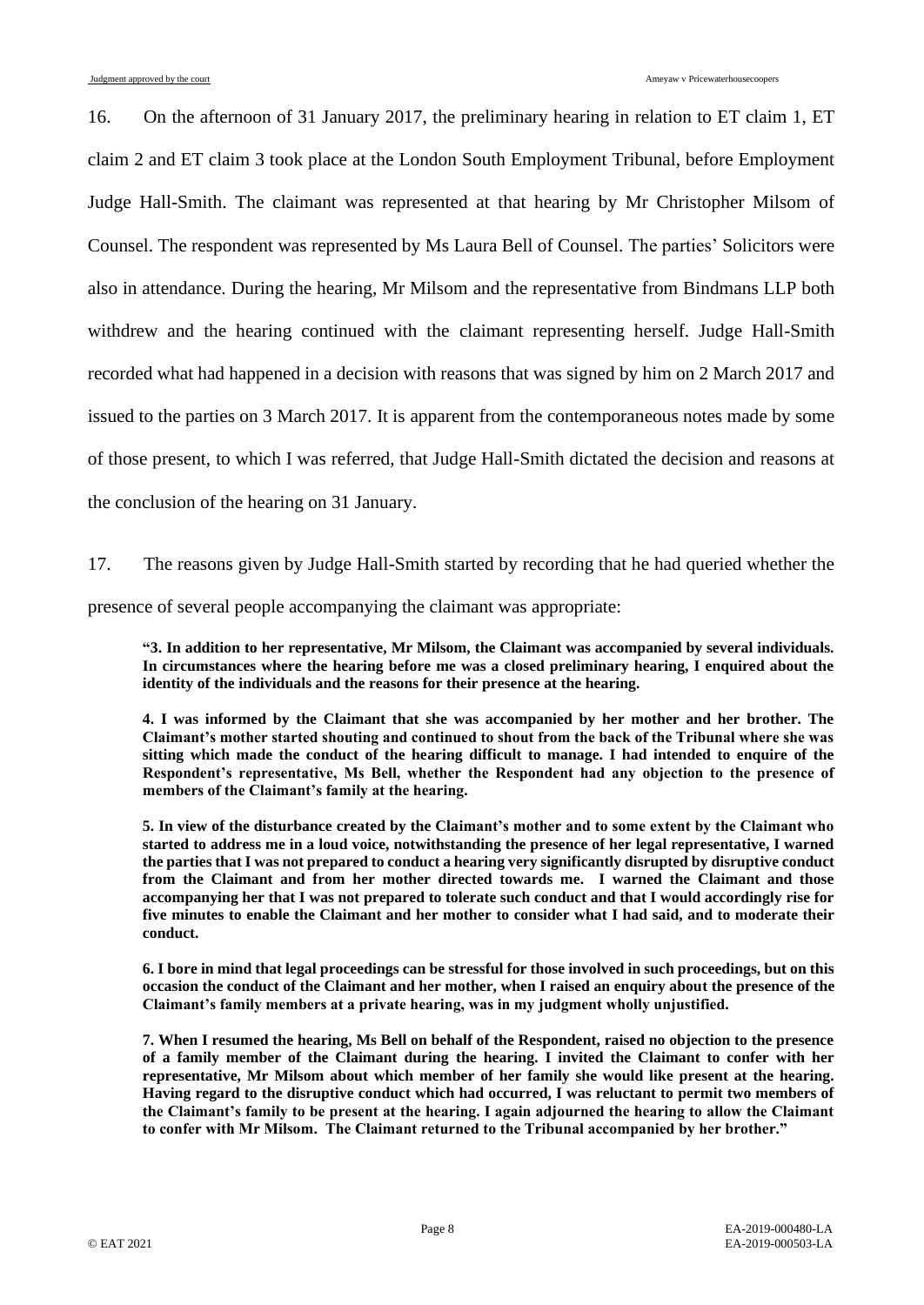18. Judge Hall-Smith then went on to record in his reasons the background and history of the proceedings, the amendment application made by the claimant and the terms of the correspondence sent to the Employment Tribunal on 27 January 2017. He stated at [21] of his reasons that in his view there had very clearly been a withdrawal of the amendment application but that, in any event, he had decided to rule on the issue of amendment at the hearing and that he had refused the application to amend, applying the guidance given in **Selkent Bus Company Ltd v Moore** [1996] ICR 836. Having set out his reasons for refusing the application to amend, Judge Hall-Smith then recorded what occurred at the hearing in the following terms:

**"26. Having announced my ruling, the Claimant interrupted me and alleged that the Respondent had had knowledge of the allegations since April 2016, which appeared to be inconsistent with the letter of application from her then Solicitors that the matters had only come light** [sic] **over the Summer. Ms Bell endeavoured to address me but she was shouted over by the Claimant. Ms Bell stated that she did not wish to enter into an argument with the Claimant.**

**27. I noted that Mr Milsom was clearly in difficulty about the Claimant's conduct and I asked whether the Claimant was representing herself or whether Mr Milsom was representing her. The Claimant continued to interrupt and alleged that her claims were being ambushed and sabotaged. I informed the Claimant that I appreciated that she held strong views, but that I would not allow the Tribunal proceedings to turn into an argument. Ms Bell added that the letter from Bindmans amounted to an effective withdrawal of the application to amend the claim.**

**28. I pointed out to the Claimant that I have made my ruling. The Claimant stated that her case had been purposely sabotaged by her Solicitors and by the Respondent. The Claimant shouted that justice had not been done. Mr Milsom informed me that he had ceased to act for the Claimant for about 15 minutes and stated that he had no option but to withdraw from the case.**

**29. The Claimant continued to address me. Again I pointed out that I had made my ruling and the Claimant said she had been prejudiced and was threatening to appeal. I pointed out to the Claimant that it was open to the Claimant to appeal my ruling.**

**30. The Claimant continued to dispute my ruling. The Claimant stated that she was not represented and had been prejudiced. I found it increasingly difficult to manage the proceedings in circumstances where the Claimant continued to interrupt me. I endeavoured to point out that many Claimants before the Tribunal were unrepresented. In any event the Claimant had been represented by two firms of Solicitors and had been represented by Counsel for part of the hearing before me.**

**31. I pointed out that I had refused the Claimant's application to amend and the Claimant shouted that she would not continue and would leave. She made some reference to the justice system not working and she left the room.**

**32. Because of the continued disruptive behaviour by the Claimant, a security guard had been alerted by the disruptive conduct in the Tribunal room and had remained at the back of the Tribunal. After the Claimant had left the room, I informed the guard that he could leave, in circumstances where I believed that there would be no more disruption following the withdrawal of the Claimant from the Tribunal.**

**33. A minute later both the Claimant and her mother flung open the door to the Tribunal room and entered the Tribunal. The Claimant's mother was shouting aggressively waving her arms and shouting "***you have not heard the end of this stop smiling you have not heard he* [sic] *end of this something will happen you will not get away with this.***"**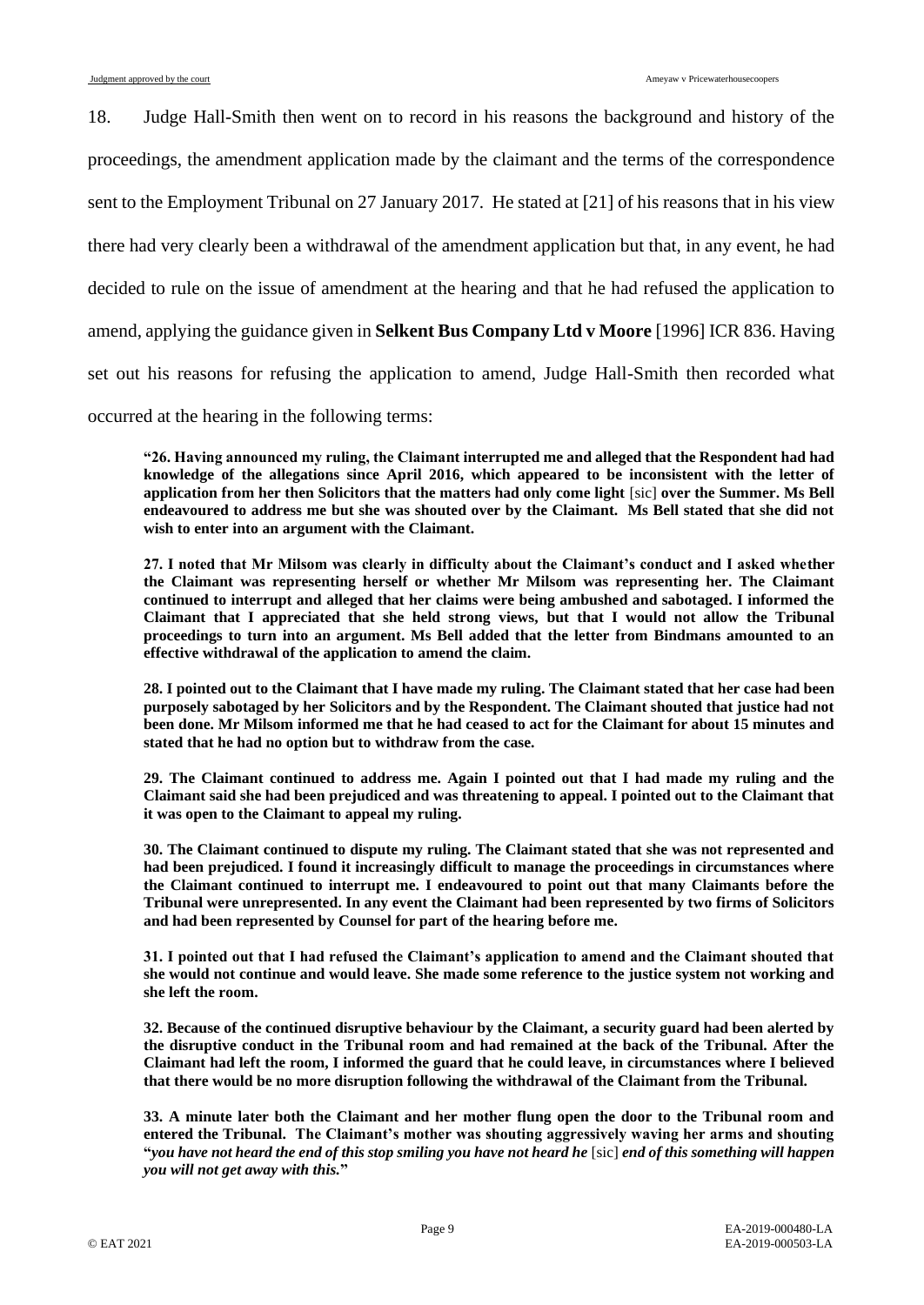**34. The conduct of the Claimant's mother was both aggressive and threatening. I repeatedly pressed the alarm bell behind my chair to alert and to summon security to return to the Tribunal room. Security did not respond to me frequent alarm calls. In an endeavour to defuse the situation I said that I was rising and that the Respondent should leave the room. Ms Bell on behalf of the Respondent stated that she was not happy to leave the room because she felt threatened. By this time the Claimant had pulled her mother out of the room but she remained in the corridor outside the door of the Tribunal. Understandably Ms Bell and her instructing Solicitor were fearful about the presence of the Claimant and her mother who remained in the Tribunal building near the Tribunal room.**

**35. I continued to press the bell for security to attend and I was disappointed that my repeated alarm calls had not been responded to. Eventually security did attend and explained that they had been escorting a disabled party to the car park lift in circumstances where the Tribunal lift had remained out of action for several months.**

**36. It was clear to me that Ms Bell and her Solicitor Ms Coyne had been very shaken and alarmed by the continued disrupted behaviour of the Claimant and the aggressive and threatening behaviour of the Claimant's mother.**

**37. I appreciate that parties can become upset at Tribunal rulings but there was no justification for the conduct of both the Claimant and the Claimant's mother. The Tribunal has case management responsibilities and as I had pointed out, the approach of a party unhappy with a Tribunal ruling or determination is through the process of an appeal. The Tribunal's refusal to grant an amendment to an existing very substantive Tribunal claim should not have triggered what, on any view, was disgraceful conduct on the part of the Claimant and her mother during the course of a legal hearing.**

**38. I then went on to consider directions for the 25 day hearing listed in April 2017."** 

19. After the hearing on 31 January 2017, the claimant sent two emails to the Evening Standard

newspaper regarding her case. On 1 February, the claimant was certified by her general practitioner as being unfit for work for a period of six weeks. On 3 February, the respondent notified the claimant by email and voicemail that she was suspended from work. On the same day, a suspension letter was hand-delivered to the claimant's home by a solicitor employed by the respondent, who was accompanied by a security guard.

20. On 6 February 2017, the respondent applied to have all the three claims that were then before the Employment Tribunal struck out under rule 37(1)(b) and (e) of the **Employment Tribunal Rules of Procedure 2013**, because of the claimant's conduct at the hearing before Judge Hall-Smith on 31 January. That application came before Employment Judge Morton at an open preliminary hearing on 10 March 2017. The claimant was represented by Mr Peter Herbert of Counsel and the respondent by Ms Bell of Counsel, who had appeared at the hearing on 31 January. The respondent's application to strike out was dismissed in a reserved judgment dated 17 March 2017 and sent to the parties with written reasons on 24 March. Judge Morton concluded that the application to strike out should be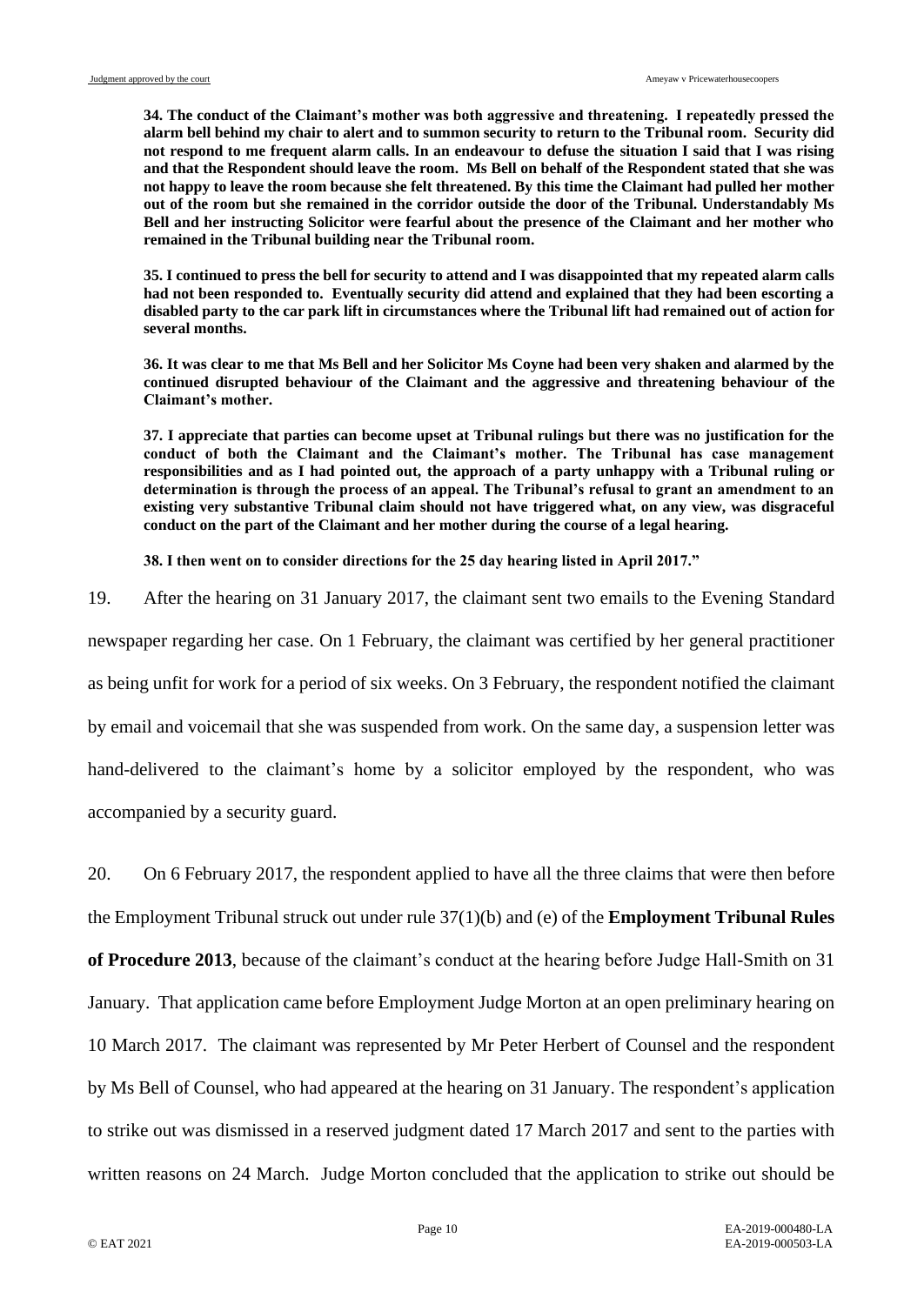rejected because a fair trial of the claims was still possible. She refused an application by the claimant to adduce witness evidence to dispute Judge Hall-Smith's record, in his written reasons, of what had happened at the hearing on 31 January. Judge Morton proceeded on the basis that Judge Hall-Smith's account of that hearing would form the basis for her own decision. At paragraphs 19-21 of her reasons,

Judge Morton stated:

**"19. My conclusion from the materials on which I based this decision is that the Claimant undoubtedly lost her cool at times during the hearing and behaved reprehensively but did not do so without justification. Something had broken down in her communication with her solicitors and she found herself at a hearing with matters not proceeding in accordance with her instructions. Her mother's intervention plainly was disgraceful and singularly unhelpful and I am reassured by Mr Herbert's assurance that the Claimant's mother will not be participating in any future proceedings in this case. However all are agreed that the Claimant's mother's conduct cannot be attributed to the Claimant. The Claimant's conduct on its own, although at time** [sic] **uncontrolled and unacceptable, does not in my view on these particular facts amount to conduct that is so exceptional that I need not consider whether a fair trial is still possible.**

**20. Applying that consideration I do consider that a fair trial is still possible. There are no grounds for a firm conclusion at this stage that the Claimant's conduct, which was on 31 January explicable if not reasonable, is bound to recur at a future hearing such as to vitiate the possibility of a fair trial. Having said that I give the Claimant a very clear warning that there must not be any occurrence of uncontrolled and disrespectful behaviour at any future hearing of this case. Parties are given some allowance for the emotional intensity that can characterise Tribunal proceedings, but all participants are nevertheless expected to conduct and express themselves with restraint and courtesy.**

**21. For the same reasons I have given in respect of the main application I do not consider it appropriate to award costs against the Claimant on this occasion in respect of the 31 January hearing or today. The Claimant must however engage fully with the process of preparation for trial and further consideration will be given to an award of costs or other sanctions if preparation for the very lengthy hearing in this case is prejudiced by any failure to cooperate with the Respondent or comply with the case management timetable."**

<span id="page-10-0"></span>21. ET claim 1, ET claim 2 and ET claim 3 were then heard together at a final hearing at the London South Employment Tribunal over 17 days, from 18 April to 12 May 2017, before a panel comprising Employment Judge Baron, Ms C Bonner and Ms C Edwards. On 12 May, the claimant wrote to the Employment Tribunal enclosing documents, which included a medical report, which were expressed to be for the consideration of the tribunal only. On 8 June, she wrote stating that the contents of the medical report could be shared with the respondent's legal representatives "if necessary and with agreement to keep it strictly confidential". On 15 May, Judge Baron responded to this correspondence stating that it was not appropriate for the Employment Tribunal to take that report into account unless it was disclosed to the respondent. On 22 June, Judge Baron ordered that

the email of 12 May be sent to the respondent's legal representatives.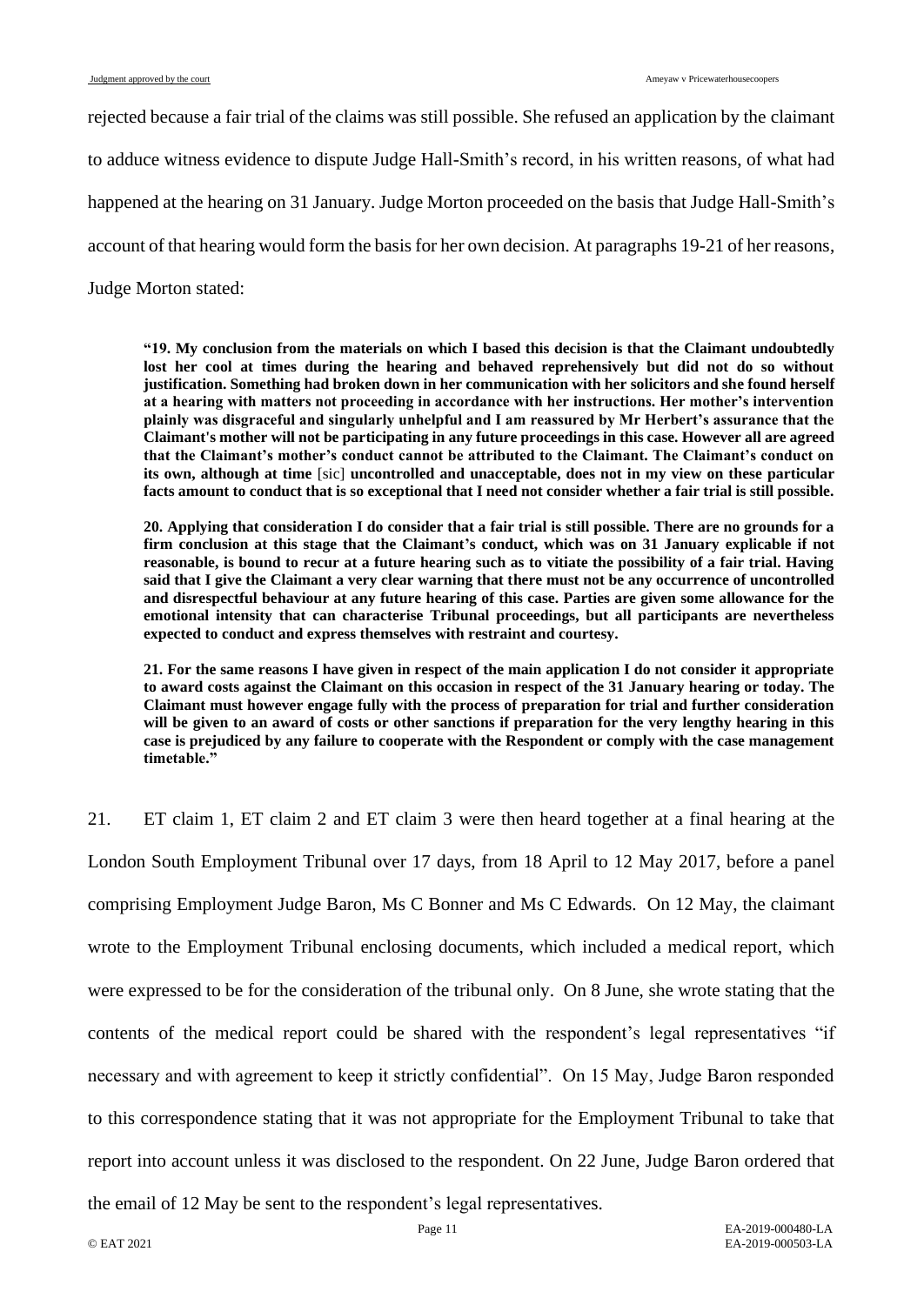22. On 7 March 2018, the panel of the Employment Tribunal which had heard ET claim 1, ET claim 2 and ET claim 3 in April and May 2017 sent its reserved judgment and written reasons to the parties. All the claimant's claims were dismissed. An appeal to this tribunal against that decision proceeded to a full hearing and was dismissed by His Honour Judge Auerbach on 11 December 2019 (see UKEAT/0292/18/LA).

23. On 19 March 2018, the claimant asked that Employment Judge Morton's judgment dated 17 March 2017, refusing the respondent's application to strike out her first three claims, should be taken down from the internet because it had caused serious damage to her personal and professional life. That request was refused by the Employment Tribunal on 13 April.

24. On 16 April 2018, the claimant applied to the Employment Tribunal for an order to be made under rule 50 of the **Employment Tribunal Rules of Procedure 2013** prohibiting the publication of her name online. That application was refused by Regional Employment Judge Hildebrand on 2 July 2018. The claimant appealed to this Appeal Tribunal against Judge Hildebrand's decision. Her appeal proceeded to a full hearing where it was dismissed by Her Honour Judge Eady QC in a reserved judgment handed down on 4 January 2019: see **Ameyaw v Pricewaterhousecoopers Services Ltd** [2019] ICR 976. At [57], Judge Eady QC stated:

**"… The Claimant objects that REJ Hildebrand failed to engage with relevant evidence, in the form of notes from the hearing of 31 January 2017, which contradicted EJ Hall-Smith's account. This was, however, a matter for the ET's case management discretion. The Claimant had supplied (not all at the same time) different notes from the hearing and had asked that the ET read through manuscript transcripts (unsigned by their respective authors) to form a view as to whether or not the record contained in EJ Hall-Smith's Written Reasons was correct. The question as to how to approach EJ Hall-Smith's Written Reasons had, however, already been addressed by EJ Morton; REJ Hildebrand was not determining an appeal from her decision and was entitled to proceed on the basis that she had been entitled to accept that record. That, moreover, was an approach that respected the conventional presumption that a Judgment is to be accepted as conclusive evidence of that which it records (as opposed to the accuracy of the actual decision). Even if there was any question as to whether that was the correct approach in this case, REJ Hildebrand - as a matter of case management discretion - was entitled to decline to consider manuscript notes for which there was no formal ownership by the relevant authors."**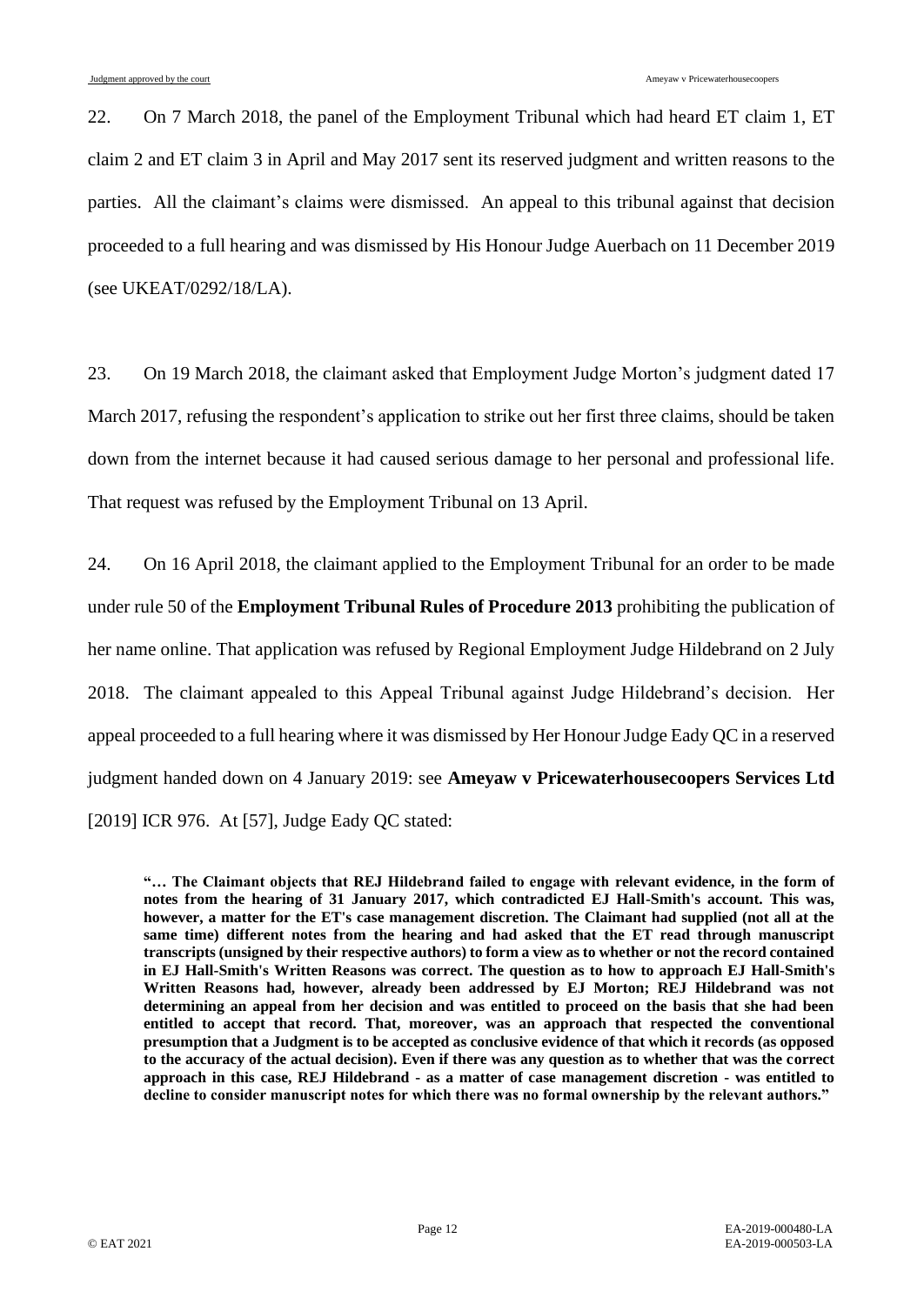25. On 7 January 2019, the claimant applied to the Employment Tribunal for a reconsideration of the judgment of Employment Judge Morton dated 17 March 2017, on the basis that there was fresh evidence in the form of contemporaneous notes to show that the claimant had not behaved at the hearing on 31 January 2017 in the manner set out in Judge Hall-Smith's written reasons, to which Judge Morton had referred. The respondent objected to that application on the basis that it was out of time and that, in any event, Judge Morton had simply accepted what had been recorded in the earlier decision of Judge Hall-Smith. On 14 January, an official in the London South Employment Tribunal Office wrote to the parties, as follows:

**"Following the claimant's application dated 7 January 2019 for a reconsideration of her judgment dated 17 March 2017, Employment Judge Morton's preliminary view is that the application should be dealt with at a hearing.**

**The Respondent must write to the Tribunal and the Claimant, giving its views on the application, within 14 days of the date of this letter.**

**Assuming that a hearing will be necessary, the parties are invited to give a time estimate for the hearing and an indication of any case management orders they consider to be needed. In light of their responses it may be necessary to list the matter for a telephone preliminary hearing for case management."**

26. On 28 March 2019, the Employment Tribunal wrote to the parties stating that the claimant's

application for reconsideration was being refused. That letter, which made no reference to the letter

that had been sent on 14 January, read as follows:

**"Employment Judge Morton has considered under Rule 71 of the Tribunal Rules the Claimant's application dated 7 January 2019 for her to reconsider, pursuant to Rule 70, her judgment dated 17 March 2017. She has also considered the Claimant's second letter, sent on 9 January 2019 and the Respondent's two letters dated 8 and 10 January 2019.**

**The Claimant's application is refused as there is no reasonable prospect of the judgment of 17 March 2017 being varied or revoked for the following reasons.**

- **1. The application was made out of time. The Claimant bases her application on the content of handwritten notes of the hearing to which the 17 March judgment relates. The Claimant says she was not in possession of the handwritten notes which form the basis of her application until 14 September 2018. If that was the case the Claimant should have made her reconsideration application promptly after receiving the notes. She gives no reason for waiting a further four months before doing so.**
- **2. The Claimant has not explained why I took the wrong approach in deciding to regard Judge Hall-Smith's judgment as a record of what had occurred at the hearing on 31 January 2017. I therefore have no basis for reconsidering the approach that I took. The EAT made a comment in paragraph 53 of its judgment in Miss Y Ameyaw v Pricewaterhousecoopers Services Ltd UKEAT/0244/18/LA that I had approached the question correctly (although I accept that it not** [sic] **actually adjudicate the point). But the fact remains that the Claimant has not explained why the approach was incorrect.**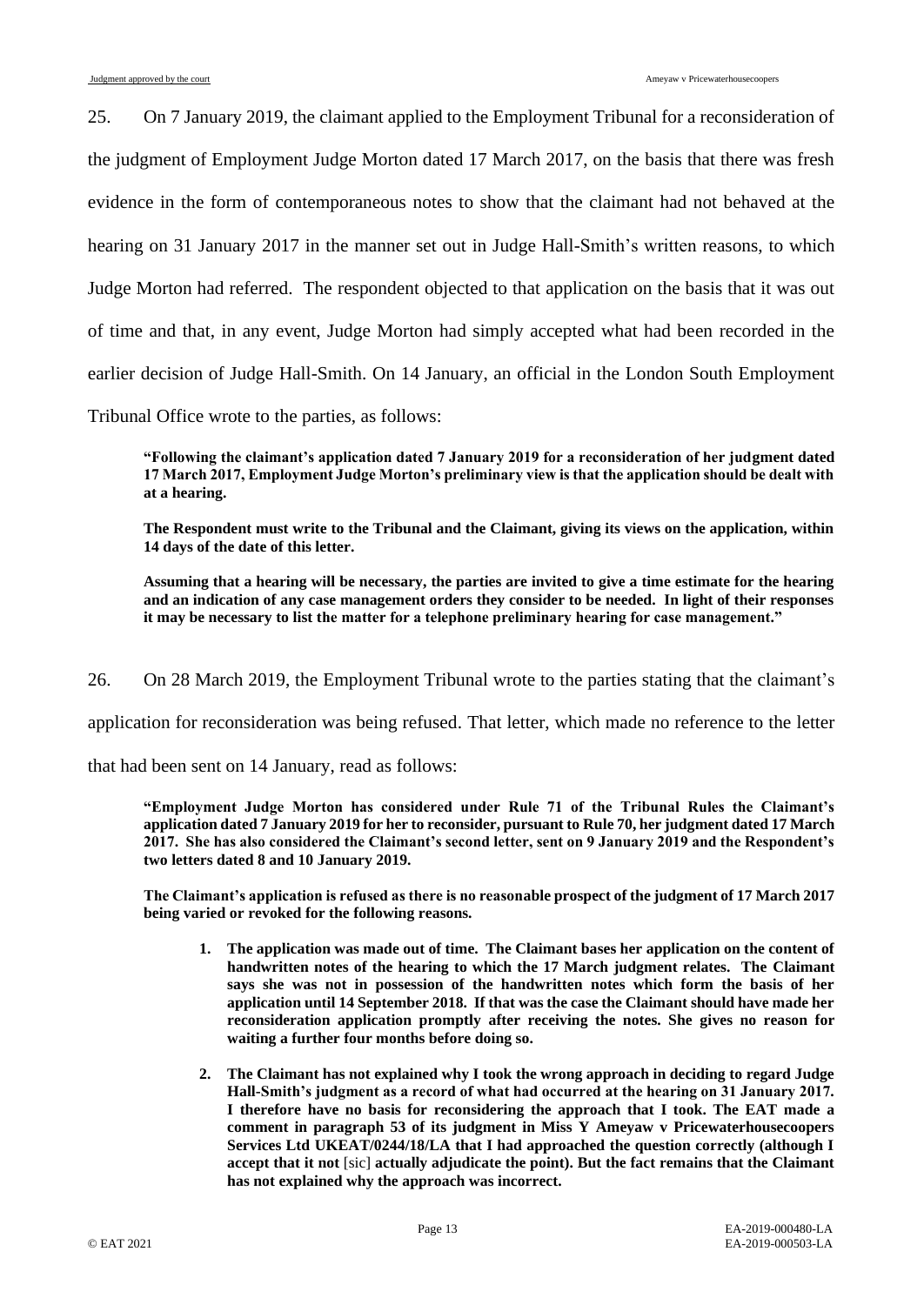#### **There is therefore no prospect of the judgment being varied or revoked and the application is refused."**

### The Fourth Claim Form

27. On 1 May 2017, the claimant filed a fourth ET1 claim form raising allegations in respect of her suspension by the respondent on 3 February 2017. I shall refer to this claim as "ET claim 4". The claimant complained about her suspension by the respondent. She alleged that the respondent had further harassed her in relation to participation in the investigation process, despite the respondent knowing that the claimant had been signed off from work with stress. She also brought a whistleblowing claim, based upon her emails to the Evening Standard newspaper of 31 January 2017, which she contended amounted to disclosures protected under Part IVA of the **Employment Rights Act 1996**.

28. On 25 August 2017, the claimant was sent a letter inviting her to a disciplinary hearing and enclosing an investigation report and supporting evidence. One of the allegations was that her behaviour at the hearing before Judge Hall-Smith on 31 January amounted to misconduct. The claimant did not provide a response to the allegations made in the letter of 25 August and did not attend the disciplinary hearing. On 6 October 2017, the claimant was summarily dismissed by the respondent. The primary reason given for the dismissal was that the claimant's behaviour at the preliminary hearing on 31 January 2017 constituted gross misconduct. The claimant submitted an appeal against her dismissal, but did not attend the appeal hearing. Her appeal was not successful.

29. On 19 October 2017, ET claim 4 was transferred to the London Central Employment Tribunal. The claim was the subject of amendment to address the claimant's dismissal, which had occurred after it had been filed. The claimant alleged that the dismissal was both discriminatory and unfair. The final hearing of ET claim 4 was listed for eight days, to commence on 5 June 2018; a further preliminary hearing had also been listed to take place on 30 May 2018. Both those hearings were, however, postponed on the application of the claimant. The panel sitting at what would have been the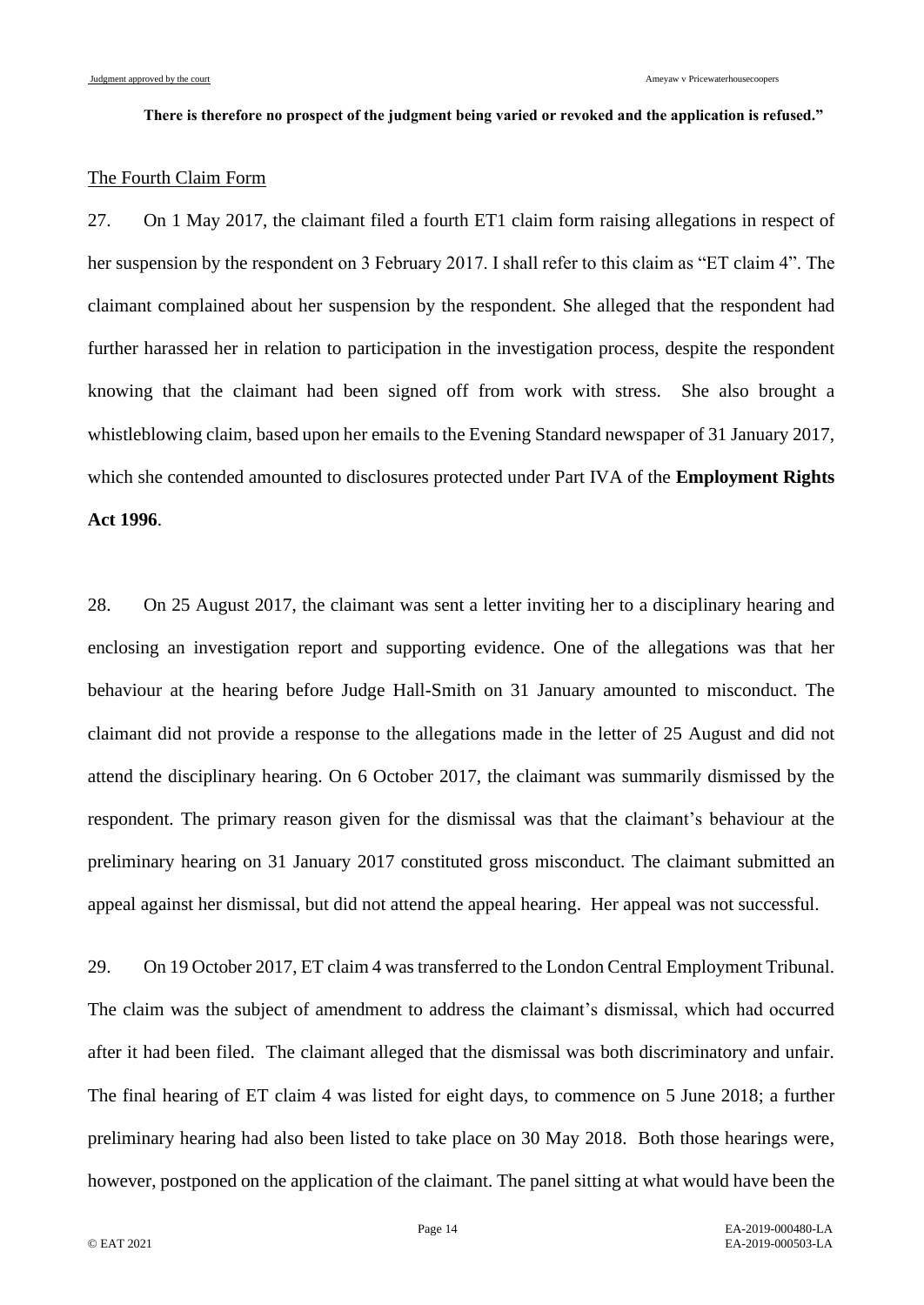final hearing of ET claim 4 in June 2018 concluded that it was "just persuaded" that a valid medical reason had been shown.

30. On 16 January 2019, the hearing of ET claim 4 commenced in the London Central Employment Tribunal before the Grewal Tribunal. The claimant represented herself and the respondent was represented by Ms Darwin. The claimant made a number of applications at the beginning of the hearing, including an application under rule 50 of the **Employment Tribunal Rules of Procedure 2013**. The tribunal then took 17 January as a reading day, with the evidence commencing on 18 January. Some of the respondent's evidence was taken first. On 21 January, the claimant started giving her own evidence. During the course of that morning a lay representative, Mr Ogilvy, appeared to represent the claimant. He continued to represent her until the afternoon of the following day, 22 January.

31. On 22 January, the claimant applied to adjourn the hearing because she had lost her voice. The tribunal refused that application, considering that the hearing could continue because the claimant was represented and Mr Ogilvy could proceed to cross-examine witnesses for the respondent whilst the claimant recovered. However, during the afternoon of 22 January Mr Ogilvy ceased to act as the claimant's representative (although he appears to have remained involved in order to assist the claimant as a McKenzie Friend) and the hearing was adjourned until the following morning to enable the claimant to obtain medical evidence.

Page 15 EA-2019-000480-LA © EAT 2021 EA-2019-000503-LA 32. On the morning of 23 January, the claimant made another application to adjourn the hearing. The application was made by email, attaching a letter from her general practitioner which stated that that claimant had laryngitis and advising that she rest her voice for a week. In her written application, the claimant recognised that rule 30A(3)(c) of the **Employment Tribunal Rules of Procedure 2013**, which had been drawn to her attention by the respondent's representatives, applied and that an adjournment of the hearing could only be granted if there were "exceptional circumstances". She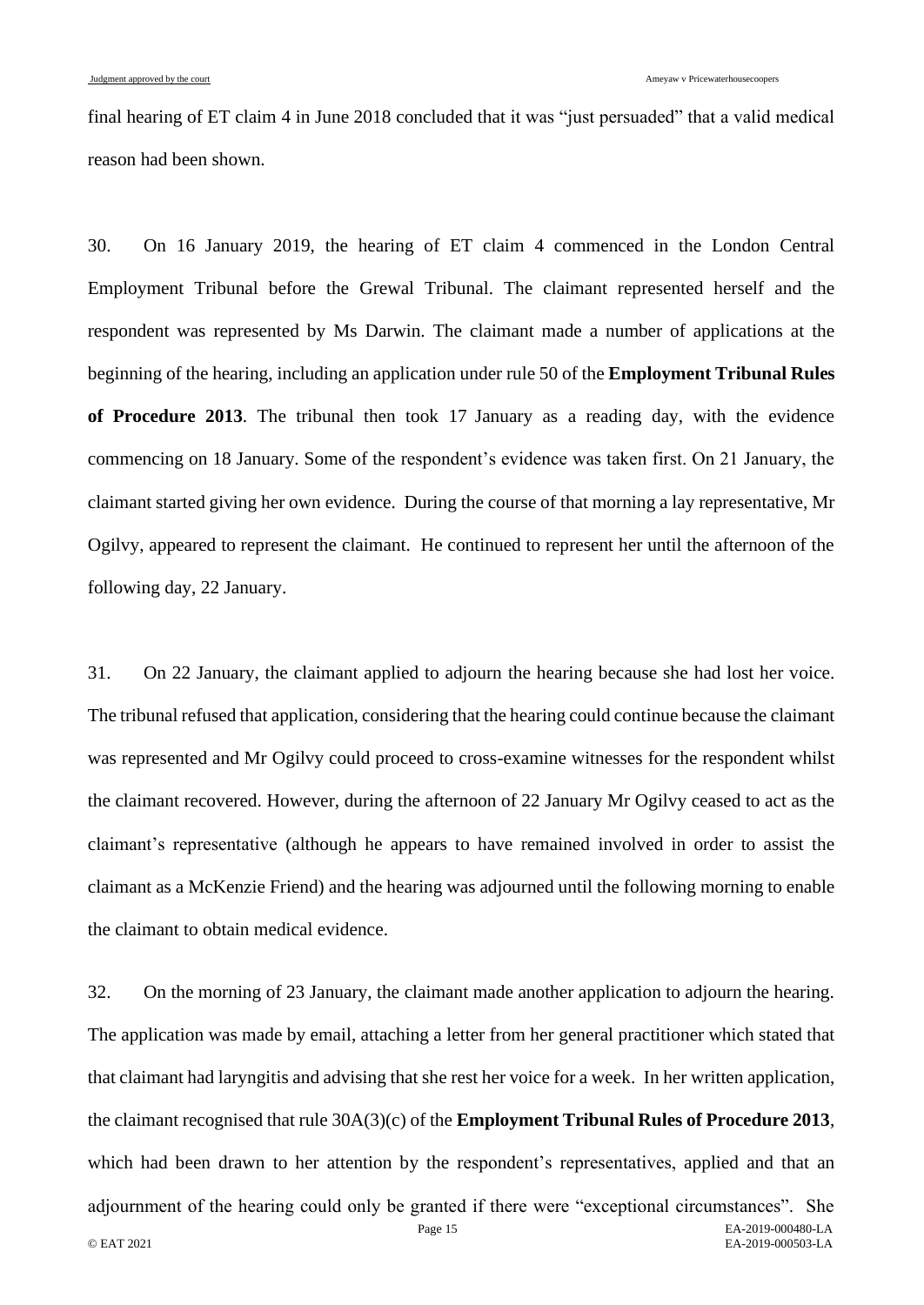contended that the sudden and unexpected loss of her voice during the course of the hearing amounted to "exceptional circumstances" and that she would be placed at a serious disadvantage if the hearing were to proceed. She cited a number of authorities, including **Teinaz v London Borough of Wandsworth** [2002] IRLR 721, CA. The claimant did not attend before the Employment Tribunal to pursue her application to adjourn, which was opposed by the respondent. Nor did Mr Ogilvy return to the hearing after 22 January.

<span id="page-15-0"></span>33. The Employment Tribunal refused the claimant's application to adjourn and sent an email to the claimant at 11:40 am indicating the hearing would recommence at 2:00 pm. The claimant responded indicating that she would not attend and reiterating that the hearing ought to be adjourned. The hearing then proceeded on the afternoon of 23 January in the claimant's absence, with several other witnesses for the respondent giving their evidence. It was adjourned to 24 January for closing submissions, with the claimant being contacted by email and given the opportunity to file written closing submissions by 12:00 pm on 24 January. The claimant did not attend on 24 January and did not make written closing submissions. The hearing of ET claim 4 therefore concluded on 24 January 2019.

34. On 16 April 2019, the reserved judgment and reasons of the Grewal Tribunal were sent to the parties. ET claim 4 was dismissed in its entirety. The reasons are 37 pages long and contain 137 numbered paragraphs. At [9-16], the Grewal Tribunal set out its reasons for refusing the claimant's rule 50 application:

#### **"Rule 50 application**

**10. This hearing is dealing with the Claimant's complaints of sex and race discrimination and unfairness in respect of the Respondent's decision to suspend her, institute the disciplinary process against her and to dismiss her. The Respondent's case is that one of the two reasons for it taking those actions was the Claimant's conduct at a preliminary hearing on 31 January 2017 at the Employment Tribunal in Croydon. That hearing related to claims which the Claimant had brought against the Respondent. The Respondent** 

**<sup>9.</sup> The Claimant applied under rule 50 of the Employment Tribunal Rules of Procedure 2013 for an order that either her identity should be anonymised permanently or that the contents of the reasons given by EJ Hall-Smith for the order of 31 January 2017 and of the Judgment and Reasons of EJ Morton on 10 March should not be disclosed to the public. She argued that it was necessary to make one of those orders in order to protect her Article 6 and Article 8 rights.**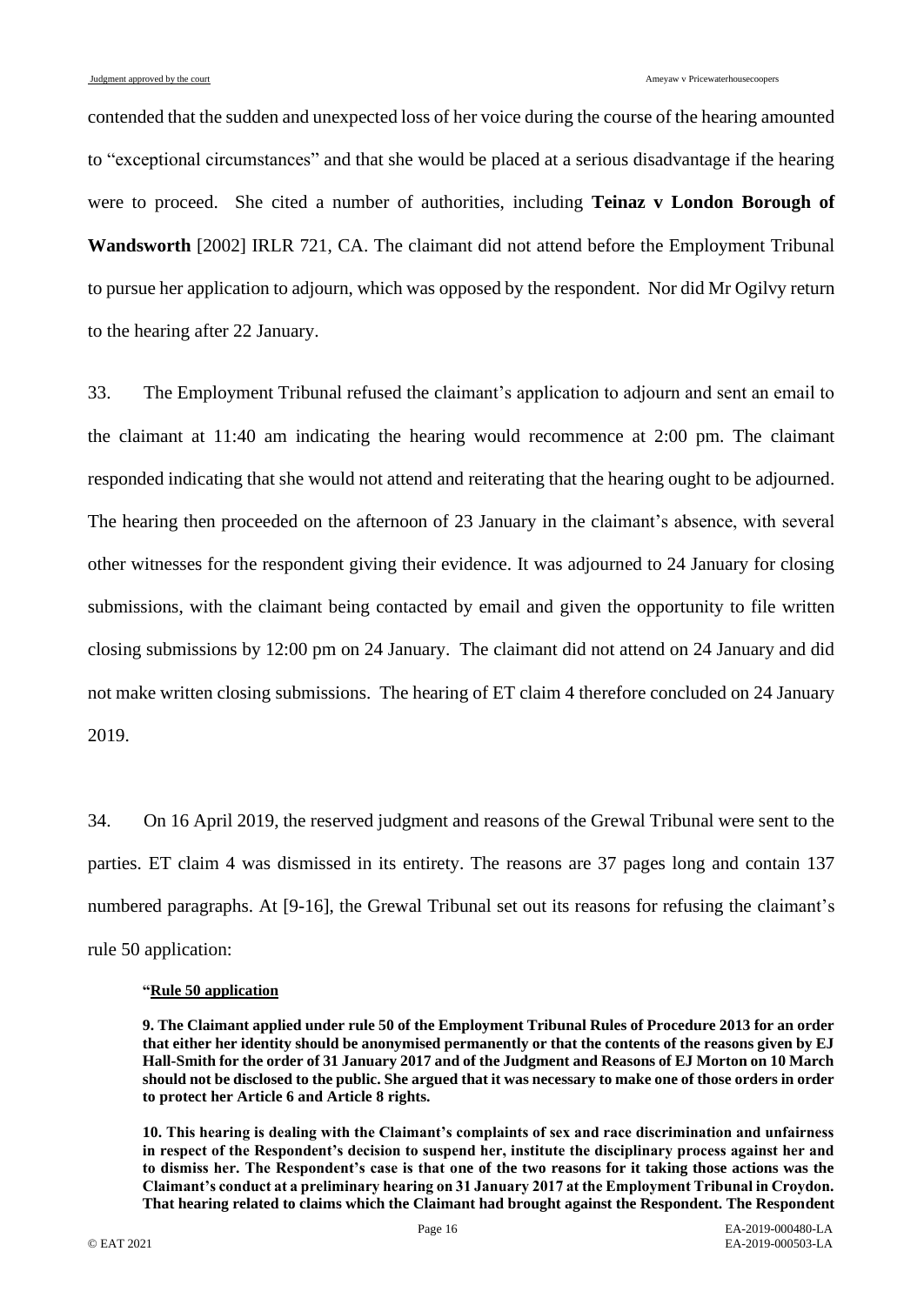**had and relied upon several accounts of what transpired at that hearing, one of which was the account set out in the reasons given by EJ Hall-Smith. It attached considerable importance to that account. The Claimant had in the course of the internal process the opportunity to challenge any of the accounts upon which the Respondent relied. Both parties in this case give evidence about the various accounts that were given and what weight was and should or should not have been placed on those accounts. The events of 31 January 2017 feature very largely in this case.**

**11. Rule 50(2) provides that in considering whether to make an order under that rule the Tribunal shall give full weight to the principle of open justice and to the Convention right to freedom of expression.**

**12. Article 6(1) of the European Convention on Human Rights provides,**

**"***In the determination of his civil rights and obligations or of any criminal charge against him, everyone is entitled to a fair and public hearing within a reasonable time by an independent and impartial tribunal established by law. Judgment shall be pronounced publicly but the press and public may be excluded from all or part of the trial in the interests of morals, public order or national security in a democratic society, where the interests of juveniles or the protection of the private life of the parties so require, or to the extent strictly necessary in the opinion of the court in special circumstances where publicity would prejudice the interests of justice.***"**

**Article 8(1) provides,**

**"***Everyone has the right to respect for his private and family life, his home and his correspondence.***"** 

**13. The principles to be derived from the authorities are as follows:** 

**(a) The principle of open justice is of paramount importance and derogations from it can only be justified when strictly necessary as measured to secure the proper administration of justice. Open justice requires that hearings are held in public, journalists can report proceedings fully and contemporaneously, the identities of the parties and witnesses are not concealed and that the judgment of the court is public.** 

**(b) An order under rule 50 interferes both with the principle of open justice and the right to freedom of expression.** 

**(c) The burden of establishing any derogation from the fundamental principle of open justice or full reporting lies on the person seeking that derogation. It must be established by clear and cogent evidence that harm will be done by reporting to the Convention rights of the person seeking the restriction on full reporting so as to make it necessary to derogate from the principle of open justice.** 

**(d) The balancing exercise to be conducted in a case involving conflicting Convention rights was described by Lord Steyn in In re S (a Child) (Identification: Restrictions on Publication) [2004] 3 WLR 1129 as follows:** 

**"***What does clearly emerge from the opinions are four propositions. First, neither article has as such precedence over the other. Secondly, where the values under the two articles are in conflict, an intense focus on the comparative importance of the specific rights being claimed in the individual case is necessary. Thirdly, the justifications for interfering with or restricting each right must be taken into account. Finally, the proportionality test must be applied to each. For convenience, I will call this the ultimate balancing test.***"** 

**(d) Where full reporting of proceedings is unlikely to indicate whether a damaging allegation is true or false, courts and tribunals should credit the public with the ability to understand that unproven allegations are no more than that. Where such a case proceeds to judgment, courts and tribunals can mitigate the risk of misunderstanding by making clear that they have not adjudicated on the truth or otherwise of the damaging allegation.** 

**(e) In general, parties and witnesses have to accept the embarrassment and damage to their reputation and the possible consequential loss which is inherent in being involved in litigation. However, they are not all in the same position when applying for such an order. It is not unreasonable to regard the person who initiates proceedings as having accepted the normal incidence of the public nature of court proceedings. The person defending the proceedings has an interest equal to that of the claimant in the outcome of the proceedings, but he has not chosen to initiate court proceedings which are normally conducted in public.**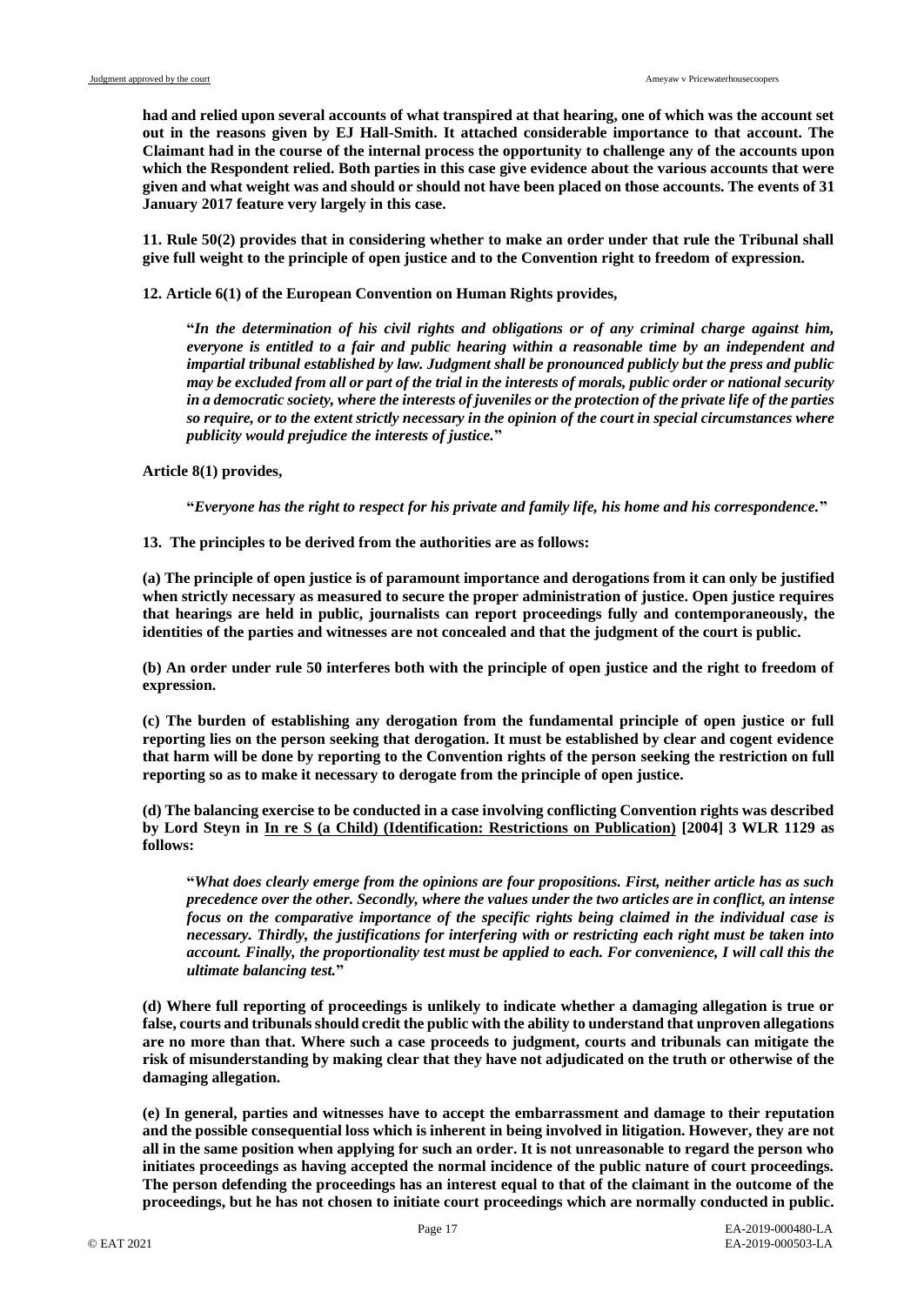**A witness who has no interest in the proceedings has the strongest claim to be protected by the court if he or she will be prejudiced by publicity since the courts and parties depend on their co-operation.** 

**14. The Claimant has not explained how revealing her identity or disclosing to the public the contents of the two decisions will interfere with her right to have a fair hearing in the determination of her civil rights, either in this case or in any other proceedings. It is also difficult to see how Article 8 is engaged. The evidence that the Claimant wants to keep out of the public domain is what is said by an Employment Judge about her conduct at a hearing in an Employment Tribunal. We think that it matters not whether the hearing was a private hearing, in the sense of a preliminary hearing to discuss case management issues and not open to the public, or a preliminary hearing that was open to the public. It was a hearing at an Employment Tribunal and involved her employers, lawyers and an Employment Judge. What the evidence relates to is the Claimant's conduct in a public forum and not in a private place. It is difficult to see how the publishing of that evidence interferes with her right to respect for her private life.** 

**15. In case we are wrong and the Claimant's rights under Article 8 are engaged because publication would cause harm to her reputation, we considered whether her interests in the protection of those rights outweighs the broader interests arising from the principle of open justice and the protection of the rights afforded by Articles 6 and 10. The orders that the Claimant wants us to make – permanent anonymity or an order concealing from the public a crucial piece of evidence – amount to a serious and significant restriction of the principle of open justice. The interference, if there is any, with the Claimant's Article 8 rights is limited. There is evidence in this case from a number of other sources about the Claimant's behaviour on 31 January. She has not sought any orders in respect of that. That evidence is equally critical of her conduct. If the evidence about her behaviour is going to damage her reputation, it is already there. EJ Hall-Smith's record is unlikely to cause any additional damage. Furthermore, we would make it clear that EJ Hall-Smith's account was his account and record and we will deal in our decision with any argument advanced as to why it should have bn rejected by the Respondent. In any case of misconduct dismissal it can be said that publishing the allegations of misconduct can cause damage to the reputation of the individual. That in itself is not a good enough reason to restrict open justice. We also took into account that EJ Morton's decision has been in the public domain for a long time and that the Claimant has only recently, nearly two years after it was promulgated, applied for reconsideration. The fact that the Claimant is belatedly challenging those decisions does not, in our view, change the position.** 

**16 Having done the balancing exercise, we concluded that the restriction to the principle of open justice by making either of the orders sought by the Claimant was not justified or necessary to protect the Claimant's Article 6 or 8 rights."**

35. The Grewal Tribunal went on to set out the reasons for its decisions on several other

applications which are not relevant to the outcome of the present appeal. At [23-40], it continued:

#### **"Applications made in the course of the hearing**

**23. The first day of the hearing (16 January) was taken up with the Claimant's various applications. The Tribunal read the statements and relevant documents on 17 January. On 18 January the Claimant crossexamined Ms A Love. She gave evidence by video link. On 21 January 2019 the Respondent began crossexamination of the Claimant. It was not concluded on that day. There were no indications of the Claimant having a sore throat or any difficulties in speaking. In the course of that morning Mr Ogilvy appeared to represent the Claimant. He asked at 2 p.m. to make an application for the Employment Judge to recuse herself. He was told that any application he wished to make would be heard at the end of the Claimant's evidence.**

**24. On 22 January the Claimant applied to adjourn the hearing as she said that she had lost her voice. The Tribunal decided that her evidence would not continue at that stage, but that the case could continue as her representative could cross-examine the Respondent's witnesses. She was permitted to communicate with her representative for the purpose of giving him instructions during his cross-examination. She was able to do that by passing him notes and, if necessary, whispering to him.**

**25. Mr Ogilvy then applied for the Tribunal to recuse itself. The application was made on two grounds. The first related to the EJ Grewal's conduct of the preliminary hearing on 20 December 2018. The Tribunal refused to hear the application on that ground as it had already done so, and nothing had**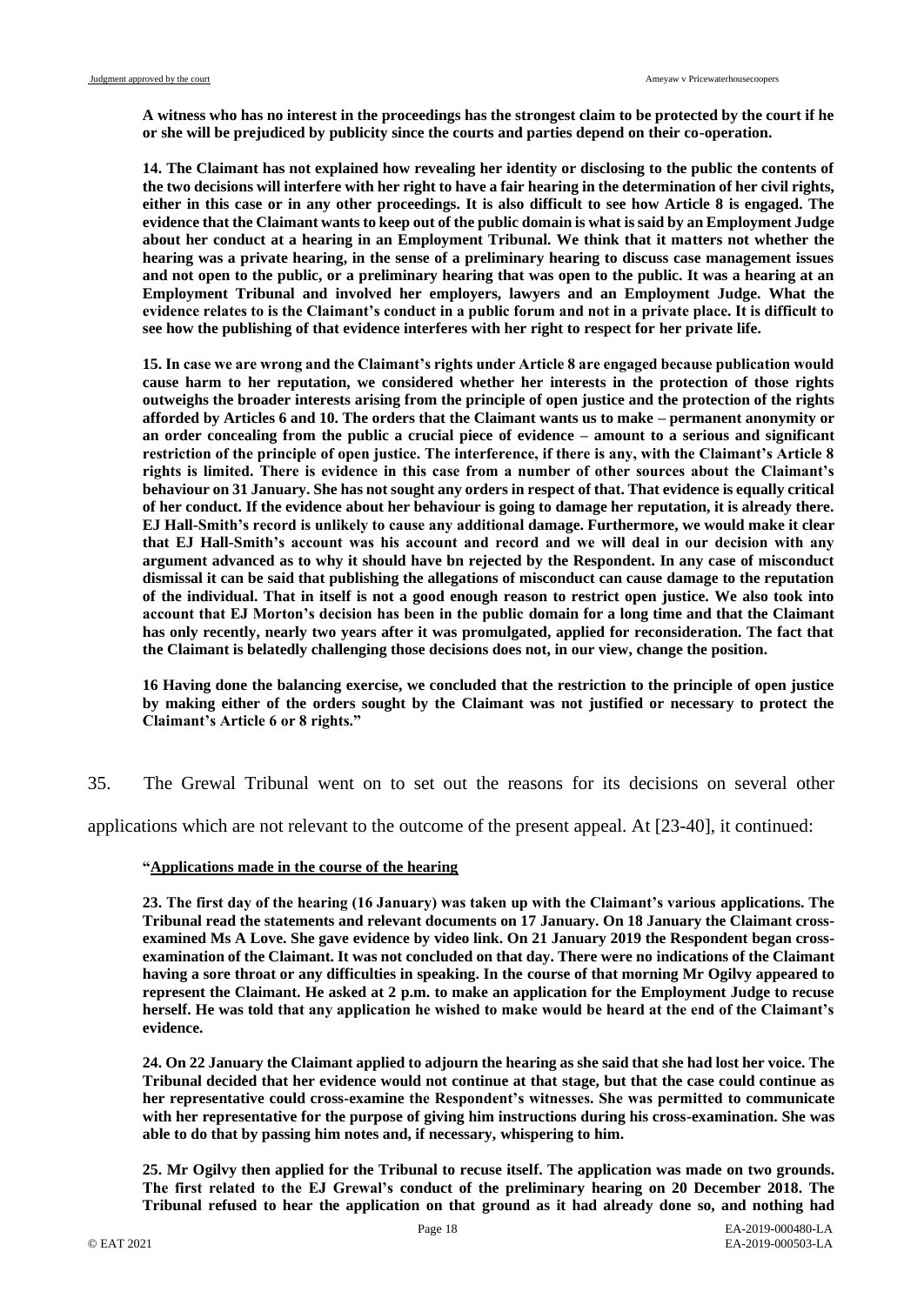**changed since we had given our decision on that on 18 January. The second ground related to what the Claimant had happened on 18 January 2019. She said that shortly before 2 pm on that date she had seen the Respondent's solicitors enter the Tribunal hearing room on two occasions. On the first occasion she had seen one of the panel members leaving via the door at the rear of the hearing room.**

**26. The Tribunal found that what had had happened was as follows. The case had started in a different hearing room. The parties had been advised on 16 January that we would move to room 509 for the video link evidence. On the morning of 18 January we informed them that we would remain in that room for the rest of the hearing. During the lunch break, when there was no one in the hearing room, the Respondent's solicitors moved their documents from the other hearing room to room 509. Ms Plummer, one of the members, returned to the Tribunal to retrieve something that she had left there. As she was leaving through the door at the rear, the Respondent's solicitors entered the Tribunal. She was not in the hearing room with the solicitors. We concluded that there was nothing in those circumstances that would lead a fair minded and informed observer to conclude that there was a real possibility that the Tribunal was biased. The application was refused.**

**27. Mr Ogilvy cross-examined one of the Respondent's witnesses that morning. It was clear that he was not well prepared and that the Claimant was not pleased with his performance.**

**28. At 2 p.m. that afternoon Mr Ogilvy applied to adjourn the case because of an email that the Respondent had sent the Claimant at 10.51 that day. In that email the Respondent had informed the Claimant that they had done a Google search on Mr Ogilvy and seen reports that said that he had a criminal conviction for falsely representing that he was a barrister. They said that they did not know whether the reports were accurate or not but felt that it was only fair to draw the matter to her attention. They provided her with the link to the reports. It was not in dispute that Mr Ogilvy does have the criminal conviction as claimed in the report. The Claimant also said that he had given her a different name – he had told he that he had another name but that he preferred to use Leonard Roberts because it was easier. Mr Ogilvy said that he could no longer act for the Claimant and that she wanted to take legal advice. He also said that the case could not continue if the Claimant was not represented because she had lost her voice.**

**29. The Tribunal ruled that the sending of that email by the Respondent was not a reason to adjourn the case. There was nothing in the email to suggest that the Claimant had acted improperly in engaging the services of Mr Ogilvy. If Mr Ogilvy wished to withdraw from the case, he could do so. It was not clear about what the Claimant wished to seek legal advice, but she was free to do so. Neither of those matters required the case to be adjourned. The Claimant had started the case representing herself and had done so more ably than Mr Ogilvy. She could continue to represent herself.**

**30. However, we could clearly not continue that afternoon if the Claimant could only speak in a whisper. We adjourned the case to 10 a.m. the following morning. We directed that if the Claimant wished to apply for a longer adjournment the following morning, she should produce a medical report setting out the diagnosis, its impact on her ability to continue with the hearing, the treatment required and the prognosis. If the Claimant was delayed in the morning in order to get that evidence, she should let the Tribunal know and the application would be heard when she got to the Tribunal. The Tribunal would also consider whether it could make any adjustments that would enable the Claimant to participate in proceedings even if she were unable to speak. The Respondent had said that it might be able to provide technology that would enable that.**

**31. At 9.10 the following morning the Claimant sent an email to the Tribunal and attached to that a medical report dated 22 January and an application to adjourn the case. She said that she had almost lost all use of her voice and had a fever. The medical report was from her GP and stated,**

**"***I have assessed the above patient today. She has laryngitis, probably of viral origin and exacerbated by talking a lot during her current court case.* 

*As part of the treatment I have advised 7 days of voice rest. If she is not better at this time then we can review her again. I hope that you are able to facilitate this.***"**

**The Respondent had in an email the previous day drawn the Claimant's attention to rule 30A of the Tribunal's Rules of Procedure 2013 if she wanted to make an application to adjourn. In the application attached to her email the Claimant said that this was the first time that she was making an application to adjourn on medical grounds. The medical evidence supported the need for an adjournment. It clearly described that the Claimant was unfit and why and also advised a rest period for a week. Therefore, the**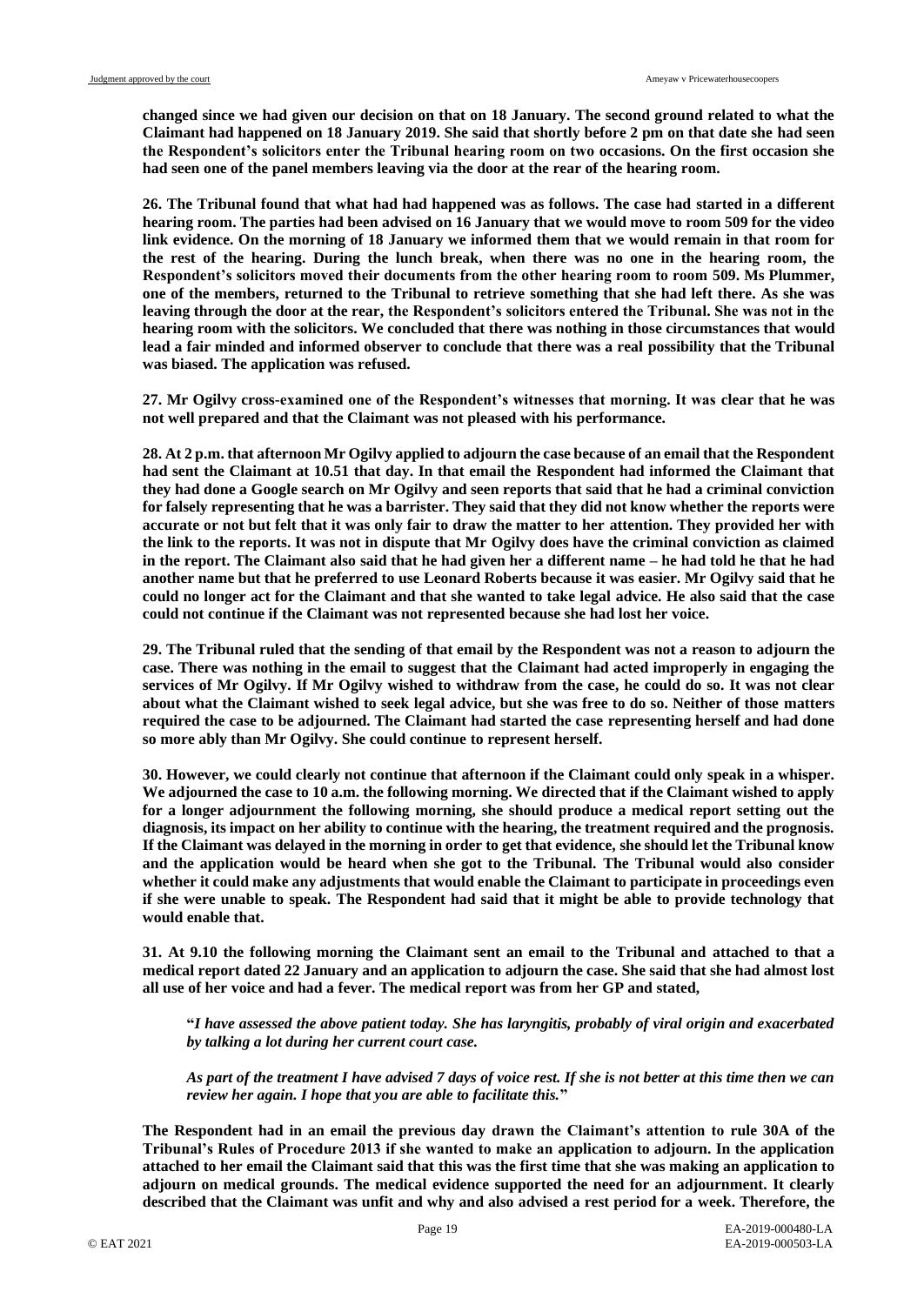**Claimant was unable to attend the hearing and the hearing needed to be adjourned. Her ill-health was sudden and outside her control and, therefore, was "exceptional" within the meaning of rule 30A(4((b).**

**32. The Respondent opposed the application. It had brought technology that would enable to the Claimant to continue cross-examination even if she was not able to speak. It would involve the Claimant typing her questions on a laptop and the questions being projected simultaneously on to a wall in the Tribunal as she typed them. The Respondent carried out a demonstration and it worked perfectly.**

**33. Rule 29 of the Employment Tribunals Rules of Procedure 2013 "the 2013 Procedure Rules") gives the Tribunal the power to make any case management order at any stage of the proceedings. Rule 30A provides.**

**"***…*

*(3) Where a tribunal has ordered two or more postponements of a hearing in the same proceedings on the application of the same party and that party makes an application for a further postponement, the Tribunal may only order a postponement on that application where – … or*

*(c) there are exceptional circumstances.*

*(4) For the purposes of this rule –*

*(a) references to postponement of a hearing include any adjournment which causes the hearing to be held or continued on a later date;*

*(b) "exceptional circumstances" may include ill health relating to an existing long term health or condition or disability.***"**

**34. In this case, the Tribunal had already ordered two postponements on the application of the Claimant. On 11 May 2018 she had applied for a postponement of a preliminary hearing listed for 30 May 2018. That application had been granted on 24 May 2018. On 6 June 2018, the second day of an eight-day full merits hearing, the Claimant applied for an adjournment on medical grounds. The medical evidence supplied in support of that application stated that the Claimant had suffered from depression and anxiety and had been treated for that with medication and counselling since 2016. She was experiencing more severe symptoms at that time and had changed her medication. She was aware of the need to attend court but felt that it was impossible at the time. She and her GP felt that a postponement of two months would be a reasonable timeframe to allow her treatment to take effect. In granting the postponement EJ Snelson noted,**

**"***For reasons given orally today, the Tribunal was just persuaded that a valid medical ground for postponing this eight-day hearing was made out and that that was the proper course to take in all the circumstances. Accordingly the case has been re-listed for 16 January 2019… It was explained to the parties that, were the Claimant to seek a further substantial postponement beyond the re-set date (for any reason), the Tribunal might well find that the balance of prejudice had shifted in the Respondents' favour and refuse the application.***"**

**35. Therefore, rule 30A(3) applied in this case. Rule 30A(3) (a) and (b) did not apply in this case. We considered first whether the Claimant's medical conditions amounted to "exceptional circumstances." The Claimant's medical condition was that she had laryngitis which impacted on her ability to speak. That did not prevent her from attending the Tribunal or being able to participate in the hearing; she had done so the previous day when she had not been able to speak. The medical report did not say that she could not attend the Tribunal and take part in the proceedings. It simply said that she had been advised to rest her voice. The Respondent had provided technology that would enable the Claimant to continue with the hearing without her having to speak. In all those circumstances, the Tribunal concluded that the Claimant's medical condition did not amount to exceptional circumstances and, therefore, we could not order a third postponement.**

**36. In case we were wrong in that conclusion, we considered what we would have concluded under rule 29. We would have come to the same conclusion for the reasons set out above together with the following reasons:**

**(a) All the evidence indicated that the Claimant wanted to delay and put off the conclusion of her claims against the Respondent. The previous full merits hearing of this case had been postponed on the second day on the basis of not very compelling medical evidence and the Judge had made it**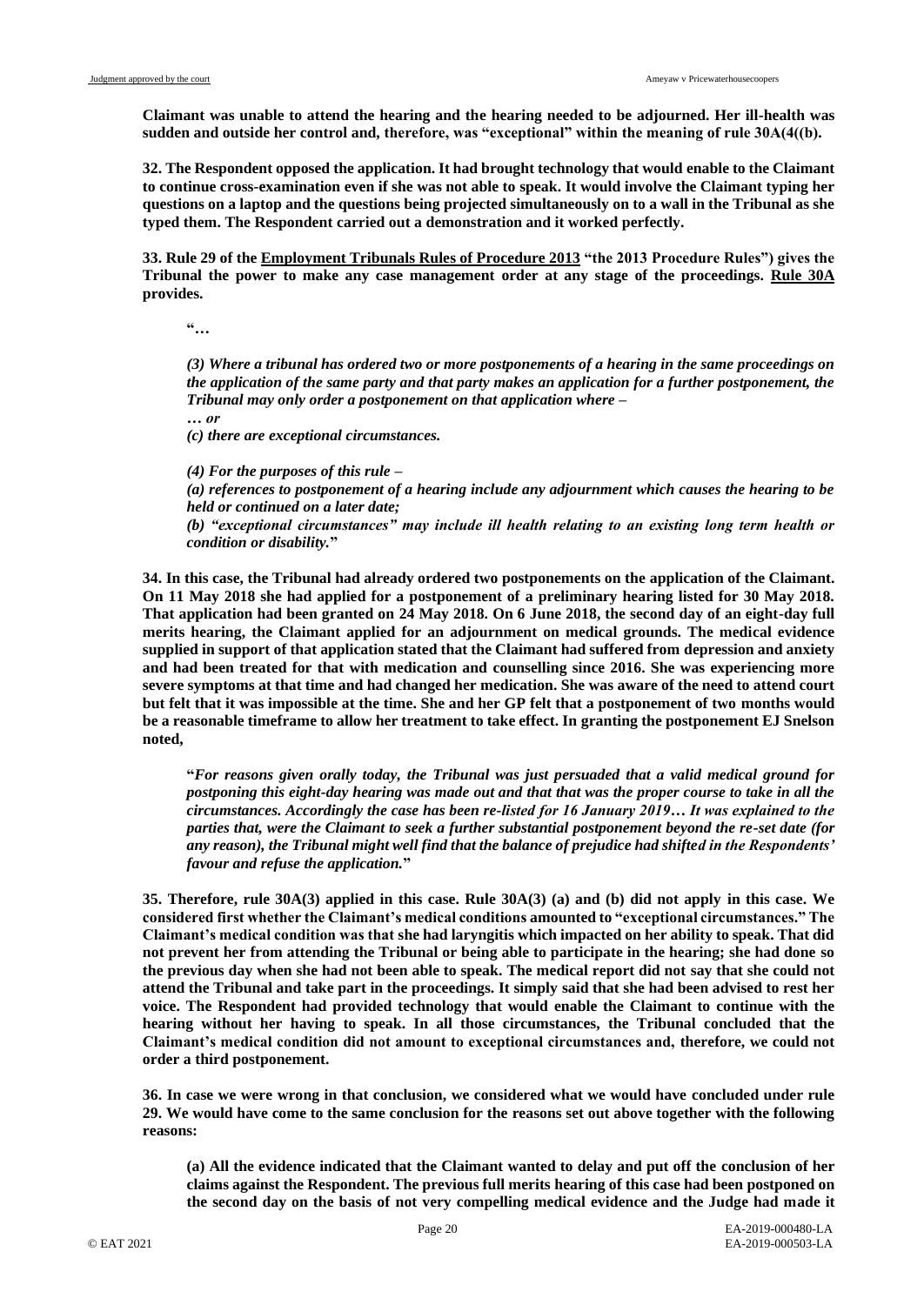**clear that a further application to postpone may well not succeed. The Claimant had made six applications to postpone during the hearing of her first three claims in the London South Employment Tribunal in April and May 2017. The Claimant had made numerous applications since this case started, which if granted, would have led to the case being postponed;**

**(b) If the hearing were adjourned today, there would be a delay of several months before the hearing could be listed to continue. This case is already very stale. It relates to events that took place nearly two years ago.**

**(c) Article 6 of the ECHR provides that everyone is entitled to a fair and public hearing within a reasonable time by an independent and impartial tribunal. That applies as much to the Respondent as it does to the Claimant. The Claimant has made many serious allegations against the Respondent's employees. They are entitled to have those claims determined within a reasonable time.**

**(d) The Respondent has incurred significant costs in dealing with the Claimant's case. A further adjournment of several months would lead to additional costs being incurred. It has also made a number of senior partners available to attend the hearing twice already. Any adjournment would mean that they would need to do so for a third time.**

**The hearing was adjourned until 2 p.m.**

**37. At 11.40 the Tribunal sent the Claimant an email which said,**

**"***The case has been adjourned to 2 p.m. The Tribunal will make adjustments for the Claimant to participate in the hearing without having to speak (she will be able to type her questions which will be projected on to a wall). If the Claimant does not attend, the case will proceed in her absence.***"**

**38. At 1.57 p.m. the Claimant sent the Tribunal a further letter seeking a postponement. She said that attending at 2 p.m. would be to ignore or go against the medical advice which she was not prepared to do. Typing her questions was unorthodox and not known to fair procedure. Such a procedure would be too onerous for her. She wanted Mr Ogilvy to help her as a McKenzie Friend and thus needed to be able to speak to him.**

**39. The Tribunal considered that letter and concluded that there was nothing in it that caused them to change the decision that they had reached earlier. It proceeded with the case in the Claimant's absence. The Respondent called its witnesses. The case was adjourned to the following day for closing submissions.**

**40. At 3.10 the Tribunal sent the Claimant an email informing her of its decision. It advised her that the Tribunal would be hearing closing submissions the following day and that if she wanted to submit written submission she should do so by 12 noon. The Claimant did not submit any written submissions."**

36. The Grewal Tribunal went on to make findings of fact based on the evidence before it, and to

reach conclusions on the claimant's claims against the respondent. All the claimant's claims made

in ET claim 4 were dismissed. I shall set out the Grewal Tribunal's reasoning in relation to those of

its findings which are now challenged when I deal with that part of the appeal.

# **The Appeals**

37. As I have already indicated, the present appeals are against Employment Judge Morton's

decision of March 2019 to refuse the claimant's request for reconsideration of her decision on the

respondent's strike-out application in respect of the first three claims and in relation to the decision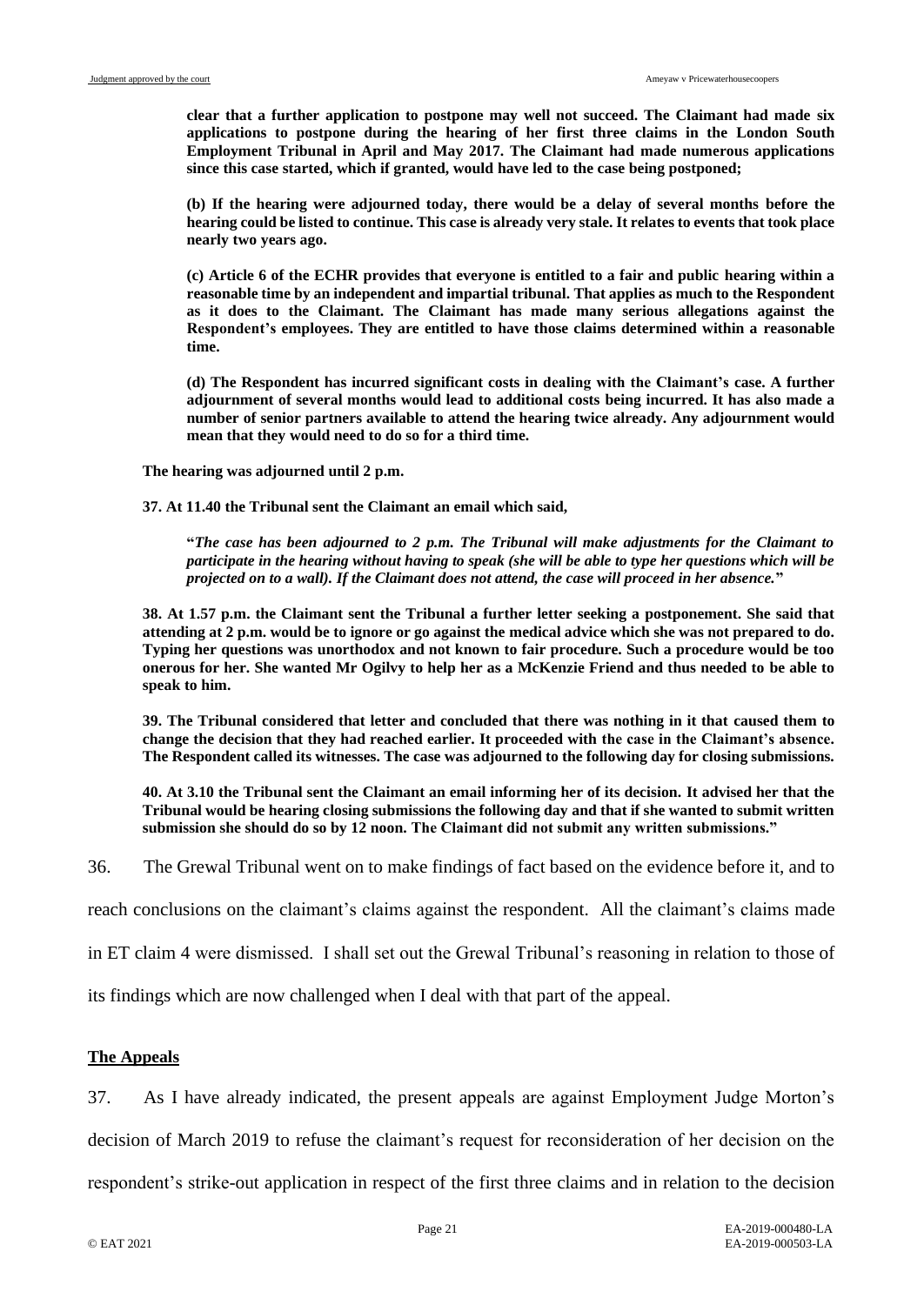of the Grewal Tribunal to dismiss ET claim 4. The final version of the Grounds of Appeal in relation to the decision of the Grewal Tribunal is that drafted by Mr Khan and Mr Rozycki in November 2020, following a case management hearing before His Honour Judge Auerbach, which replaces previous Grounds of Appeal. That in relation to the decision of Employment Judge Morton is the version submitted with the notice of appeal. The following issues, in summary, are raised by the appeals:

- a. In relation to Judge Morton's decision, that it was procedurally unfair to dismiss the claimant's application for reconsideration without holding a hearing or receiving further submissions, given the content of the Employment Tribunal's notice to the parties sent on 14 January 2019. It is also alleged that the substance of Employment Judge Morton's March 2019 decision to dismiss the application for reconsideration is erroneous in law, both in relation to extending time and on the merits.
- b. In relation to the decision of the Grewal Tribunal:
	- i. the tribunal erred in law in refusing the claimant's application to adjourn the hearing on 23 January 2019, because (contrary to the finding made by the tribunal) her medical condition amounted to "exceptional circumstances", and the hearing ought to have been adjourned;
	- ii. the tribunal erred in law in refusing the claimant's application under rule 50 of the **Employment Tribunal Rules of Procedure 2013** because (contrary to the findings made by the tribunal) the claimant's Article 8 rights were engaged and were not outweighed by other considerations, and/or because the tribunal made no reference to the medical report of 10 May 2017 in connection with its decision on that application and/or because the tribunal made no reference to the London South Employment Tribunal's letter of 14 January 2019 in connection with its decision on that application;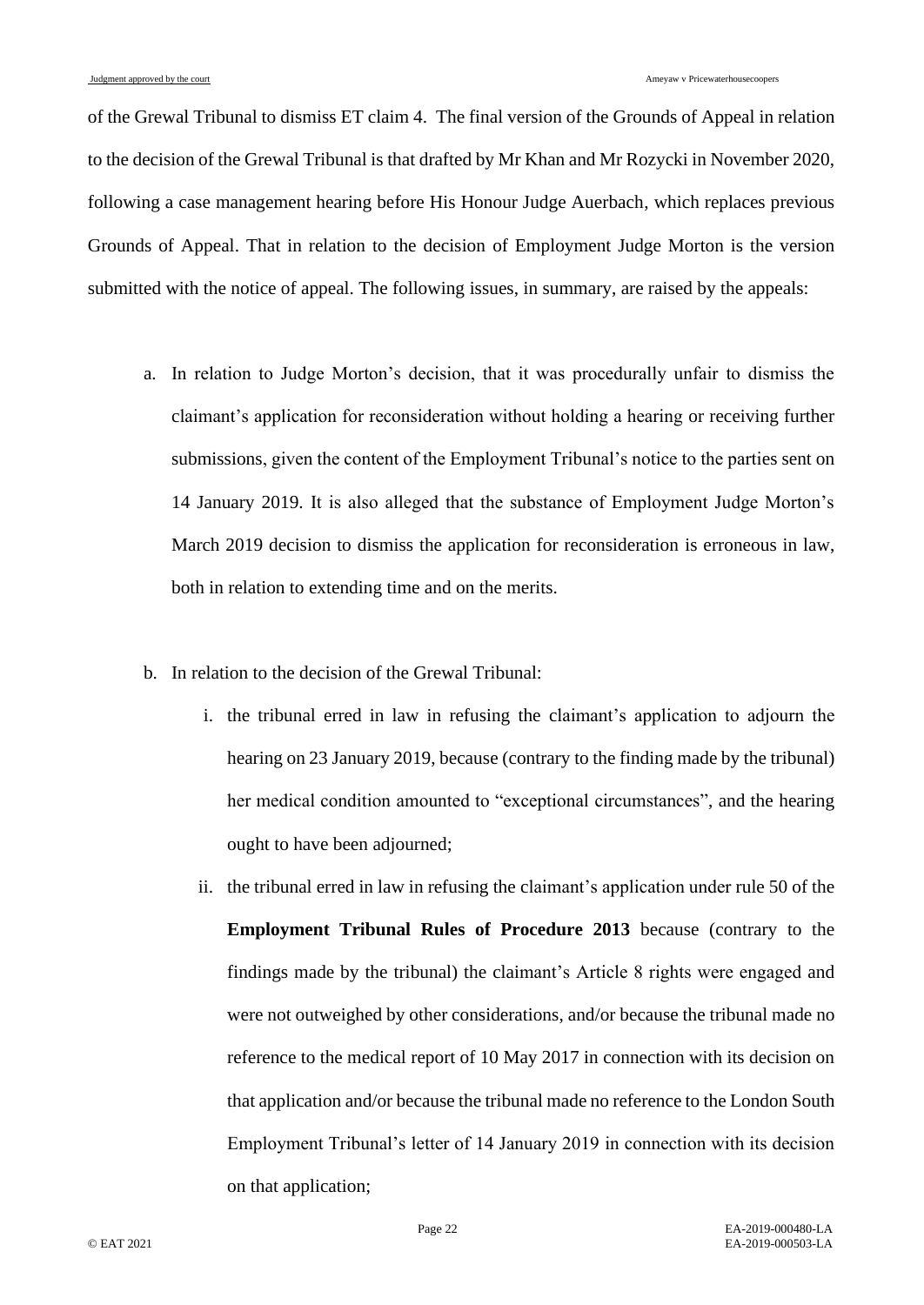iii. certain of the findings made by the Grewal Tribunal on the substance of ET claim 4 were perverse and/or failed to take into account relevant facts – I will set out the points made in more detail when dealing with this ground.

# **The Appeal against Employment Judge Morton's Decision**

38. I shall deal first with the appeal against the March 2019 decision of Employment Judge Morton to reject the claimant's application for reconsideration of the earlier judgment dismissing the respondent's application to strike out the first three claims. The claimant contends that there was a material procedural irregularity in the way in which Judge Morton determined that application. This arises from the Employment Tribunal having indicated to the parties on 14 January 2019 that the application for reconsideration was not being dismissed summarily under rule 72(1) of the

**Employment Tribunal Rules of Procedure 2013**, and that it was proceeding under rule 72(2).

#### 39. Rules 70-72 of the **Employment Tribunal Rules of Procedure 2013** set out the process by

which an application for reconsideration is to be made and considered:

#### **"Principles**

**70. A Tribunal may, either on its own initiative (which may reflect a request from the Employment Appeal Tribunal) or on the application of a party, reconsider any judgment where it is necessary in the interests of justice to do so. On reconsideration, the decision ("the original decision") may be confirmed, varied or revoked. If it is revoked it may be taken again.**

#### **Application**

**71. Except where it is made in the course of a hearing, an application for reconsideration shall be presented in writing (and copied to all the other parties) within 14 days of the date on which the written record, or other written communication, of the original decision was sent to the parties or within 14 days of the date that the written reasons were sent (if later) and shall set out why reconsideration of the original decision is necessary.**

#### **Process**

**72.—(1) An Employment Judge shall consider any application made under rule 71. If the Judge considers that there is no reasonable prospect of the original decision being varied or revoked (including, unless there are special reasons, where substantially the same application has already been made and refused), the application shall be refused and the Tribunal shall inform the parties of the refusal. Otherwise the Tribunal shall send a notice to the parties setting a time limit for any response to the application by the other parties and seeking the views of the parties on whether the application can be determined without a hearing. The notice may set out the Judge's provisional views on the application.**

**(2) If the application has not been refused under paragraph (1), the original decision shall be reconsidered**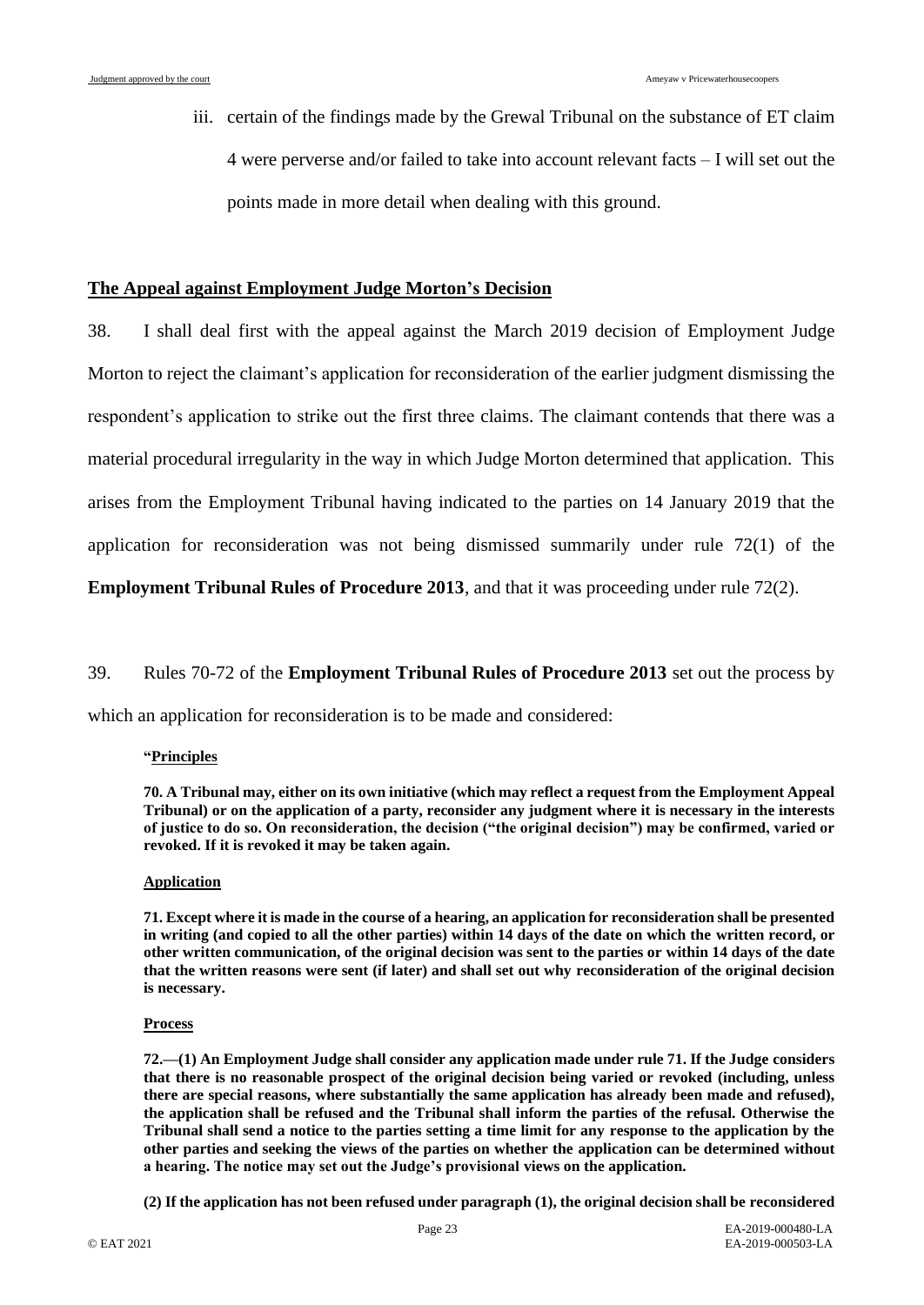**at a hearing unless the Employment Judge considers, having regard to any response to the notice provided under paragraph (1), that a hearing is not necessary in the interests of justice. If the reconsideration proceeds without a hearing the parties shall be given a reasonable opportunity to make further written representations.**

**(3) Where practicable, the consideration under paragraph (1) shall be by the Employment Judge who made the original decision or, as the case may be, chaired the full tribunal which made it; and any reconsideration under paragraph (2) shall be made by the Judge or, as the case may be, the full tribunal which made the original decision. Where that is not practicable, the President, Vice President or a Regional Employment Judge shall appoint another Employment Judge to deal with the application or, in the case of a decision of a full tribunal, shall either direct that the reconsideration be by such members of the original Tribunal as remain available or reconstitute the Tribunal in whole or in part."**

40. This appeal was the subject of a reference back to the Employment Tribunal under the *Burns / Barke* procedure for clarification of the Employment Judge's reasons for proceeding as she did. The Employment Tribunal's response discloses that the communication sent to the parties on 14 January 2019 was an initial draft which had been sent out in error, and contrary to the Employment Judge's instructions; and, moreover, that Employment Judge Morton was not aware of that communication having been sent until the *Burns / Barke* reference was made during the course of this appeal.

41. Mr Khan contended, on behalf of the claimant, that there was a material procedural irregularity here. The Employment Tribunal had notified the parties that the application for reconsideration would be dealt with in accordance with rule 72(2) of the **Employment Tribunal Rules of Procedure 2013**. Although it has since been discovered that the notification was sent in error, the parties (and, in particular, the claimant) did not know this. The claimant was entitled to rely on what the Employment Tribunal had said in its notification of 14 January 2019. Accordingly, Judge Morton's subsequent decision in March 2019 to refuse the application for reconsideration without hearing further from the parties should be set aside and the application for reconsideration should be remitted for redetermination.

42. For the respondent, Ms Darwin submitted that the appeal should be dismissed for three reasons. Firstly, it was now apparent that the notification sent to the parties on 14 January 2019, upon which the claimant relies, was sent in error. Secondly, the claimant's appeal against Judge Morton's decision of 24 March 2019 to refuse to reconsider her decision on the respondent's strike-out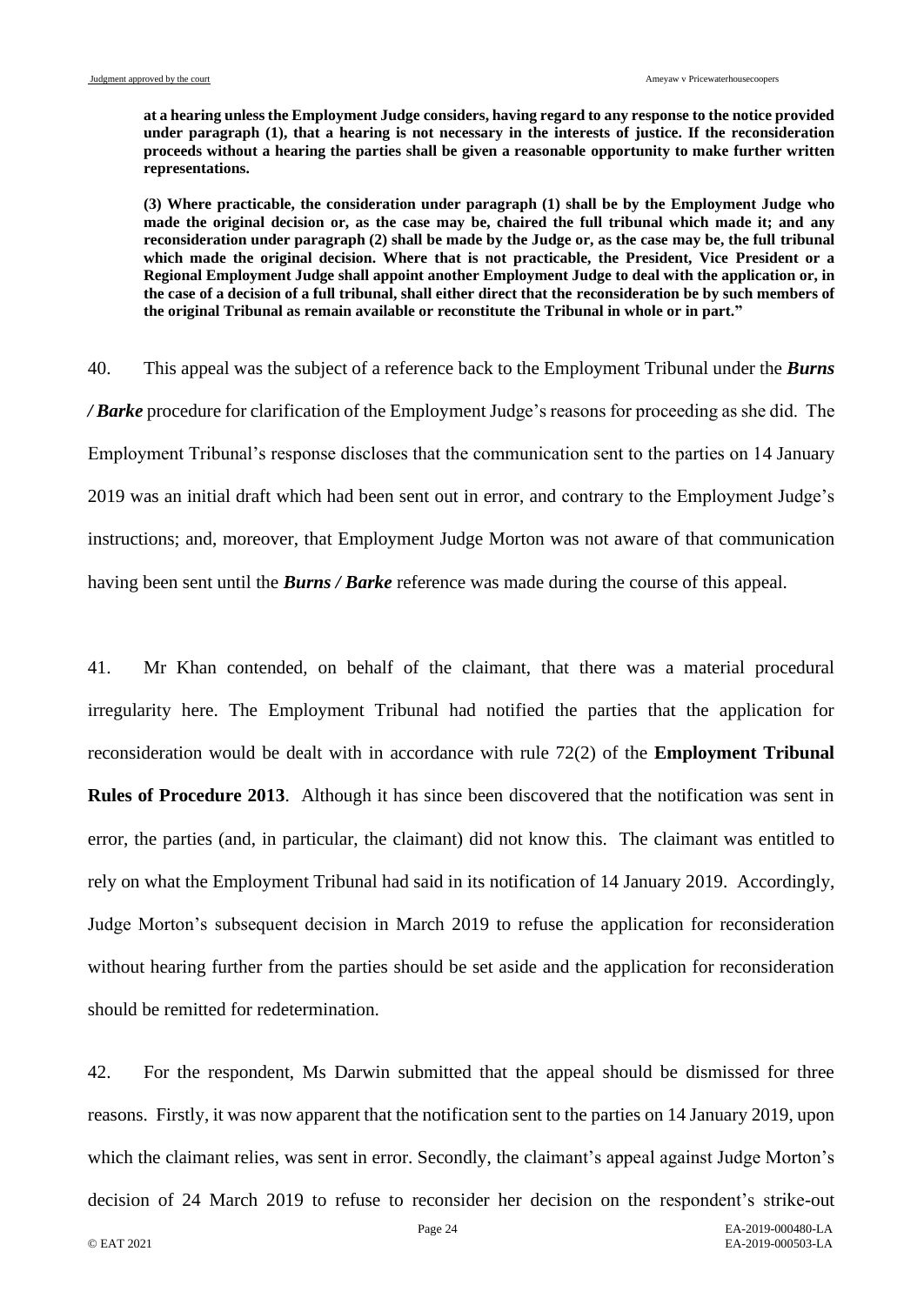application was academic because the Employment Tribunal had dismissed the first three ET claims on their merits in March 2018. Thirdly, the claimant's application for reconsideration was misconceived because it did not seek to challenge the substance of Judge Morton's Judgment of 17 March 2017 (which was favourable to the claimant) but instead the content of the Employment Judge's reasons.

43. I accept Mr Khan's submission that what occurred in this case was a procedural irregularity. The Employment Tribunal had notified the parties that the application for reconsideration would be determined after hearing further submissions from the parties, and potentially at a hearing, in accordance with rule 72(2). That notification, although it now appears that Employment Judge Morton was not herself aware that it had been sent, was not withdrawn. In my judgment, the Employment Tribunal erred in law in then proceeding to dismiss the claimant's application for reconsideration summarily under rule 72(1) after the parties had already been notified that it would be the subject of a substantive determination under rule 72(2). I reject Ms Darwin's submission that there is no error because it has subsequently been discovered that the letter of 14 January 2019 should not have been sent to the parties in the first place. The parties – and, in particular, the claimant – were not to know, and did not know, that the Employment Tribunal had issued that letter to the parties in error. The claimant was entitled to proceed on the basis that there would be either a hearing of the application for reconsideration under rule 72(2) or the opportunity for further written representations to be made.

44. However, although what occurred here amounted to a procedural irregularity, I accept Ms Darwin's alternative submission that the reconsideration application that was advanced by the claimant could not have been successful in any event and that, therefore, the procedural error below made no difference to the outcome of the application. That is because the claimant sought in the reconsideration application not to challenge the result of the respondent's application to strike out her first three claims – she had successfully resisted it, and the claims had not been struck out – but only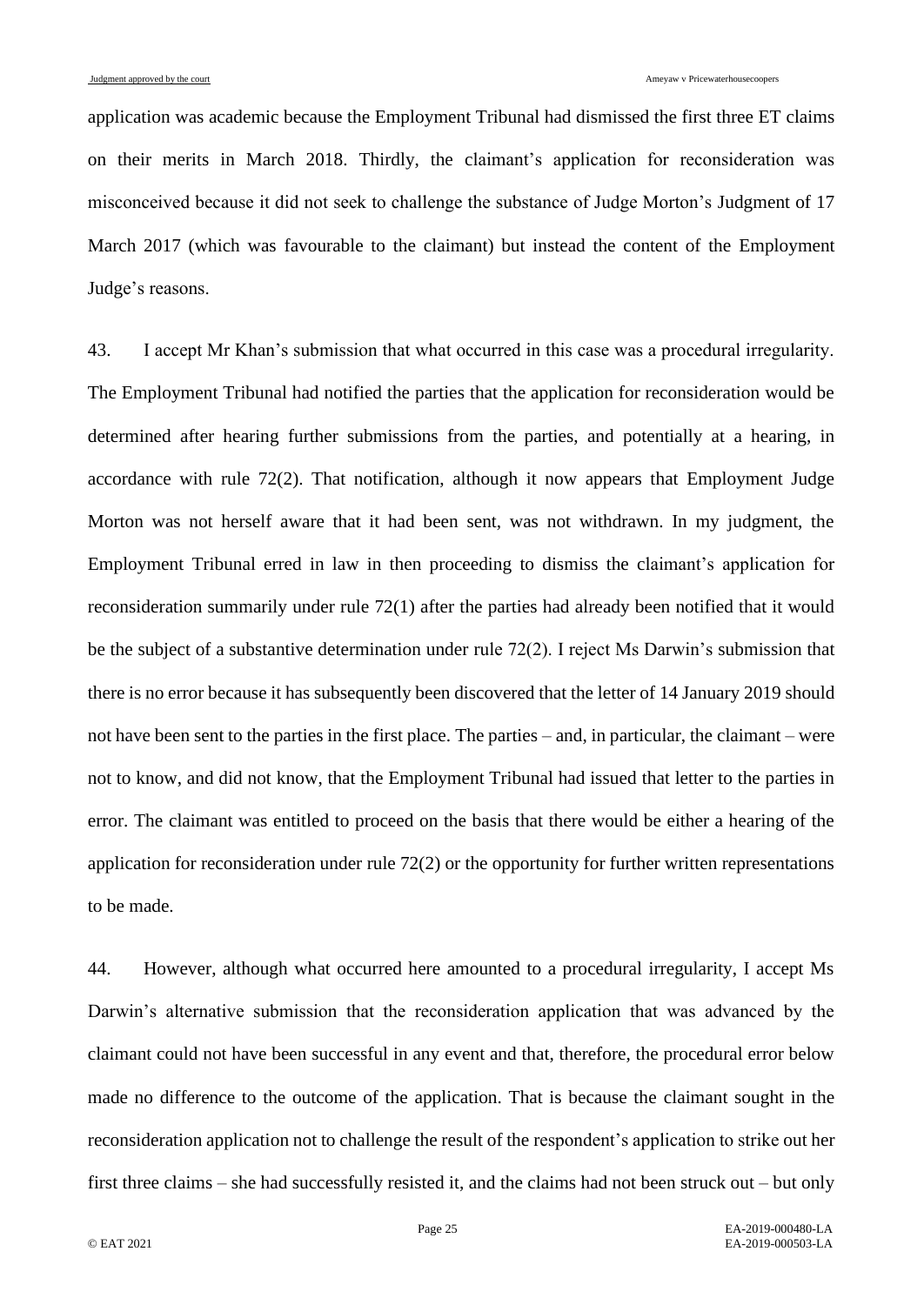parts of the Judge's reasons, relating to the question of what had occurred at the 31 January 2017 preliminary hearing before Judge Hall-Smith.

45. I accept Ms Darwin's submission that an application for reconsideration is not a vehicle for challenging an Employment Tribunal's reasons or, insofar as not part of the essential reasoning upon which the decision is based, other things said by the Employment Tribunal in arriving at its decision. That proposition is established by the decision of this Appeal Tribunal in **AB v The Home Office**, UKEAT/0363/13/JOJ, where His Honour Judge Richardson dismissed an appeal against the Employment Tribunal's decision to refuse the claimant's application for a review of its judgment allowing his claim in part and dismissing it in part, under the previous version of the Employment Tribunal rules. At [37-44], this Appeal Tribunal stated:

**"37. The Claimant's application for a review was decided when the applicable procedural rules were to be found in the Employment Tribunal Rules of Procedure 2004 (Schedule 1 to the Employment Tribunals (Constitution and Rules of Procedure) Regulations 2004). Rule 34(1) provided for "certain judgments and decisions" to be reviewed. These included all judgments other than default judgments: see r 34(1)(b). The grounds of review included that "the interests of justice require such a review": see r 34(3)(e). Where an application for review is made it was to be considered in the first instance by the Employment Judge: see r 35(3). It was to be refused if the EJ considered that there was "no reasonable prospect of the decision being varied or revoked."**

**38. I would add that the 2013 Employment Tribunal Rules of Procedure (Sch 1 to the Employment Tribunals (Constitution and Rules of Procedure) Regulations 2013) are broadly to the same effect. The word "reconsideration" is used in place of "review". The Rules provide for reconsideration of any judgment where it is "necessary in the interests of justice" to do so. There is again provision for an EJ to consider in the first instance whether there is any reasonable prospect of the original decision being varied or revoked. See rr 70 – 72 of the 2013 Rules.**

**39. I do not accept the Claimant's submission that the EJ decided the application for review at the case management discussion on 9 May. The case management discussion was listed to give directions concerning the remedy hearing. It was not listed for the hearing of an application for review, and the EJ made no order relating to the review. There may have been discussion concerning the Claimant's dissatisfaction with the liability judgment but it is plain that the EJ later considered the application for review and determined it by letter dated 28 May. This letter and its reasons are central to the appeal.**

**40. Nor would it matter if, at the case management discussion, the EJ did not at first understand which warning the Claimant was concerned with. She had heard the case and deliberated with her members three months earlier. The faired** [sic] **judgment and written reasons had been sent out by the ET nearly four week before. The case management discussion was listed for directions concerning remedy. The EJ was not required to master all the detail of the liability proceedings for that hearing. She was entitled to – and did – deal with the application for review separately after consideration some time later.**

**41. In her reasons for refusing a review the EJ correctly identified r 35(3) as the power which she was exercising. The key question for her was therefore whether there was any reasonable prospect of the decision being varied or revoked. It was not the purpose of rr 34 – 36 to provide a mechanism for an ET to improve (or change) its reasons in the absence of a reasonable prospect of the decision being varied or revoked.**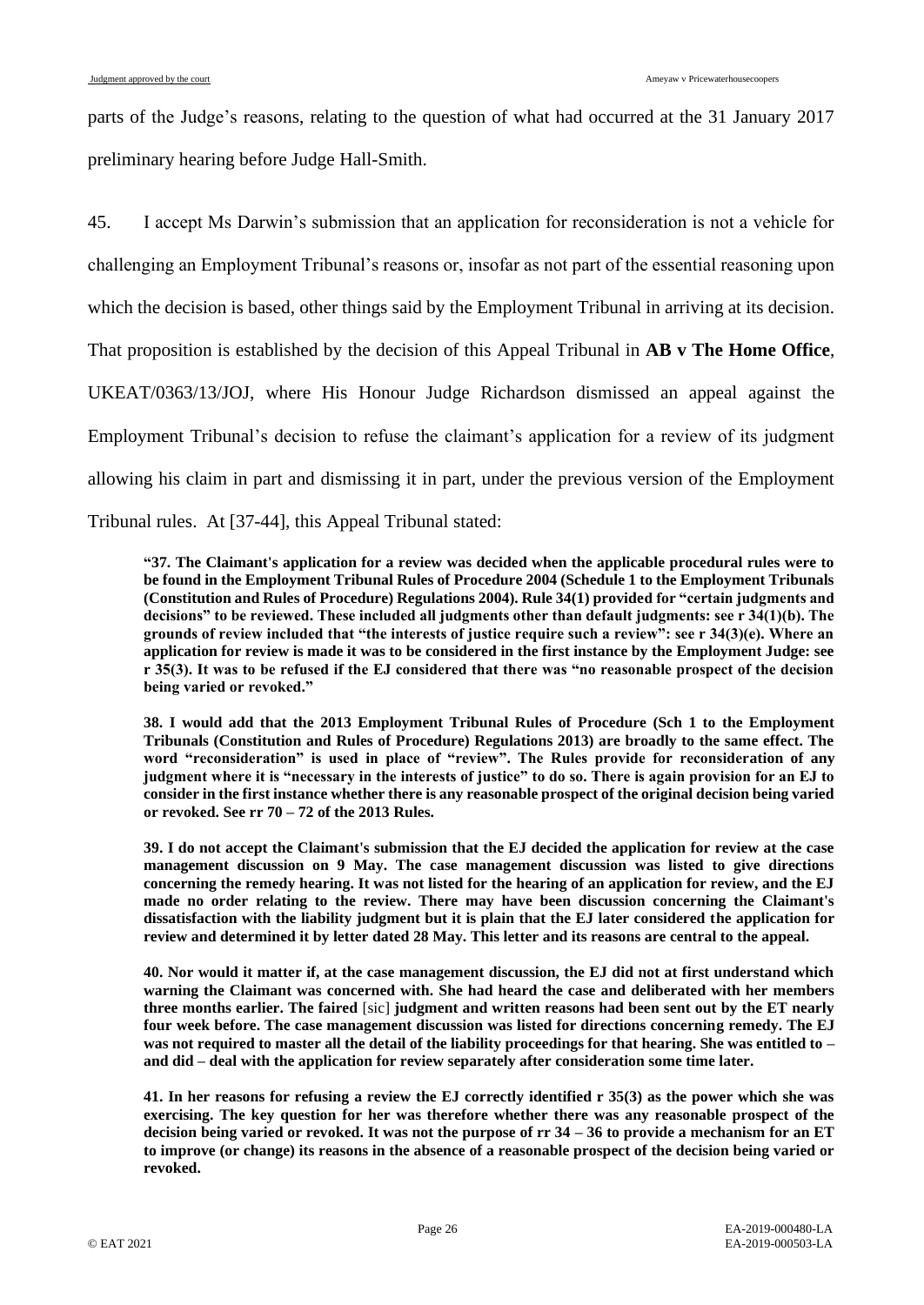**42. There is, I think, a distinction to be drawn between (1) overlooking an issue altogether, and therefore not deciding it and (2) deciding an issue and giving reasons for it which are inadequate or incomplete. I think the distinction is the same under the old Rules and the new Rules. I will refer to "reconsideration" under the new Rules because this is the language with which we are now familiar.**

**43. An EJ who, upon receiving an application for reconsideration, appreciates that the ET has altogether overlooked deciding an issue can and usually should arrange for the ET to reconsider its judgment. The ET will have failed to decide an issue which was for before it for determination: it will be necessary in the interests of justice for the ET to determine that issue. This happens rarely, but it can occur in cases where there are many issues. The ET may hold a further hearing or (in a case where a hearing is not necessary in the interests of justice) may give the parties a reasonable opportunity to make further representations.**

**44. On the other hand, if the EJ considers that that the ET did decide the issue, and at most the reasons might be considered incomplete or inadequate, but there are no reasonable prospects of the judgment being varied or revoked, the EJ must not order reconsideration. Neither the 2004 nor the 2013 Rules permit the re-opening of a judgment in such circumstances."**

46. In my judgment, the claimant's application for reconsideration of Employment Judge Morton's decision to refuse the respondent's strike-out application is a clear example of the situation described by His Honour Judge Richardson in which a judgment cannot be re-opened simply to address alleged errors in the Employment Tribunal's reasoning. In the present case, the issue between the parties – i.e. whether the claimant's first three claims should be struck out as a result of the claimant's behaviour at the preliminary hearing on 31 January 2017 – had been determined by the Employment Tribunal. The claimant had been the successful party. She did not wish to have the judgment on the respondent's strike-out application – which was to her advantage – varied or revoked. Her challenge was only to the reasons given by the employment judge. In those circumstances, the conclusion reached by His Honour Judge Richardson at [44] of **AB v The Home Office** is directly applicable. What the claimant was seeking to achieve was an alteration in the content of the Employment Tribunal's reasons, not a change in the result. In those circumstances, the application for reconsideration was not one permitted by the **Employment Tribunal Rules of Procedure 2013**. There would, therefore, be no purpose in setting aside Judge Morton's decision of 28 March 2019 to dismiss the claimant's reconsideration application, despite the procedural irregularity which occurred below. This analysis also applies insofar as the claimant challenges the substantive decision made by Employment Judge Morton to dismiss the reconsideration application as unmeritorious.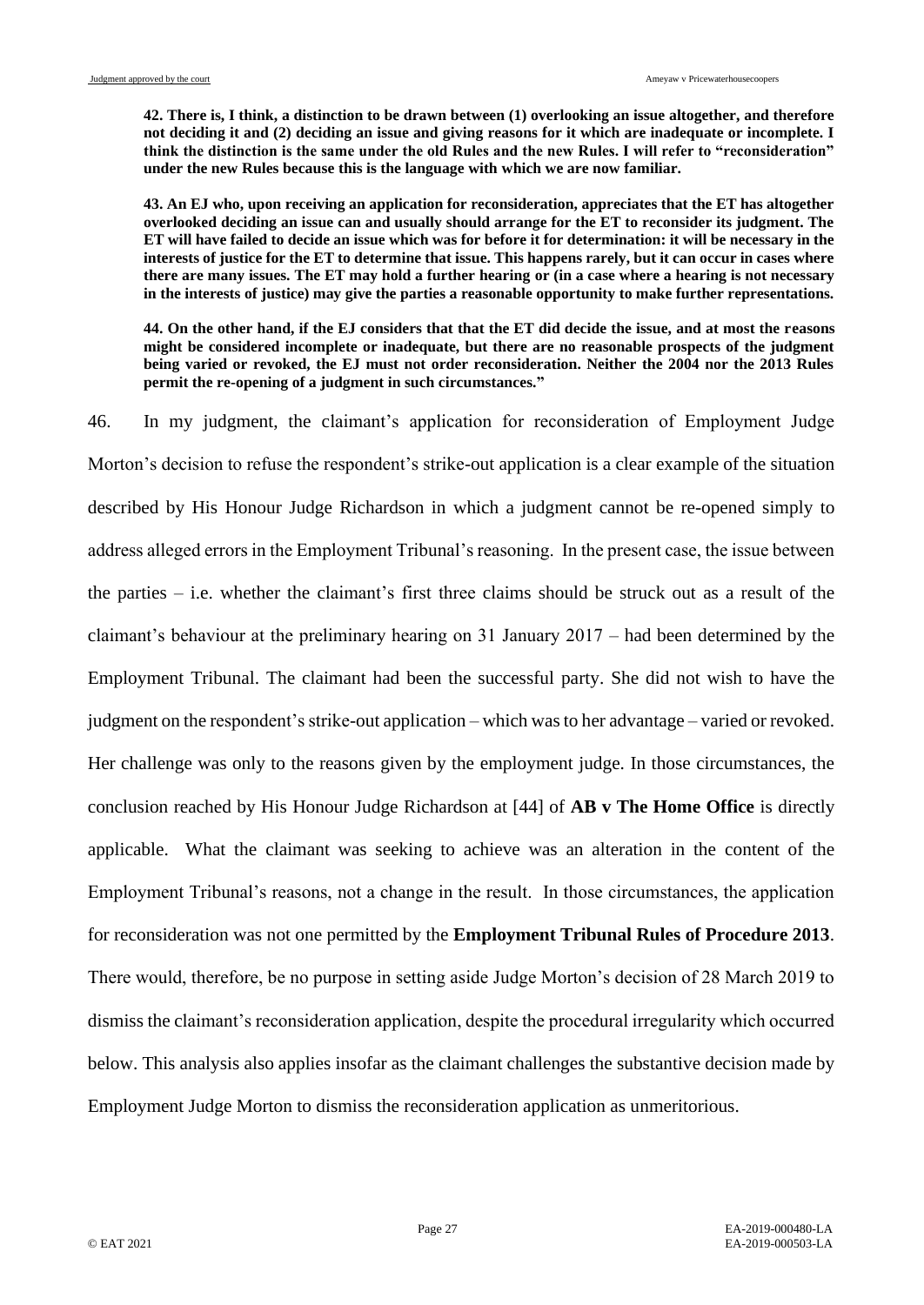47. I do not consider that anything in **Office of Communications v Floe Telecom Ltd** [2009] EWCA Civ 47, to which Mr Khan made reference, affects the position established by this Appeal Tribunal in **AB v The Home Office** in relation to applications for reconsideration. That was an appeal to the Court of Appeal in very unusual circumstances which was concerned with the correctness of at least part of the order made by the Competition Appeal Tribunal (see at [15] and [17]).

48. In those circumstances, it is unnecessary to address Ms Darwin's separate submission (which was disputed by Mr Khan) that the Employment Tribunal's judgment of 14 March 2018 dismissing the claimant's first three claims on their merits meant that the claimant's subsequent application in March 2019 to reconsider the earlier decision made on the respondent's strike-out application in relation to those claims was academic. I dismiss the appeal against Employment Judge Morton's decision of March 2019 to refuse the reconsideration application because the substance of the application was, in my judgment, outside the scope of the relevant provisions of the **Employment Tribunal Rules of Procedure 2013** and the procedural irregularity which occurred can have made no difference to the result.

### **The Appeal against the Grewal Tribunal's Judgment**

# Ground 1: The Refusal of the Claimant's Adjournment Application

49. The claimant contends that the Grewal Tribunal erred in law in refusing her application to adjourn the hearing after she had lost her voice, having contracted laryngitis during the hearing. Mr Khan accepted that this was, as the Grewal Tribunal held at [33-35] of its written reasons, a case to which rule 30A(3)(c) of the **Employment Tribunal Rules of Procedure 2013** applied. Because there had been two prior postponements of hearings in ET claim 4 on the application of the claimant, a third postponement could only be ordered if there were "exceptional circumstances". The relevant provisions of the **Employment Tribunal Rules of Procedure 2013** are rules 29 and 30A: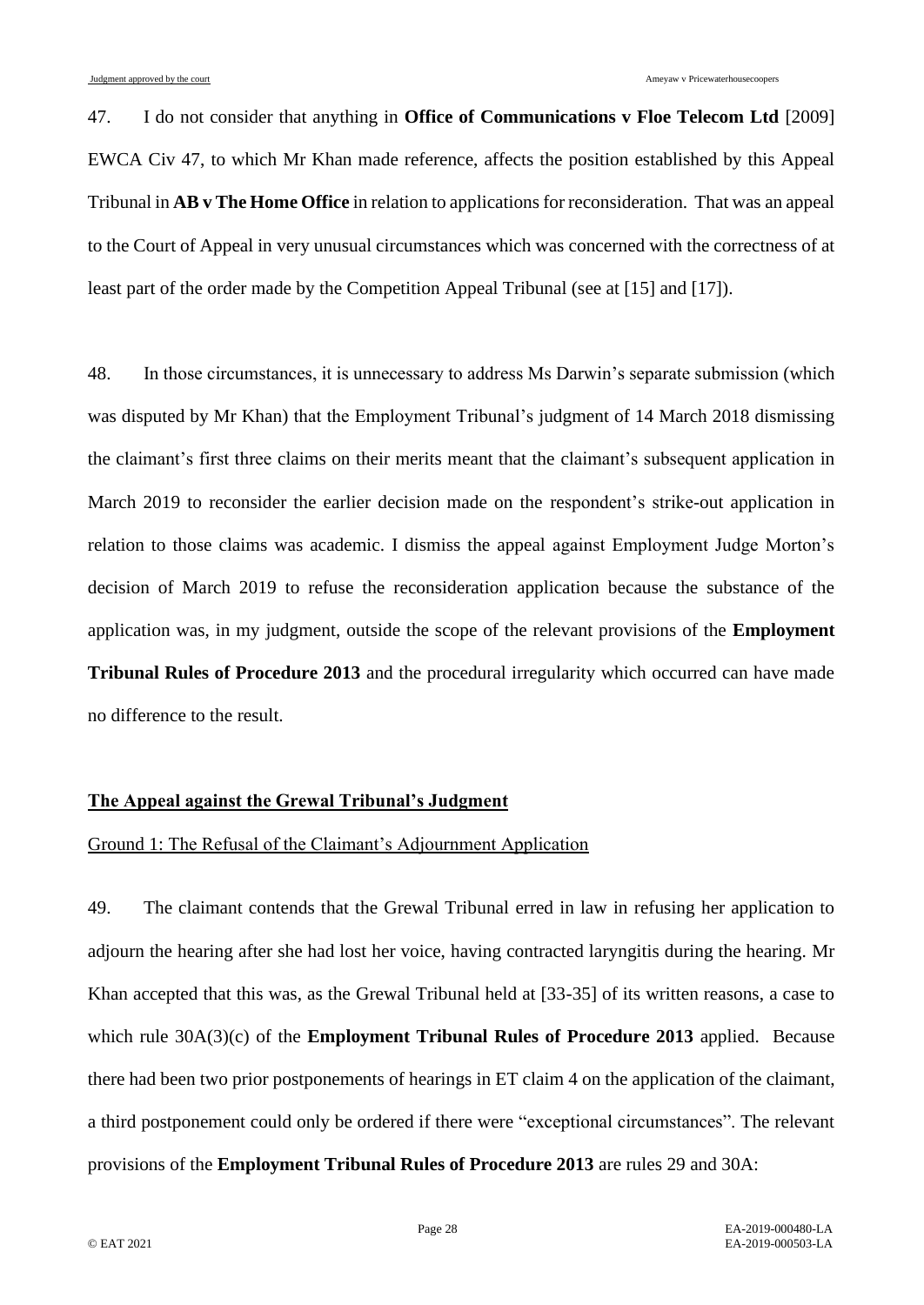**"29. The Tribunal may at any stage of the proceedings, on its own initiative or on application, make a case management order. Subject to rule 30A(2) and (3) the particular powers identified in the following rules do not restrict that general power. A case management order may vary, suspend or set aside an earlier case management order where that is necessary in the interests of justice, and in particular where a party affected by the earlier order did not have a reasonable opportunity to make representations before it was made."**

**"30A. (1) An application by a party for the postponement of a hearing shall be presented to the Tribunal and communicated to the other parties as soon as possible after the need for a postponement becomes known.** 

**(2) Where a party makes an application for a postponement of a hearing less than 7 days before the date on which the hearing begins, the Tribunal may only order the postponement where—**

- **(a) all other parties consent to the postponement and—**
	- **(i) it is practicable and appropriate for the purposes of giving the parties the opportunity to resolve their disputes by agreement; or**
	- **(ii) it is otherwise in accordance with the overriding objective;**
- **(b) the application was necessitated by an act or omission of another party or the Tribunal; or**
- **(c) there are exceptional circumstances.**

**(3) Where a Tribunal has ordered two or more postponements of a hearing in the same proceedings on the application of the same party and that party makes an application for a further postponement, the Tribunal may only order a postponement on that application where—**

**(a) all other parties consent to the postponement and—**

- **(i) it is practicable and appropriate for the purposes of giving the parties the opportunity to resolve their disputes by agreement; or**
- **(ii) it is otherwise in accordance with the overriding objective;**
- **(b) the application was necessitated by an act or omission of another party or the Tribunal; or**
- **(c) there are exceptional circumstances.**
- **(4) For the purposes of this rule—**

**(a) references to postponement of a hearing include any adjournment which causes the hearing to be held or continued on a later date;**

**(b) "exceptional circumstances" may include ill health relating to an existing long term health condition or disability."**

#### 50. In **Morton v Eastleigh Citizens' Advice Bureau** [2020] EWCA Civ 638, the Court of Appeal

dismissed an appeal against the Employment Tribunal's refusal to adjourn a final hearing where Rule

30A(2) applied. In so doing, Lewison LJ (with whom Underhill LJ agreed) stated:

**"23. A decision by a tribunal to refuse an adjournment is a case management decision. A decision of that kind often involves an attempt to find the least worst solution where parties have diametrically opposed interests. In the case of an adjournment application the grant of an adjournment will cause delay in resolving the dispute, will gave rise to abortive and irrecoverable costs, will lose hearing time in the ET to the inconvenience of other users. All these are factors which the ET routinely has in mind when considering such applications. On the other hand, it must take into consideration the need for a fair process (fair to both sides, that is); and consider any prejudice that the applicant will suffer if the application is refused.**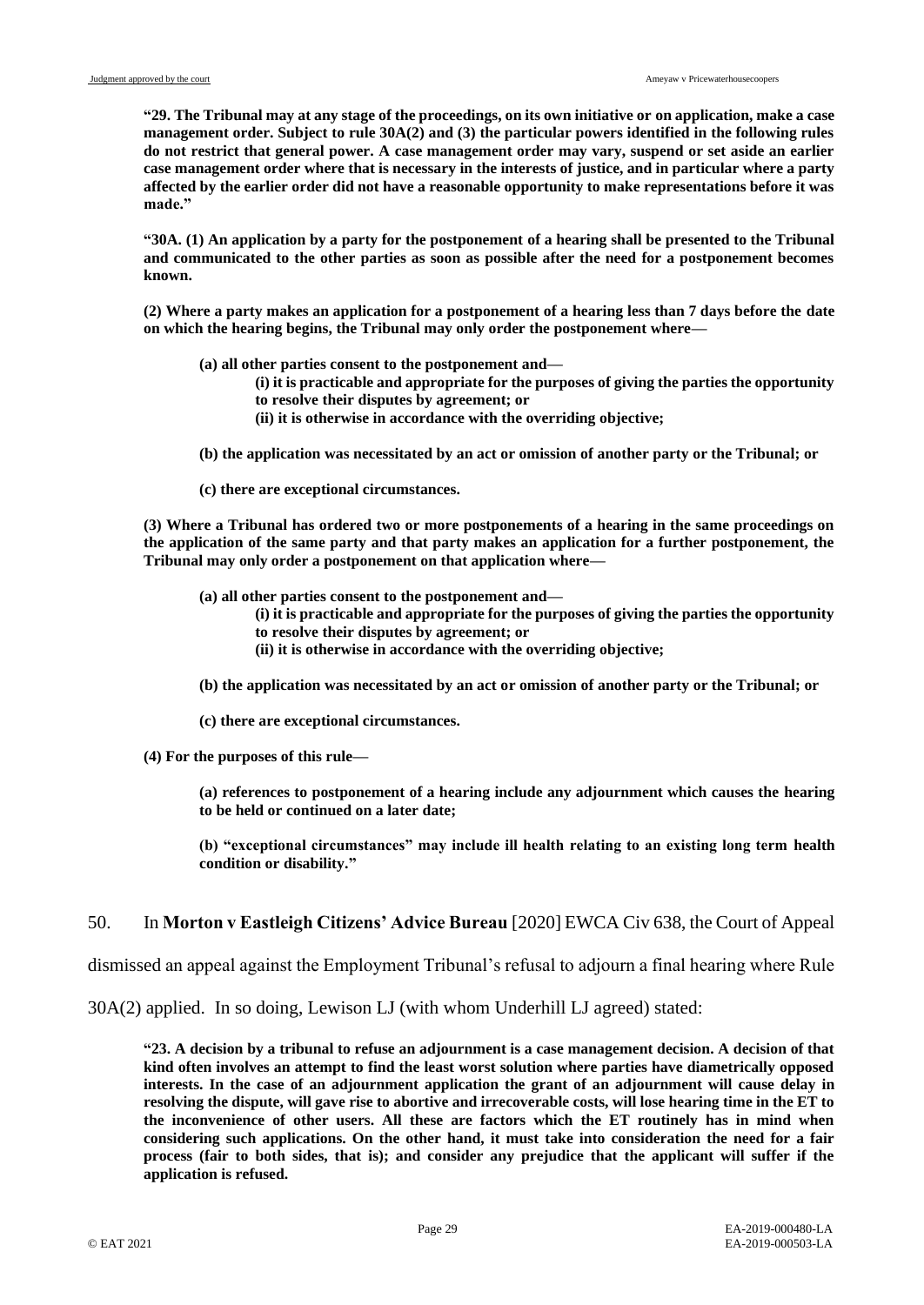**24. As Mummery LJ explained in** *O'Cathail v Transport for London* **[2013] EWCA Civ 21, [2013] ICR 614 at [44]:**

**"In relation to case management the employment tribunal has exceptionally wide powers of managing cases brought by and against parties who are often without the benefit of legal representation. The tribunal's decisions can only be questioned for error of law. A question of law only arises in relation to their exercise, when there is an error of legal principle in the approach or perversity in the outcome. That is the approach, including failing to take account of a relevant matter or taking account of an irrelevant one, which the Employment Appeal Tribunal should continue to adopt…""**

51. I was taken to some of the background material which preceded the amendment to the **Employment Tribunal Rules of Procedure 2013** in April 2016 which introduced rule 30A, including some of the material generated during the government's consultation process; I did not, however, find this to be of any great assistance in determining the issues arising on the present appeal. Insofar as the purpose behind the introduction of rule 30A is concerned, Lewison LJ identified it at [26] of his judgment in **Morton** when he stated:

#### **"… Clearly this rule is intended to discourage late adjournments."**

I do not agree with Mr Khan that this passage is inapposite in the present situation because the Court of Appeal in **Morton** was dealing with a decision made under rule 30A(2). The purpose behind the introduction of rule 30A is clearly to impose a high threshold (described by Underhill LJ at [43] as a "serious hurdle") for the granting of an adjournment in either of the circumstances specified within the rule. In **Lunn v Aston Darby Group Limited & Another**, UKEAT/0039/18/BA at [18], Her Honour Judge Eady QC contrasted the requirement in section 128(5) of the **Employment Rights Act 1996** for there to be "special circumstances" in order to postpone the hearing of an interim relief application with the wording of rule 30A:

**"…. there will be no postponement unless there are special circumstances. That said, it is to be noted that the language used is that of "special", not "exceptional" circumstances (in contrast, for example, to the terminology used at Rule 30A(2) of the ET Rules). Furthermore, section 128(5) does not remove the ET's discretion to permit a postponement of the hearing; it informs the ET as to the kind of circumstances that must exist before a postponement is granted: they must be special, even if not exceptional."**

52. I accept Mr Khan's submission that no assistance can be derived, in the present context, from the wording of rule 30A(4)(b); that sub-paragraph clarifies that ill-health consequent upon a long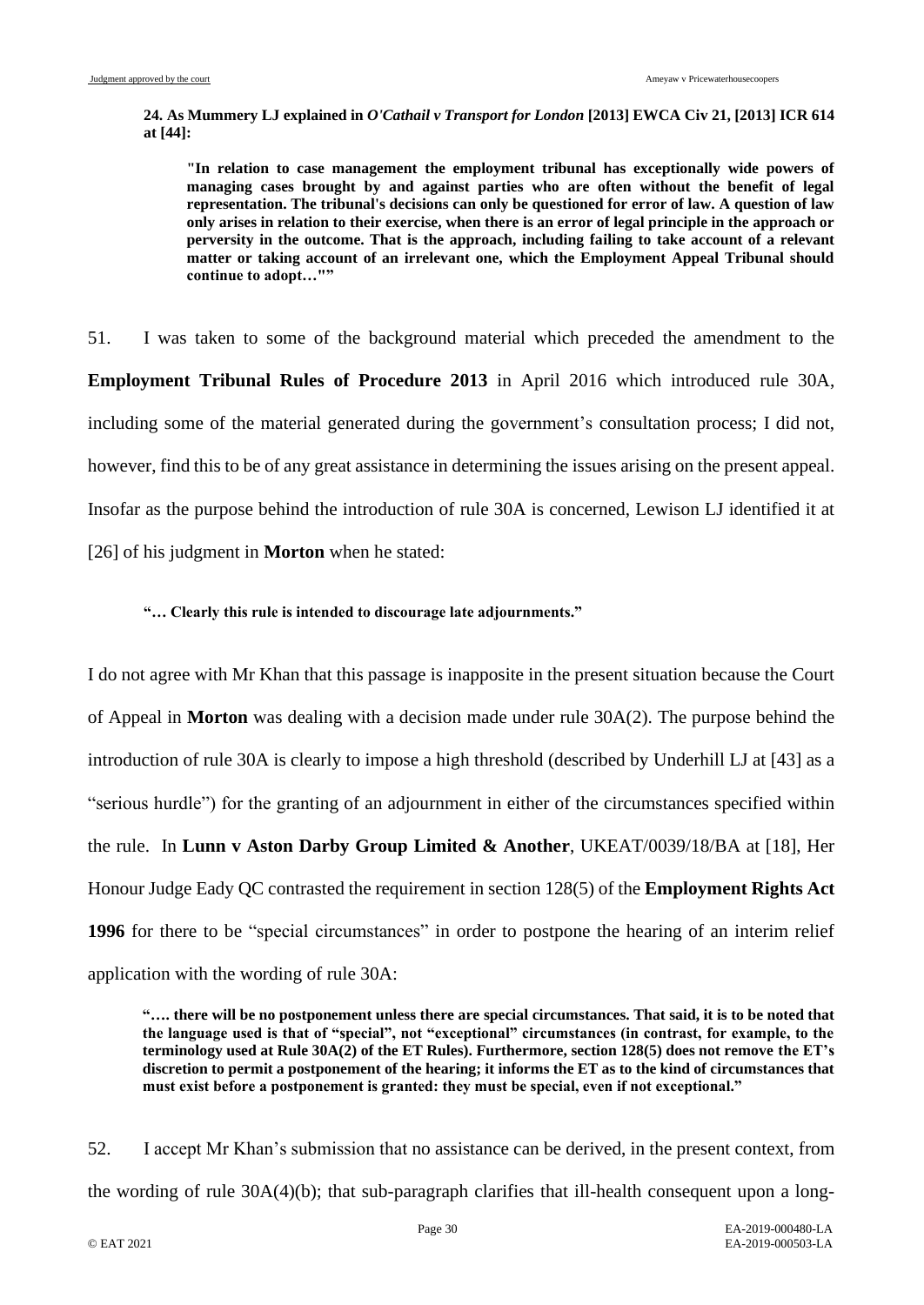term condition or a disability (which is not an issue in the present case) may constitute "exceptional circumstances", but it does not provide any more exhaustive definition than that. I agree with Mr Khan that the definition of "exceptional circumstances" is not closed and that it is a question for the judgment of the Employment Tribunal in the individual case, something which is apparent from the way in which the Court of Appeal approached the decision of the Employment Tribunal in **Morton**.

53. The issue in the present appeal is, as it was in **Morton** (see at [27]), whether the Grewal Tribunal erred in law in concluding that there were not "exceptional circumstances" in existence. Mr Khan submitted that the Grewal Tribunal had indeed erred in law in finding that the circumstances of the claimant's application to adjourn the hearing were not exceptional.

54. Mr Khan accepted that the decision whether or not to adjourn was a matter of discretion but submitted that the Grewal Tribunal should, when determining whether there were "exceptional circumstances", have considered whether it was fair to adjourn the hearing and that it should have applied a broad "interests of justice" test, in accordance with the overriding objective in rule 2 of the

**Employment Tribunal Rules of Procedure 2013**. rule 2 provides:

**"The overriding objective of these Rules is to enable Employment Tribunals to deal with cases fairly and justly. Dealing with a case fairly and justly includes, so far as practicable—**

- **(a) ensuring that the parties are on an equal footing;**
- **(b) dealing with cases in ways which are proportionate to the complexity and importance of the issues;**
- **(c) avoiding unnecessary formality and seeking flexibility in the proceedings;**
- **(d) avoiding delay, so far as compatible with proper consideration of the issues; and**
- **(e) saving expense.**

**A Tribunal shall seek to give effect to the overriding objective in interpreting, or exercising any power given to it by, these Rules. The parties and their representatives shall assist the Tribunal to further the overriding objective and in particular shall co-operate generally with each other and with the Tribunal."**

Mr Khan submitted, in my judgment correctly, that the overriding objective in rule 2 applies to "any

power" given to the Employment Tribunal under the rules, so including the power to adjourn in rule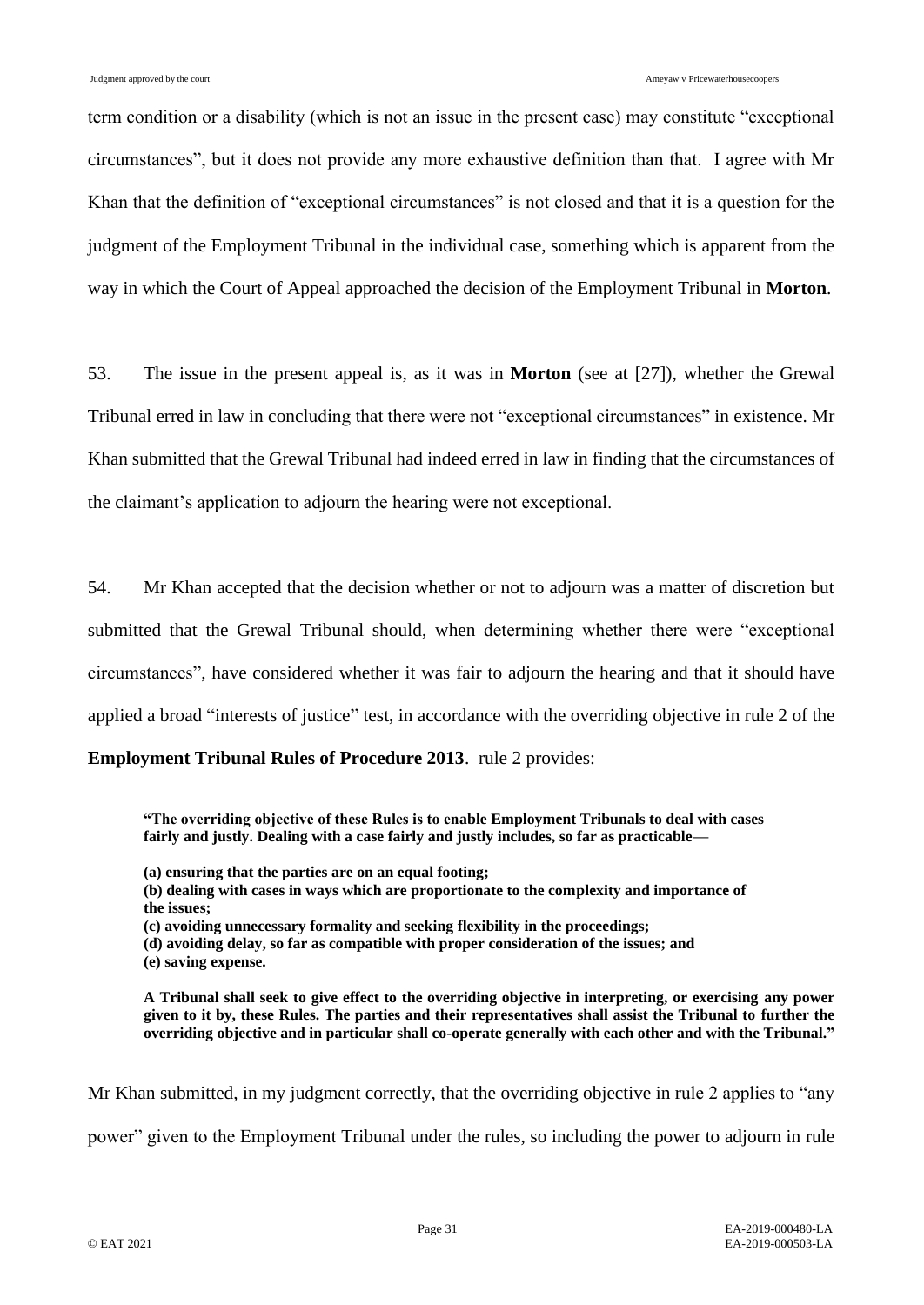30A(3); see also, on this point, Judge Eady QC's judgment in **Lunn** at [13-14] and at [22]. He submitted that the ultimate issue was therefore whether or not it was fair to adjourn the hearing.

55. I do not accept, however, that the general applicability of the overriding objective in rule 2 means that the question before the Grewal Tribunal was anything other than whether there existed "exceptional circumstances" for the purposes of the adjournment application. Ms Darwin accepted that when applying rule 30A an Employment Tribunal must seek to give effect to the overriding objective but pointed out that rule 30A provided for a specific threshold. The overriding objective could not, Ms Darwin argued, be relied on so as to effectively disapply specific requirements elsewhere in the rules. I agree with Ms Darwin that it was not open to the Employment Tribunal to "sidestep" – as she put it – the plain wording of rule 30A and to impose a different and more general test. As both Lewison and Underhill LJJ stated in **Morton** (see at [27], [43] and [47]), it is necessary for an Employment Tribunal to find that, unless the other criteria which appear in the various subparagraphs of rule 30A are satisfied (which it is accepted they were not in the present case), the circumstances are exceptional before an adjournment can be granted in the situations specified in the rule. Mr Khan submitted that no issue had been raised in **Morton** regarding the interrelationship between Rule 30A and the overriding objective. However, I do not regard either the approach of the Court of Appeal in **Morton** or the clear purpose behind rule 30A as being incompatible with the overriding objective in rule 2: indeed the limitation provided for in the rule on granting either late or repeated adjournments to situations in which (unless the other criteria are satisfied) there are "exceptional circumstances" in existence is itself an aspect of dealing with cases fairly and justly, something which is not confined to the interests of one party. Nor do I consider that the Grewal Tribunal lost sight of the provisions of the overriding objective in considering whether there existed "exceptional circumstances" in the present case. The tribunal expressly considered whether the proposed adjustment of using the computer and projection equipment provided by the respondent would enable the claimant to participate effectively in the hearing. Indeed Mr Khan accepted – rightly,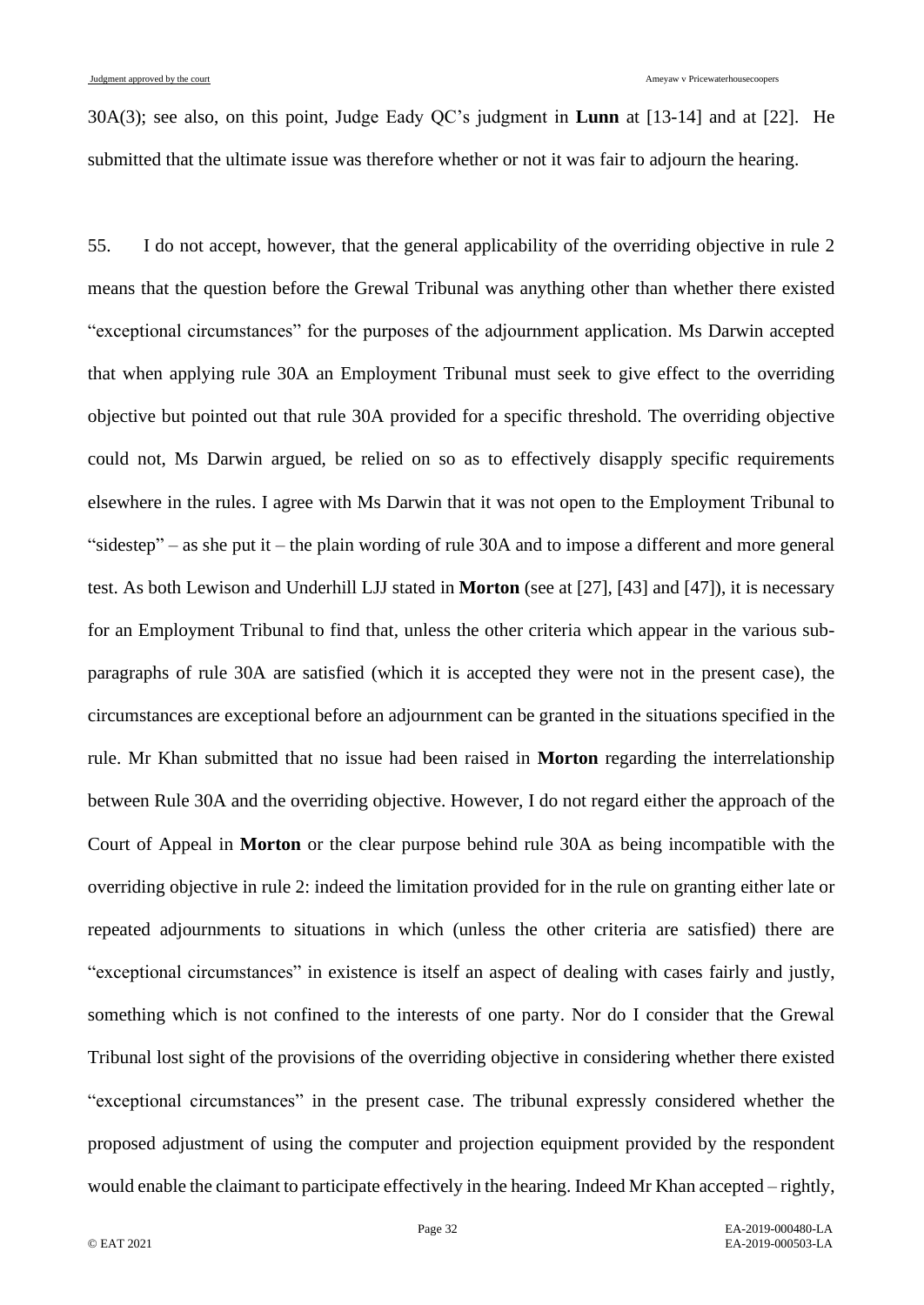in my judgment – that it is not a requirement of a fair hearing that a party should be present at all. Many hearings are conducted in the absence – for whatever reason – of one or more of the parties. See **O'Cathail v Transport for London** [2013] EWCA Civ 21, [2013] ICR 614 at [47].

56. In his challenge to the substance of the Grewal Tribunal's conclusion on the existence of "exceptional circumstances", Mr Khan submitted that the adjustment proposed by the respondent and accepted by the Grewal Tribunal was unorthodox and would have prevented the effective participation of the claimant in the proceedings, and that the Grewal Tribunal had not balanced the disadvantage to the claimant when deciding whether to proceed. He submitted that the medical evidence before the tribunal had been clear, that it had to be accepted and that an adjournment of seven days was all that was required. The tribunal could have reconvened shortly thereafter. Mr Khan submitted that the prejudice to the claimant, who by that point was not being represented, in refusing the adjournment was so great that the inconvenience caused by the delay had to be accommodated.

57. Ms Darwin submitted that the question of whether or not there were "exceptional circumstances" for the purposes of rule 30A(3)(c) had been left to individual Employment Tribunals to determine, based upon the particular facts of each case. Ms Darwin submitted that the hearing could only be postponed where there were "exceptional circumstances", as specified by rule 30A(3)(c), and that the Grewal Tribunal had made findings which were open to it regarding the absence of "exceptional circumstances". The tribunal had found that that the claimant's laryngitis impacted on her ability to speak, but that she was otherwise able to attend the hearing and to participate in it. The Grewal Tribunal had considered whether the situation amounted to "exceptional circumstances" and had concluded that it did not. The Grewal Tribunal had specifically considered whether the claimant would be able to participate in the proceedings despite having lost her voice and considered that she would be able to do so. It has also legitimately concluded that the practicalities of the situation meant that it would not have been possible to reconvene the hearing for a much longer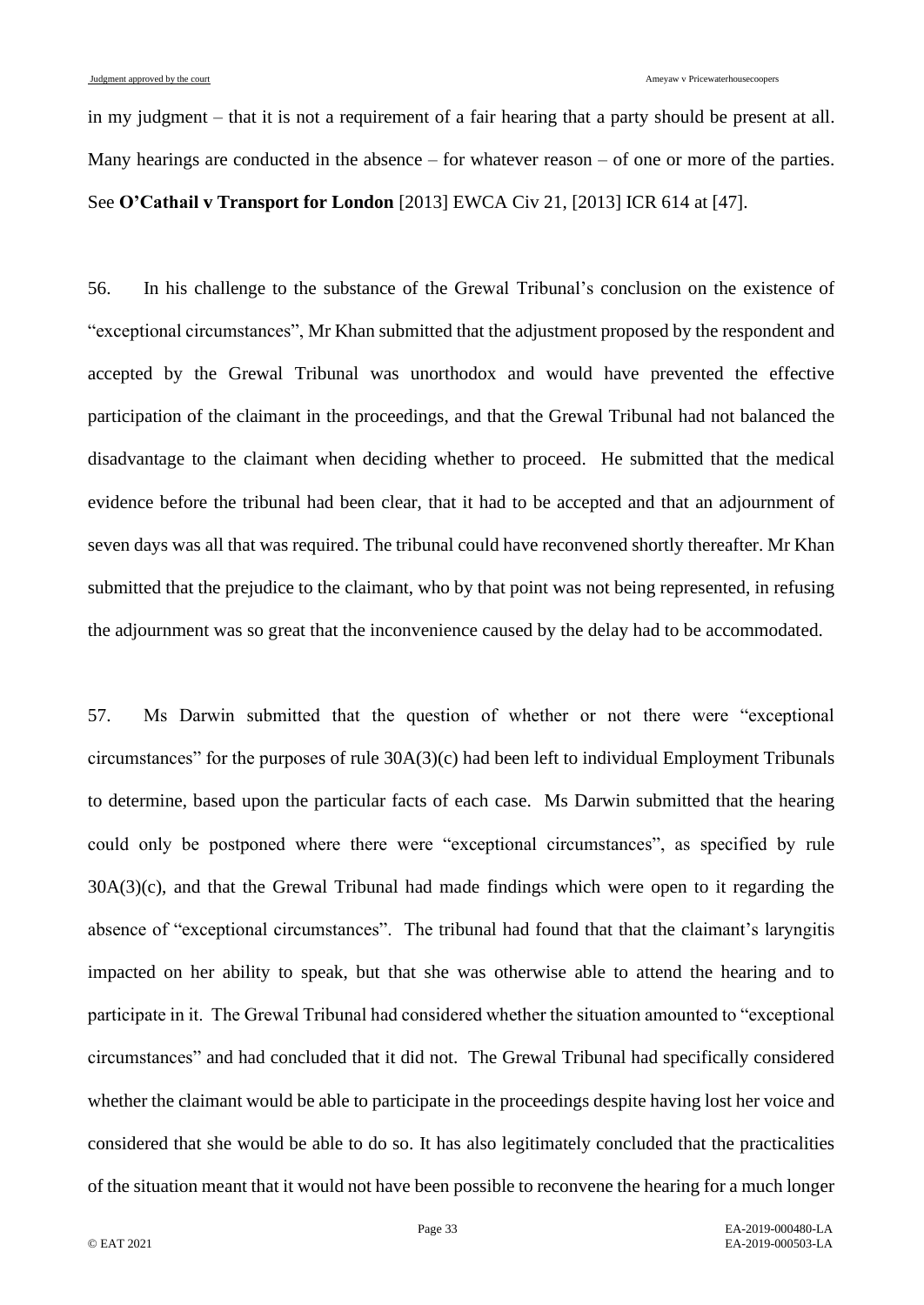period of time than that suggested by Mr Khan. Ms Darwin submitted that this was a conclusion on the facts of the particular case which was open to the Grewal Tribunal to reach and which gave rise to no error of law.

58. I accept Ms Darwin's submission that the Grewal Tribunal was entitled to find that there were not "exceptional circumstances" present and therefore that the claimant's application for an adjournment of the hearing could not be granted. In my judgment, the Grewal Tribunal did not err in law in its approach to this question, and its conclusion that there were not "exceptional circumstances" for the purpose of rule 30A(3)(c) was not perverse (see the passage from **Morton**, above, citing **O'Cathail**).

59. The situation in which the Grewal Tribunal found itself was that the claimant had lost her voice and had medical evidence recommending that she should rest her voice for a period exceeding the remaining time available for the completion of the hearing. Mr Khan is right to submit that the medical evidence was clear – indeed, I do not think that the Grewal Tribunal itself doubted its correctness – but the medical letter, as the Grewal Tribunal itself pointed out, did not state that the claimant was unfit to attend the hearing or that her ability to present her case was otherwise impaired on medical grounds. Although Mr Khan made reference to the claimant having other medical issues relevant to the issue of adjournment, such issues were not identified in the medical evidence that was supplied in support of the adjournment application. The claimant's doctor had advised a week of "voice rest" but had not stated that the claimant was unable to attend a hearing on medical grounds or that she was unable to present her case in writing, in circumstances where the tribunal had directed medical evidence on, amongst other things, the issue of the claimant's ability to continue with the hearing (see at [30] of the reasons). Indeed, on the morning of 23 January 2019, the claimant had sent the tribunal what was a clear and well-constructed written adjournment application, citing five appellate cases. The situation in this case can therefore be contrasted with that in some of the cases relied upon by Mr Khan, such as **Teinaz**, **Pye v Queen Mary, University of London**,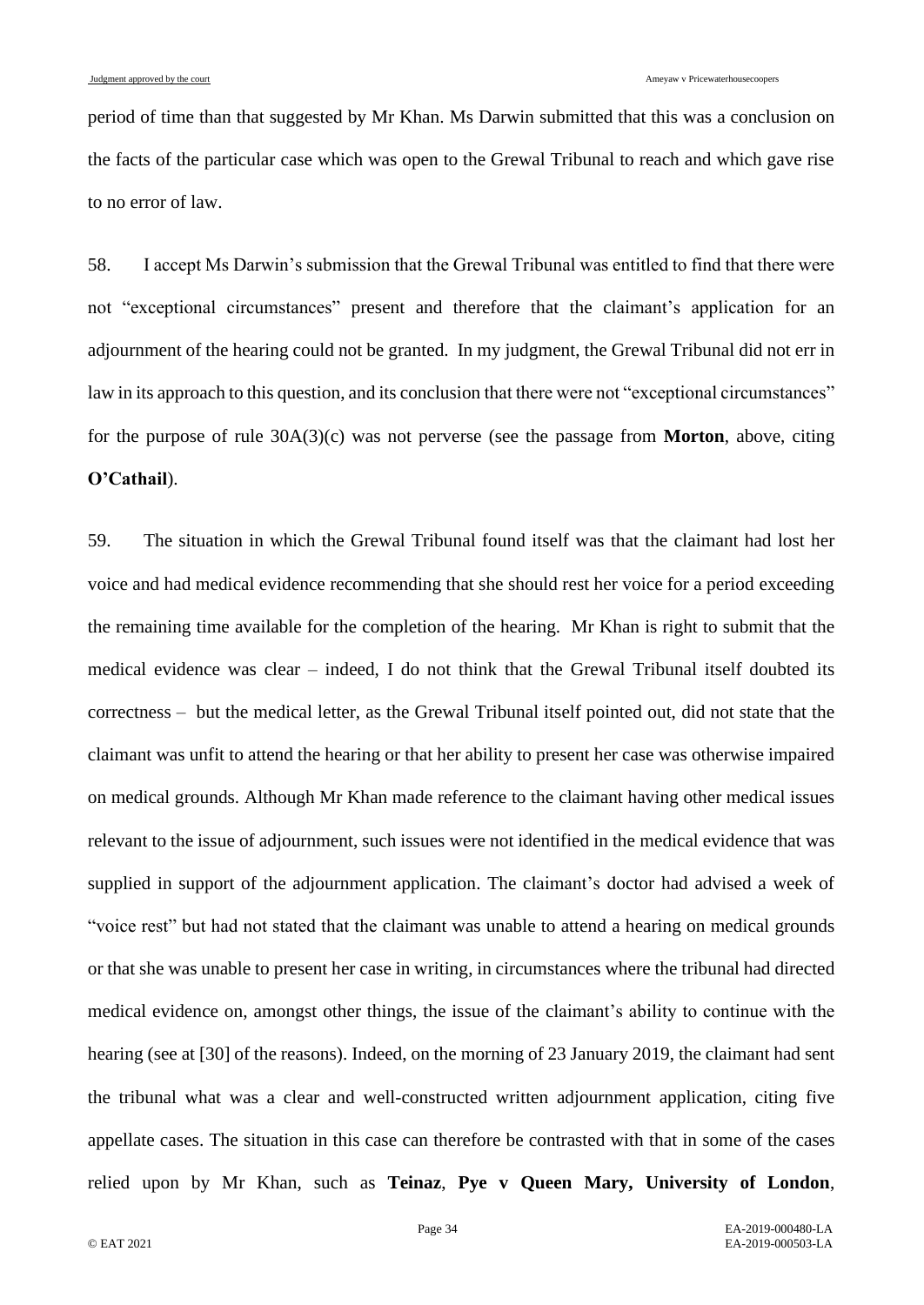UKEAT/0374/11/ZT & UKEAT/0447/11/ZT and **Solanki v Intercity Telecom Ltd** [2018] EWCA Civ 101, in which the medical evidence was to the effect that the party seeking to adjourn was unfit even to attend a hearing. Contrary to the submission made by Mr Khan, there was no requirement for the Grewal Tribunal to adjourn for any further medical evidence, in circumstances where it had already directed the claimant to provide medical evidence going to the specific issues that were identified at [30] of the reasons.

60. Deciding an application for an adjournment of this sort is not an exercise in seeking perfection; as Lewison LJ stated in **Morton** at [23], it is often an attempt to find the "least worst solution". The respondent had offered to accommodate the claimant – who had demonstrated by making the adjournment application that she was still able to communicate with the tribunal by email and that she was able to make submissions to the tribunal in writing – by providing facilities to enable her to type what she was otherwise unable to say and to have her typed communications projected within the hearing room. I accept that this solution would not have precisely replicated the situation as it would have been if the claimant had not lost her voice. However, the Grewal Tribunal made two important findings which, in my judgment, were clearly open to it: firstly, that the equipment provided by the respondent, having been demonstrated to the tribunal, "worked perfectly" (see at [32] of the written reasons) and, secondly, that the claimant would have been able to participate in the hearing, using that technology (see at [35] of the reasons). The difficulty for Mr Khan in advancing the submission that the claimant would, contrary to the findings made by the Grewal Tribunal, have been unable to participate effectively in the proceedings by this method – and indeed that she would have been materially disadvantaged by it, to the extent of the hearing being rendered unfair – is that the claimant, having been advised of the refusal of her adjournment application, did not thereafter attend the remainder of the hearing and so made no attempt to use the equipment provided. The essence of the submission now being made is really, in my judgment, that the claimant had an absolute entitlement to have the hearing delayed until she had sufficiently recovered her voice and that any decision to the contrary would have been perverse. I do not accept that. Nor does the Grewal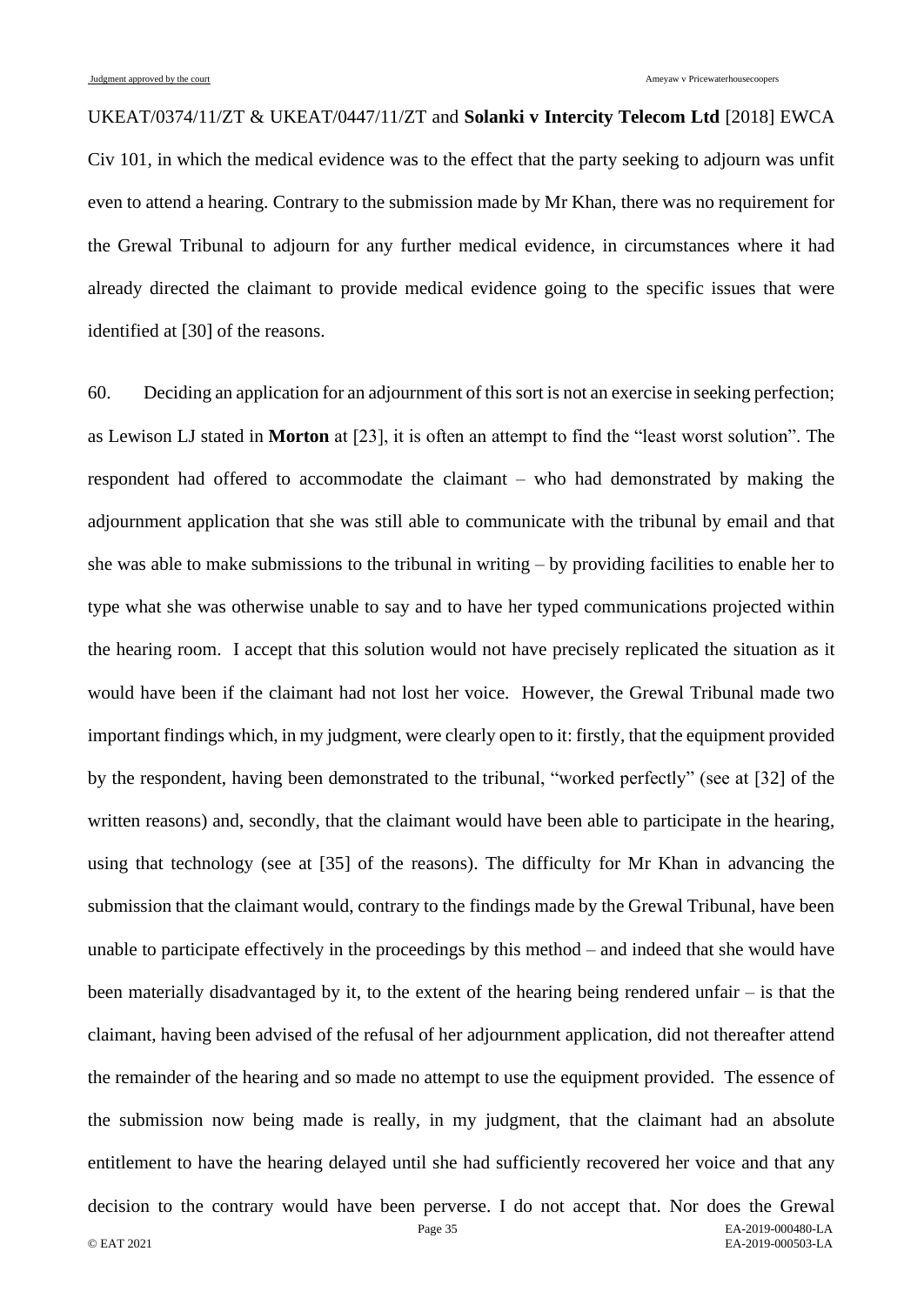Tribunal's decision, on the afternoon of 22 January, to adjourn the hearing until the following day due to the issues which the claimant was having with her voice at that point demonstrate that it ought then to have granted the much longer adjournment sought by the claimant on 23 January.

61. In the circumstances as they stood on 23 January 2019, in my judgment it was open to the Grewal Tribunal to conclude that the circumstances in which the adjournment application came to be made were not "exceptional circumstances" as required under rule 30A. Indeed even if, contrary to my view, the correct question in determining whether the circumstances are "exceptional" is (as Mr Khan submitted it should be) whether it was "fair to adjourn" the hearing, I do not see that the Grewal Tribunal would have reached a different result in the particular circumstances as it found them to be.

62. I therefore dismiss the appeal against the Grewal Tribunal's refusal of the claimant's application to adjourn the hearing on 23 January 2019, because the tribunal did not err in law in concluding that there were not "exceptional circumstances" present for the purpose of granting an adjournment where rule 30A(3)(c) of the **Employment Tribunal Rules of Procedure 2013** applied.

63. It is therefore unnecessary to determine whether, in the event the Grewal Tribunal did err in its conclusion that "exceptional circumstances" were not present, it would have been necessary for the tribunal to go on to consider (as it in fact did) whether to order an adjournment as a matter of discretion under rule 29. Mr Khan submitted that if the Grewal Tribunal had found that there were "exceptional circumstances" under rule 30A(3)(c) then an adjournment would necessarily have followed and the further consideration of the position under rule 29 which the Grewal Tribunal went on to conduct at [36] of the reasons was otiose. In contrast, Ms Darwin submitted that the Grewal Tribunal's approach was entirely correct and that rule 30A was only a gateway to the more general power to adjourn under rule 29, which would have fallen to be exercised even if "exceptional circumstances" had been found to exist. This point does not strictly arise for decision in the present appeal, and I consider that there is some force in the arguments that were advanced on both sides on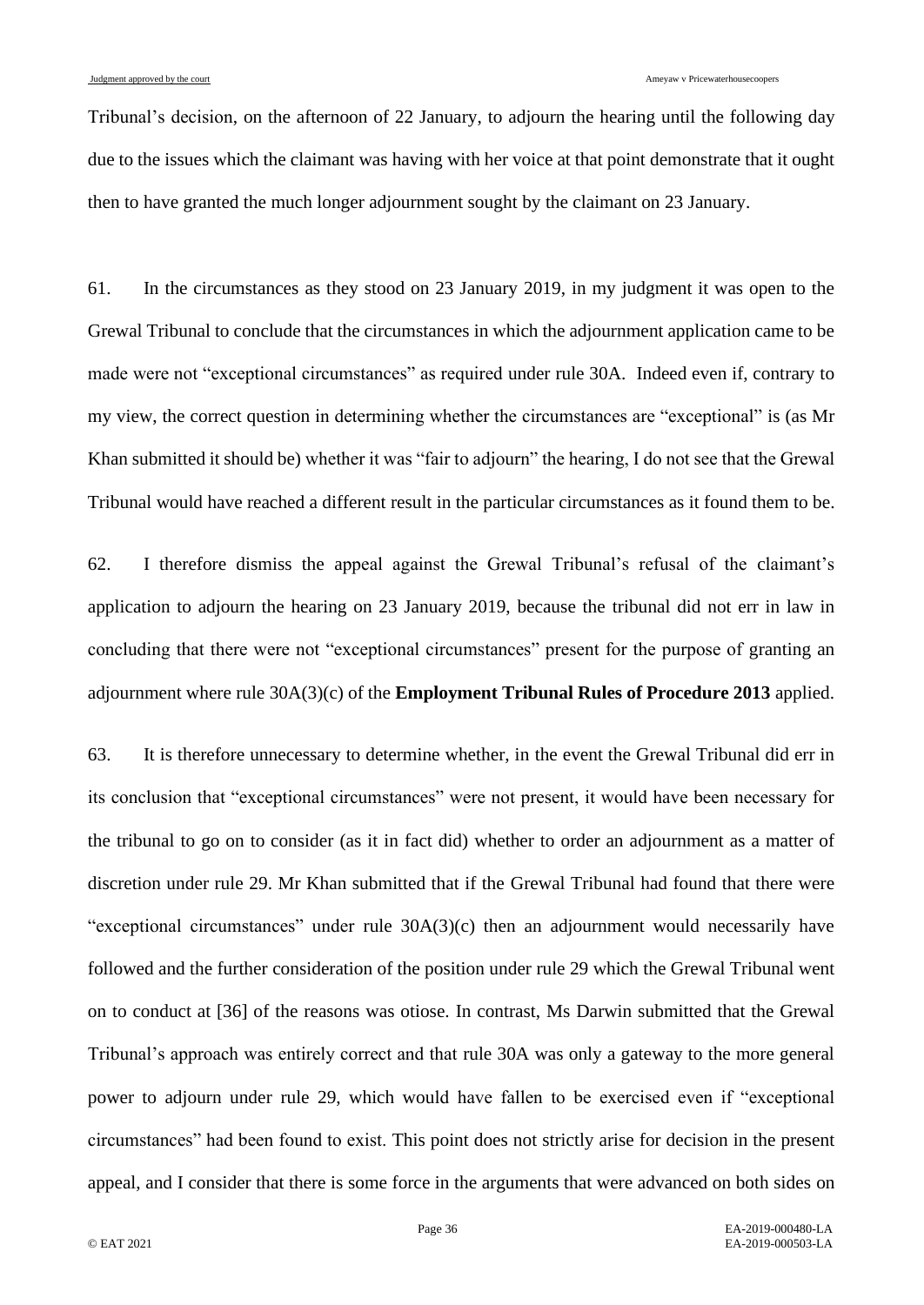this question. Nonetheless, I should indicate that I incline to the position advanced by Ms Darwin, at least to this extent. Firstly, rule 30A does not direct an Employment Tribunal to grant an adjournment if the conditions set out in sub-paragraphs  $(2)$  or  $(3)$  are satisfied: it states that a tribunal "may only" order a postponement when they are satisfied. Secondly, I find it difficult to conceive that a tribunal would postpone a hearing without considering all the material circumstances, including the sorts of countervailing considerations identified by the Grewal Tribunal at [36] of the reasons.

#### Ground 2: The Refusal of the Claimant's Rule 50 Application

#### 64. Rule 50 of the **Employment Tribunal Rules of Procedure 2013** provides, in the first three

paragraphs, as follows:

**"(1) A Tribunal may at any stage of the proceedings, on its own initiative or on application, make an order with a view to preventing or restricting the public disclosure of any aspect of those proceedings so far as it considers necessary in the interests of justice or in order to protect the Convention rights of any person or in the circumstances identified in section 10A of the Employment Tribunals Act.**

**(2) In considering whether to make an order under this rule, the Tribunal shall give full weight to the principle of open justice and to the Convention right to freedom of expression.** 

**(3) Such orders may include—**

**(a) an order that a hearing that would otherwise be in public be conducted, in whole or in part, in private; (b) an order that the identities of specified parties, witnesses or other persons referred to in the proceedings should not be disclosed to the public, by the use of anonymisation or otherwise, whether in the course of any hearing or in its listing or in any documents entered on the Register or otherwise forming part of the public record;** 

**(c) an order for measures preventing witnesses at a public hearing being identifiable by members of the public;** 

**(d) a restricted reporting order within the terms of section 11 or 12 of the Employment Tribunals Act."**

65. The claimant made an application to the Grewal Tribunal for an order that either her identity should be anonymised permanently or that the contents of the reasons given by Employment Judge Hall-Smith and by Employment Judge Morton should not be disclosed to the public. The Grewal Tribunal refused that application for the reasons given at [9-16] of its written reasons, which I have set out above.

66. Mr Khan's first submission on this part of the claimant's appeal was that the Grewal Tribunal

had erred in law at [14] of its written reasons in concluding that the claimant's Article 8 **ECHR** rights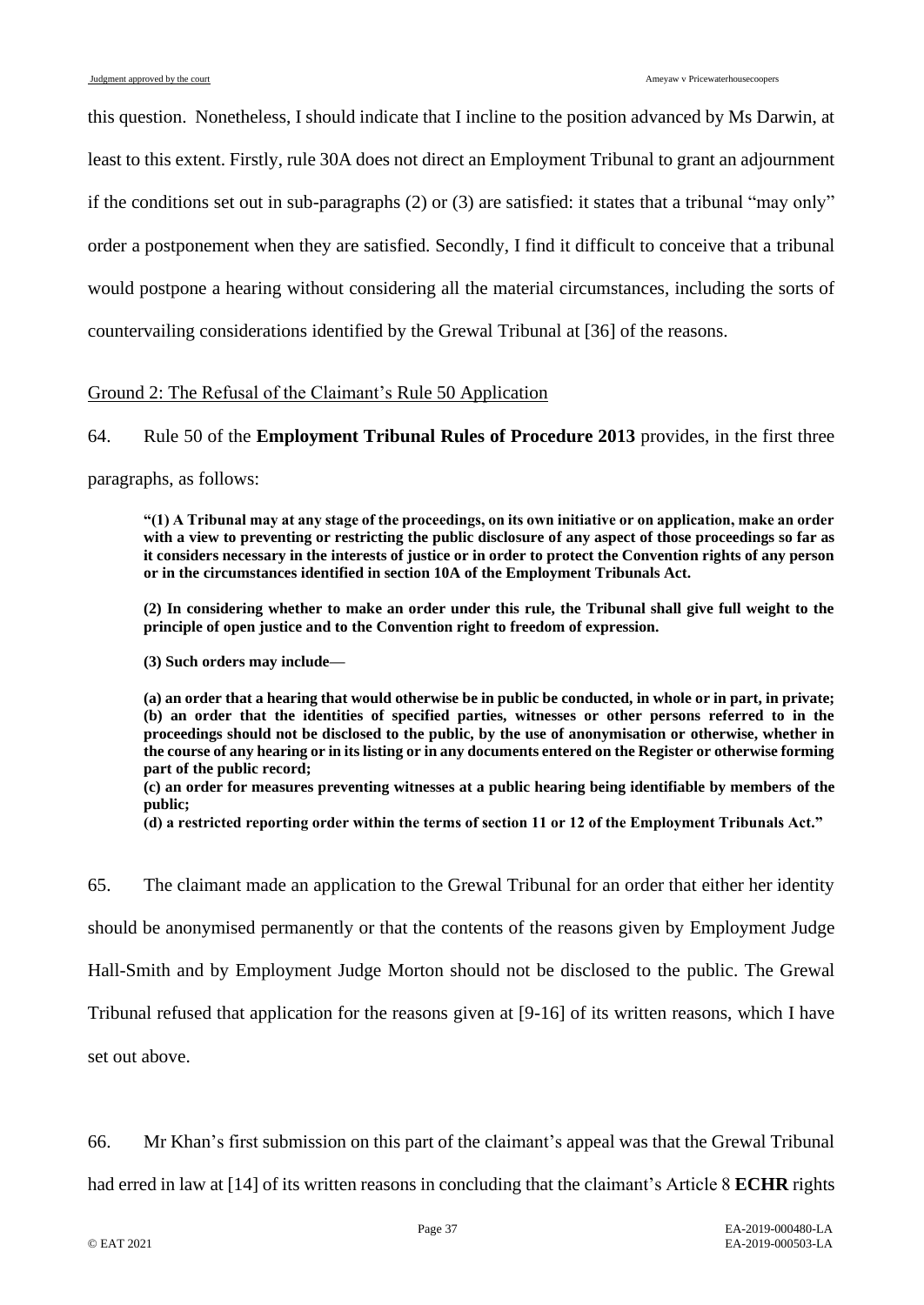were not engaged, because the hearing before Judge Hall-Smith on 31 January 2017 had been held "in private". This is what had been stated to the parties by the London South Employment Tribunal in the notice of hearing that they had been sent. Mr Khan submitted that the claimant had a reasonable expectation of privacy in relation to what had occurred at the hearing. He relied on what this Appeal Tribunal had said in **X v Y** [2021] ICR 147, where Cavanagh J stated at [23]:

"**The test for whether the Article 8 right to privacy has been engaged is that set out by the House of Lords in Campbell v MGN [2004] 2 AC 457 and approved by the Supreme Court in Khuja at paragraph 21, namely that the right is in principle engaged if in respect of the disclosed facts the person in question had a reasonable expectation of privacy. The test is whether, if a reasonable person of ordinary sensibilities, placed in the same situation, was the subject of the disclosure rather than the recipient, that reasonable person would find the disclosure offensive.**"

67. In my judgment, however, the argument that the claimant's Article 8 **ECHR** rights were engaged in this case in relation to her conduct at the hearing before Judge Hall-Smith founders on the following propositions, which reflect the arguments advanced by Ms Darwin in her submissions:

- a. Article 8 guarantees respect for an individual's private and family life. Perhaps unusually, in the context of applications made under rule 50, the material said to result in Article 8 being engaged in the circumstances of the rule 50 application to the Grewal Tribunal was not material external to the conduct of legal proceedings themselves and forming part of the claimant's private life, e.g. (subject to the point discussed at [\[71-](#page-41-0)[74\]](#page-42-0), below) medical evidence or evidence given under oath about the events which form the subject matter of a claim before the Employment Tribunal. Rather, what is relied upon is the claimant's conduct at a hearing in the Employment Tribunal which is recorded in the written reasons of the Employment Tribunal issued following that hearing.
- b. In my judgment, it is not the case that events of the sort presently in issue which take place in a hearing in an Employment Tribunal, even if that hearing is one from which the public are excluded, must then be taken to form part of a litigant's "private life" which is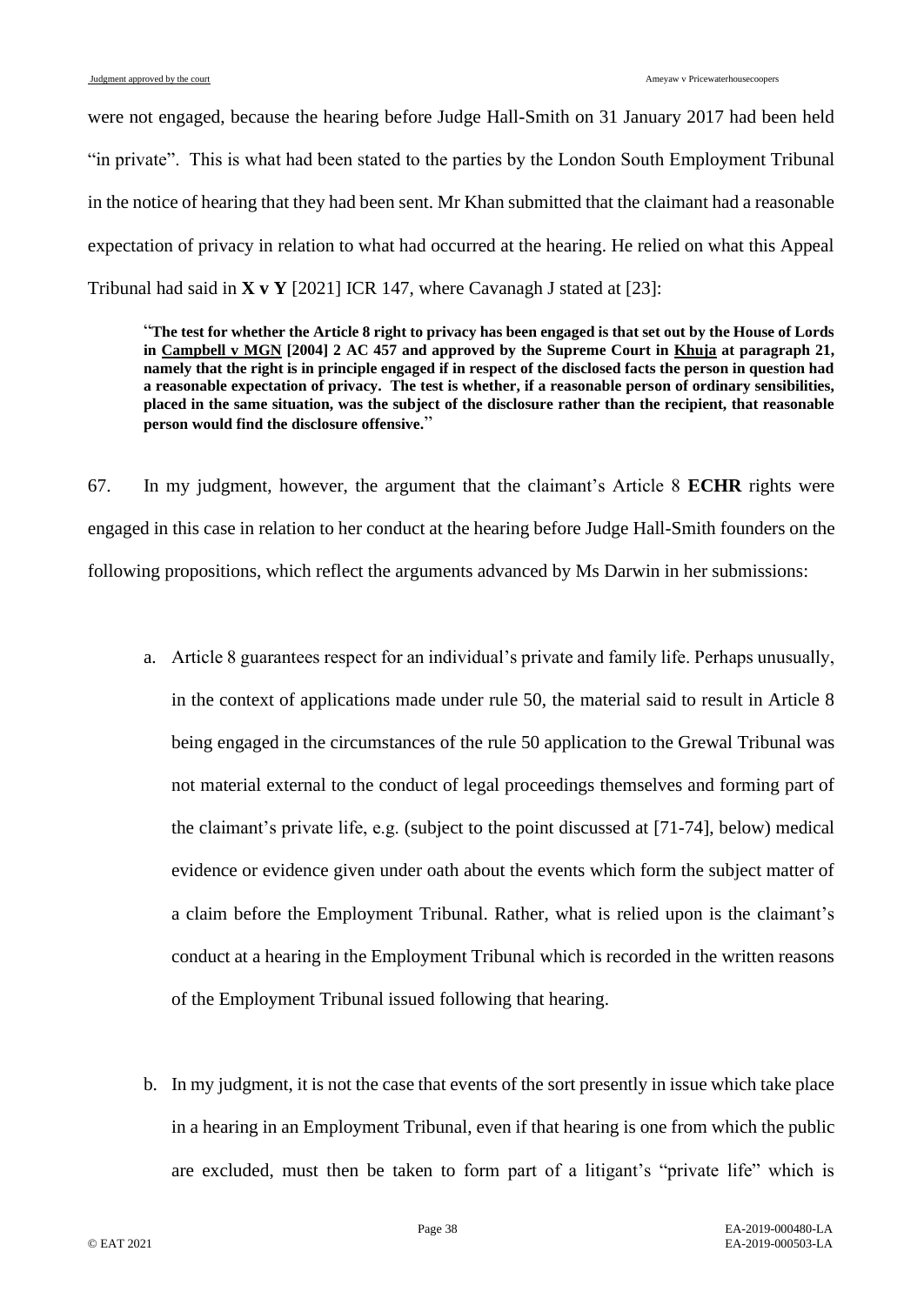protected by Article 8 **ECHR.** Mr Khan's submission conflates the concept of a "private" hearing before a court or tribunal, i.e. one from which the public are excluded, with the sphere of a litigant's "private life". The two are not the same. The Grewal Tribunal was correct, in my judgment, to make this point at [14] of its reasons. This is not a case about the protection of "privacy interests" (see **Cape Intermediate Holdings Ltd v Dring** [2019] UKSC 38, [2020] AC 629 at [46]).

- c. I reject Mr Khan's submission that the claimant had a reasonable expectation of privacy, in relation to her conduct at the hearing before Judge Hall-Smith, arising from the terms of the Employment Tribunal's notice of hearing or the fact that Judge Hall-Smith's decision and reasons resulted from a hearing held in private. Applying the test set out in **X v Y**, cited above, a reasonable person of ordinary sensibilities would not, in my judgment, consider the public disclosure of the nature of their conduct at an Employment Tribunal hearing – even one from which the general public had been excluded, and which was attended only by the judge and the representatives of the other party – to be offensive. It is clearly a foreseeable consequence that a litigant who misconducts themselves at a court or tribunal hearing will have the nature and extent of such misconduct set out in the decision of the court or tribunal. An Employment Tribunal is a public body – in the sense of being an independent tribunal established by the State to resolve disputes in the field of employment – and is not a private forum. The analogy that was drawn by Mr Khan with the disclosure of witness statements in advance of their deployment at trial (see **Blue v Ashley** [2017] EWHC 1553, [2017] 1 WLR 3630 at [23]) is inapt because the current situation involves consideration of events which occurred at a hearing.
- d. Mr Khan submitted that the notice of hearing before Judge Hall-Smith having specified that the hearing would be "in private", any public reference to what had occurred at that that hearing would amount to a breach of the conditions upon which the hearing was to be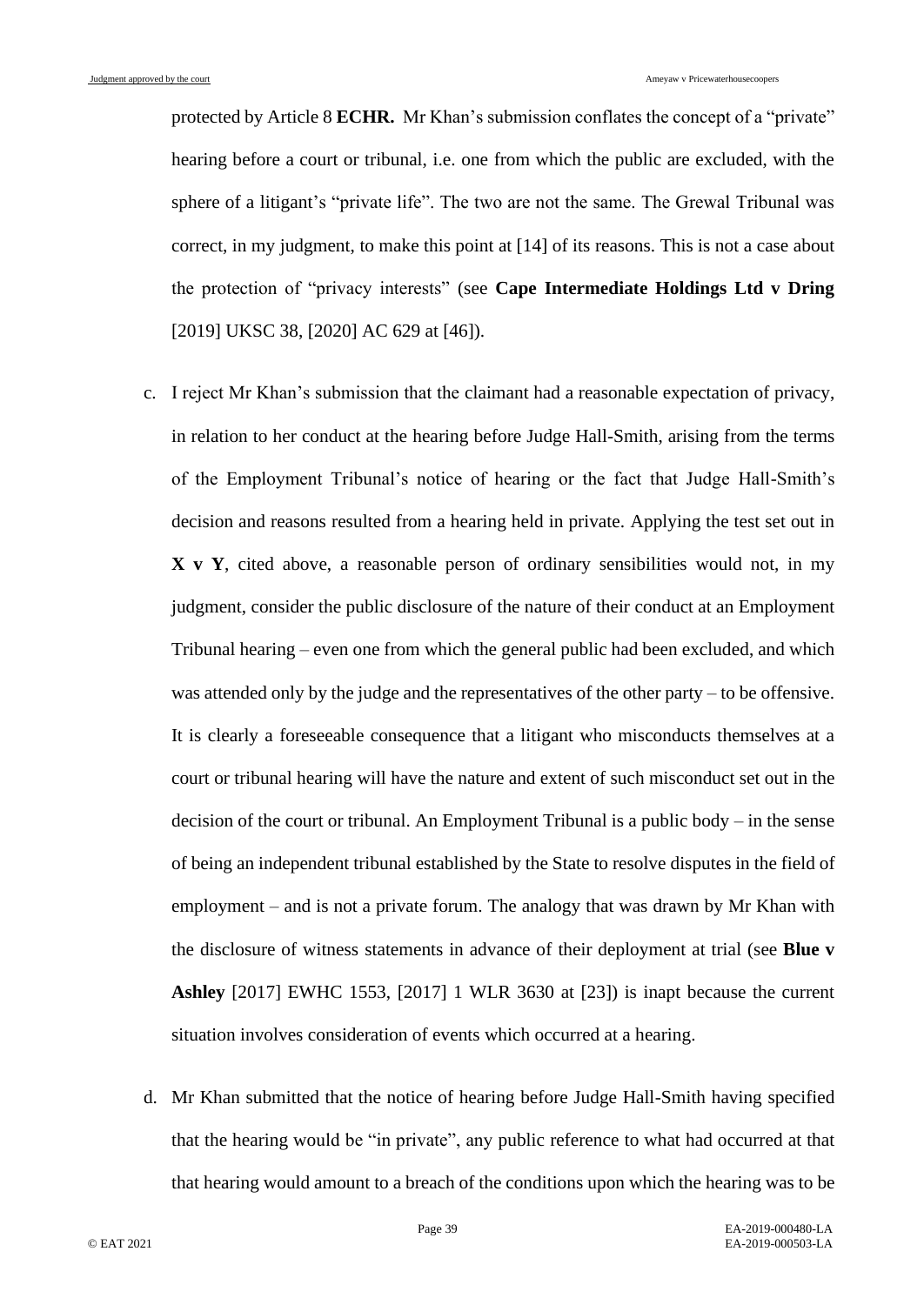conducted, and so a reasonable expectation of privacy did arise. He relied on **In Re Martindale** [1894] 3 Ch 193 at 200, where North J held that it was a contempt of court for a newspaper to publish details of a case which had been dealt with at a hearing before him in private. But the issue before North J in **Martindale** was different to that which arose in relation to Article 8 **ECHR** on the claimant's rule 50 application. It was whether the newspaper's publication of the details of the case amounted to a contempt of court. In the present case, the issue was whether the claimant's Article 8 **ECHR** rights were engaged in respect of what had occurred during the course of an Employment Tribunal hearing. Other cases which Mr Khan relied on in support of his argument about the consequences of the hearing being "in private" do not, in my judgment, have the effect contended for, for the reasons which I give below.

68. In any event, even if Article 8 **ECHR** were engaged, I also accept Ms Darwin's alternative submission that the Grewal Tribunal's conclusion at [15] of the reasons that the result of the balancing exercise was against the making of an order under rule 50 was not only one which it was entitled to reach, but that it was entirely correct. I reject Mr Khan's submission that the analysis, conducted in the alternative, is somehow tainted by what are (on this premise) errors made at the earlier stage. Even if the claimant did have a reasonable expectation of privacy in relation to what had occurred at the hearing before Judge Hall-Smith, the powerful countervailing considerations identified by the Grewal Tribunal were such as to clearly override the claimant's Article 8 **ECHR** rights – see the discussion of the powerful nature of the principle of open justice by Simler J, sitting in this Appeal Tribunal, in **Fallows v News Group Newspapers Ltd** [2016] ICR 801 at [48] and [57-59]. I do not accept Mr Khan's submission that **Fallows**is distinguishable because that case involved an application to revoke an order made under rule 50 but no application was made to revoke the direction that the hearing before Judge Hall-Smith was to be held in private. That the claimant then had an outstanding challenge by way of reconsideration application in respect of Employment Judge Morton's judgment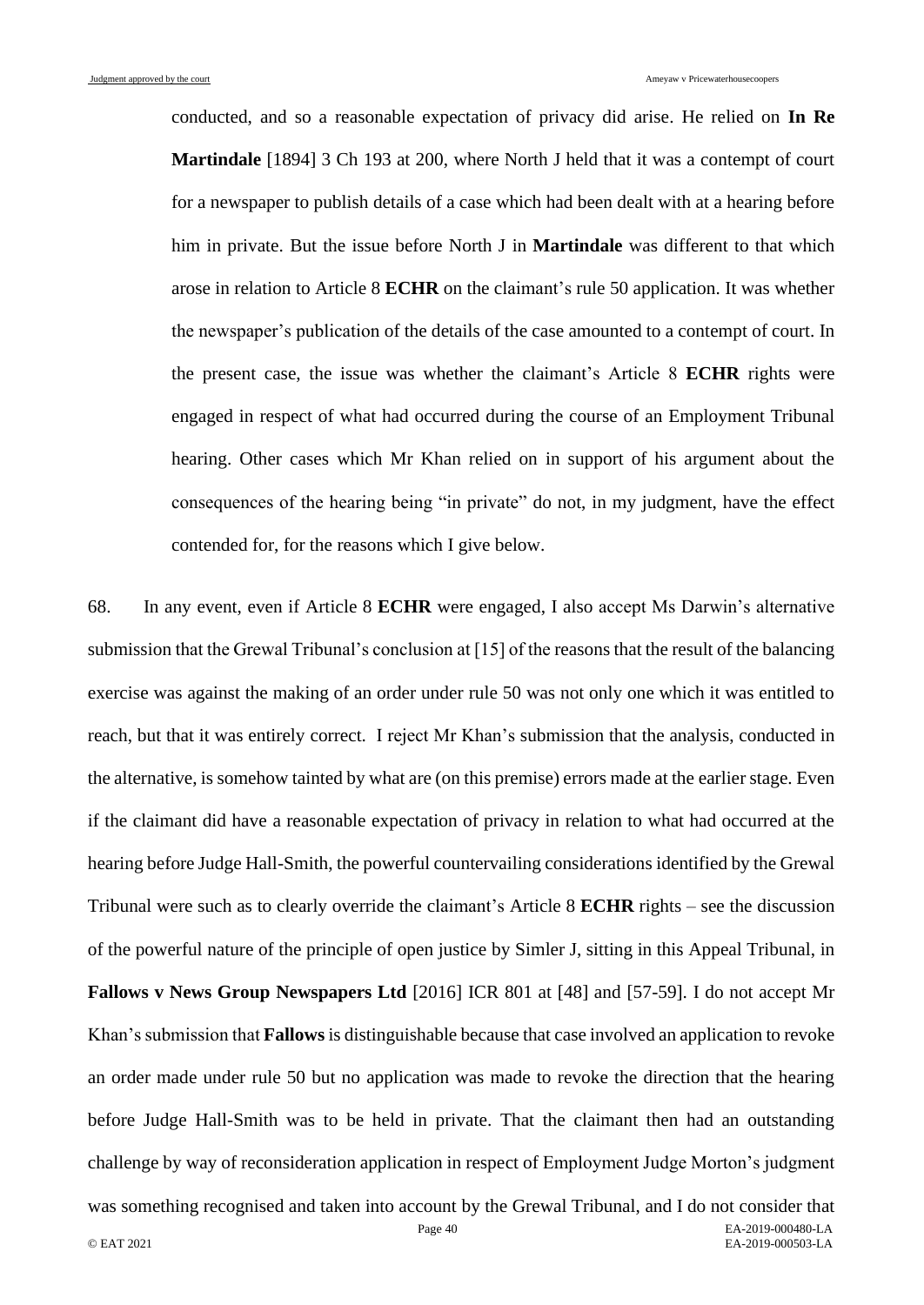the tribunal's failure to refer expressly to the London South Employment Tribunal's letter of 14 January 2019, which indicated that the reconsideration application would be proceeding, vitiates its analysis.

69. Insofar as Mr Khan advanced any subsidiary argument to the effect that, irrespective of the engagement of Article 8 **ECHR**, the Grewal Tribunal erred in law in refusing the rule 50 application because of the London South Employment Tribunal's direction that the hearing before Judge Hall-Smith was to be held "in private", I reject it. It is important to note that no wider reporting restriction was ever imposed by the London South Employment Tribunal in relation to the first three ET claims, and that the argument advanced on behalf of the claimant derives its force solely from the fact that the hearing before Judge Hall-Smith was held in private. However, none of the cases cited by Mr Khan establish the proposition that it is impermissible for a court or tribunal to refer, in a public judgment (or one which does not have the restrictions that were sought by the claimant in her rule 50 application attached to it), to a party's conduct at an earlier court or tribunal hearing which has been held in private.

Page 41 EA-2019-000480-LA © EAT 2021 EA-2019-000503-LA 70. The case of **Martindale** was, as I have already indicated, about a very different issue. **Scott v Scott** [1913] AC 417, HL, does not assist Mr Khan's argument, either. That case was about the basis upon which the High Court could order matrimonial proceedings to be heard *in camera*. Indeed, as I read the speeches of their Lordships they appear to caution against a state of affairs which would preclude any publication, after the conclusion of litigation, of a report of proceedings which had been held in private: the headnote to the Appeal Cases report states that the House of Lords held, "that the order, assuming there was jurisdiction to make it, did not prevent the subsequent publication of the proceedings"; this point is reflected in the more recent analysis of Simler J in **Fallows** at [57-59]. Mr Khan also relied on **A v BBC** [2014] UKSC 25, [2015] AC 588. But that case involved the making of an order for anonymity in deportation proceedings, where the appellant would have been at risk on return to his home country if he had been identified. In the present case, the Employment Tribunal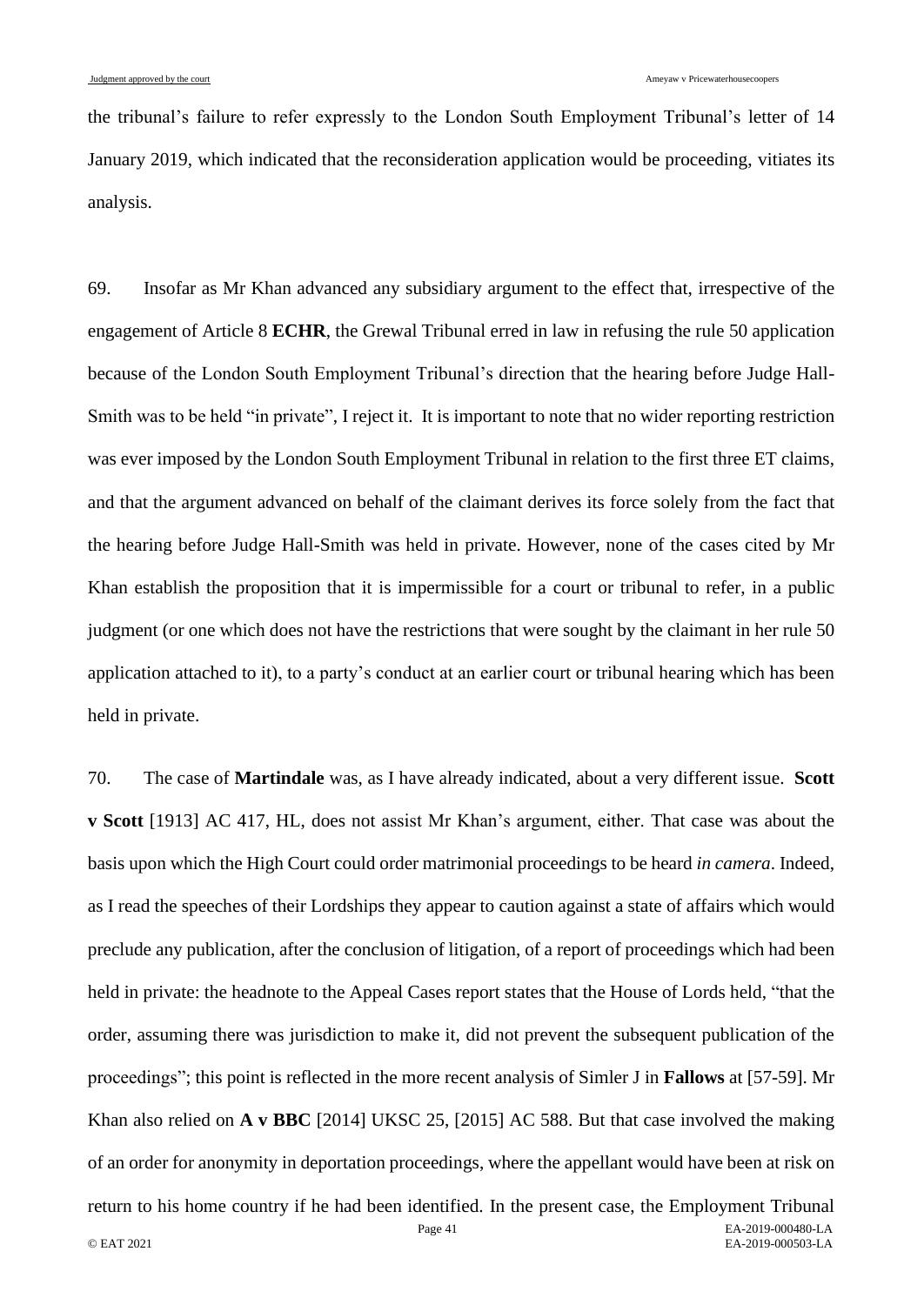did not make an order for anonymity in relation to the first three ET claims and the notification that the hearing would be "in private" is materially different in character. Nor does **Queensgate Investments LLP v Millett** [2021] ICR 863 assist the claimant's case, either. That decision establishes that applications for interim relief are public hearings and are not held in private. But it does not address the question of whether a court or tribunal is precluded from referring, in a subsequent public decision, to what has occurred at a hearing that has been held in private and in respect of which no separate reporting restrictions have been imposed.

<span id="page-41-0"></span>71. The second aspect of this Ground of Appeal relates to the content of the medical evidence supplied by the claimant to the London South Employment Tribunal (see above, at [\[21\]](#page-10-0)), to which the Grewal Tribunal made reference in the substantive part of its reasons. It is submitted by Mr Khan that, firstly, the claimant did base her application for an order under rule 50 on the separate issue of the content of medical evidence and that the Grewal Tribunal failed to address that point at all in its reasons for refusing the rule 50 application. In the alternative, Mr Khan submits that the Grewal Tribunal ought to have considered of its own motion whether to make an order on this basis. Ms Darwin submits that the Grewal Tribunal did not err in law in relation to the rule 50 application because this point was not argued by the claimant and that the alternative argument made by Mr Khan is outside the scope of the notice of appeal.

72. This aspect of the appeal resulted in an order being made for the production of Employment Judge Grewal's notes. I have considered the notes and the written submissions made by both parties on them. I do not consider that I can accept the argument advanced on behalf of the claimant that she did indeed rely on the medical evidence before the Grewal Tribunal when making her application, as justifying an order under rule 50. As Ms Darwin correctly points out, the Grewal Tribunal's detailed analysis of the rule 50 application does not refer to the medical evidence as being a basis for the claimant's application. Indeed, the only reference to the medical evidence appears to have been made

Page 42 EA-2019-000480-LA © EAT 2021 EA-2019-000503-LA by Ms Darwin in her oral submissions in response to the claimant's rule 50 application, when the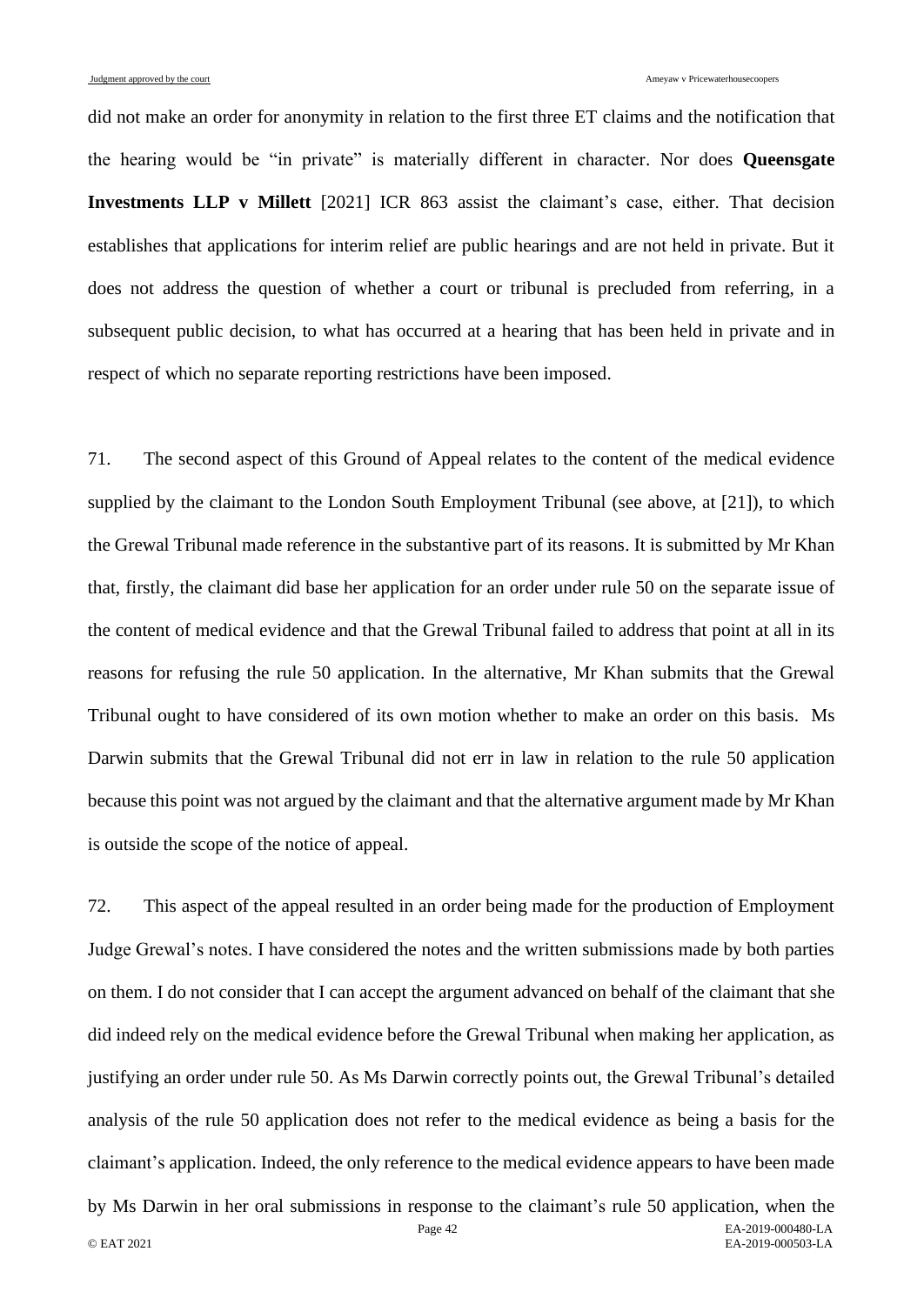Judge's notes record that Ms Darwin noted that there was sensitive medical evidence in the bundle and suggested that a separate application could be made by the claimant under rule 50 to deal with that material if it were necessary to do so. The Employment Judge's notes support Ms Darwin's submission as to what occurred at the hearing. Ms Darwin's submission is also supported by correspondence sent by the Employment Tribunal to the parties on 20 December 2019, after the claimant had made a request for the removal of certain references to the medical evidence from the published decision:

**"The Claimant did not make any application for redaction of any medical information before or during the hearing. The judgment was promulgated on 16 April 2019. No application for redaction was made immediately after that. The application was first made on 27 September 2019. The judgment and reasons have been entered on the Register. They have been in the public domain for over 5 months. EJ Grewal considers that she does not have any powers to remove a judgment from the Register and to make amendments to it. The Claimant's Rule 50 application to the Tribunal at the start of the hearing made no reference to the evidence about her medical conditions. It was not the basis on which she sought the Rule 50 order. The Tribunal's decision at paragraphs 9 to 16 deals with the grounds on which the orders were sought."**

73. In the written submissions filed on behalf of the claimant, Mr Khan and Mr Rozycki also contend that it is sufficient that the Employment Judge's notes show Ms Darwin had referred to the medical evidence during the argument on the rule 50 application. But the Judge's notes record that Ms Darwin had identified that this material might potentially be the subject of an entirely separate rule 50 application in the event that it became necessary to refer to it. That does not demonstrate that the claimant did in fact base the rule 50 application which was rejected by the Grewal Tribunal on that material – indeed, quite the reverse. That there may have been reference during the argument on the rule 50 application – and by Ms Darwin, not by the claimant – to the medical evidence does not demonstrate that the Grewal Tribunal erred in not addressing it in the reasons.

<span id="page-42-0"></span>74. It is further contended on behalf of the claimant that the Grewal Tribunal erred in law in failing to consider this issue of its own volition, even absent an application by the claimant. Even assuming that this argument is within the scope of the amended notice of appeal (and it is certainly not raised as a discrete point, the pleaded allegation being that the tribunal "did not consider" the report in connection with the rule 50 application), I reject it as unmeritorious. This case is some way from **X v**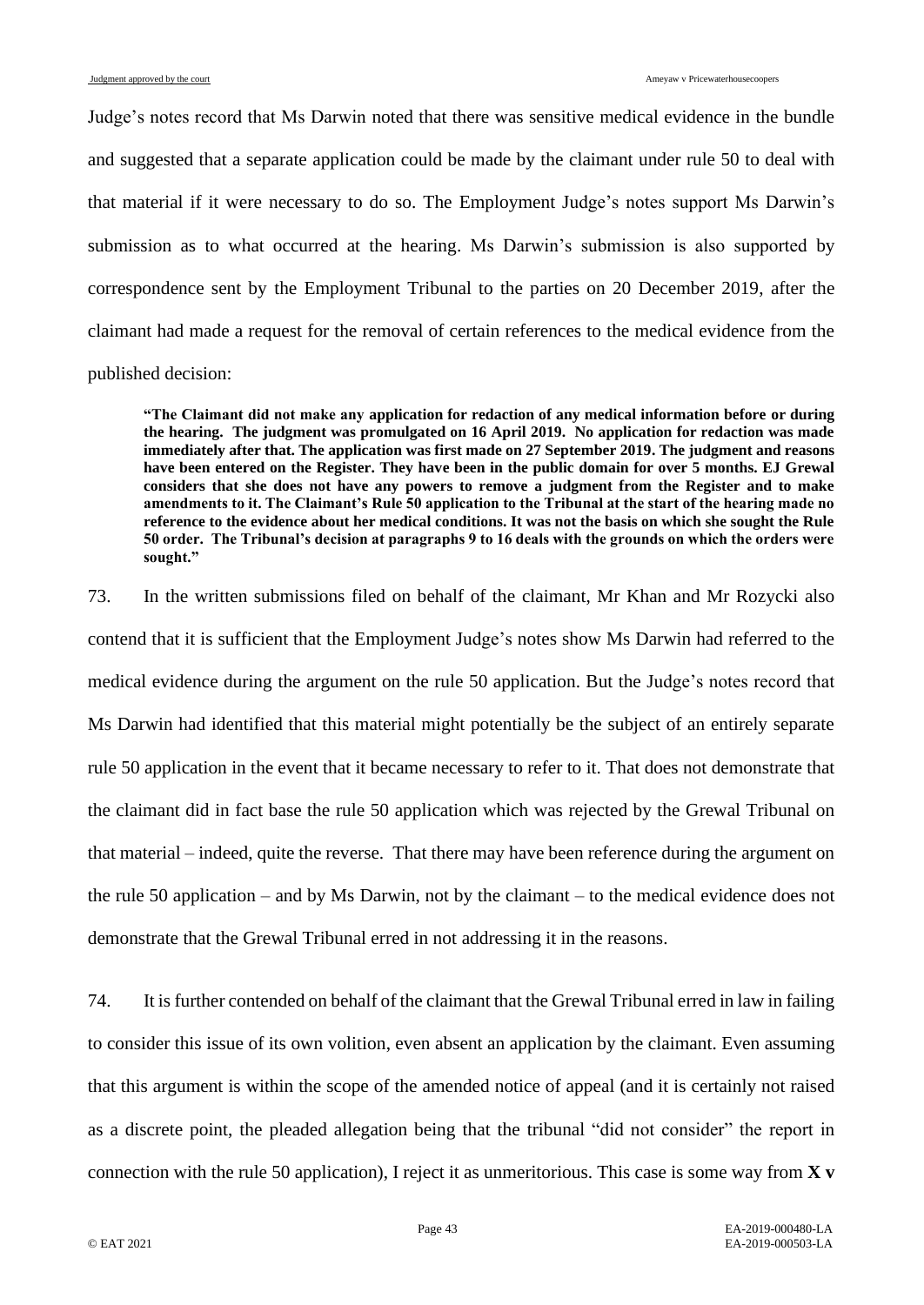**Y**, which Cavanagh J held at [36-37] was one of the rare cases in which an Employment Tribunal ought to have considered anonymisation even though it had not been raised by the claimant. In the present case, not only was the claimant well aware of her right to apply for an order to be made under rule 50, but she made an application at the hearing on grounds other than those now raised on appeal relating to the medical evidence. Still further, the issue of whether a separate application might be made, based on the content of the claimant's medical evidence, was expressly raised by Ms Darwin during the hearing. The claimant did not make such an application. In those circumstances, I do not consider that the Grewal Tribunal erred in law in failing to make an order under rule 50 of its own motion based on the content of the medical evidence.

75. I therefore dismiss the claimant's appeal insofar as she challenges the Grewal Tribunal's refusal of her application for an order to be made under rule 50.

# Ground 3: The Grewal Tribunal's Decision to Dismiss ET Claim 4

76. The claimant also challenges the substantive decision of the Grewal Tribunal to dismiss ET claim 4. This aspect of the claimant's challenge to the Grewal Tribunal's decision has several elements, but with the common theme of alleged perversity. The test for perversity is a high one: such an appeal "ought only to succeed where an overwhelming case is made out that the Employment Tribunal reached a decision which no reasonable tribunal, on a proper appreciation of the evidence and law, would have reached." See **Yeboah v Crofton** [2002] EWCA Civ 794, [2002] IRLR 634 at [92-96].

<span id="page-43-0"></span>77. Because of the issues raised by Ms Darwin regarding whether some of the arguments advanced by Mr Khan were within the scope of the amended grounds that had been permitted to proceed following the case management hearing before His Honour Judge Auerbach, I ought to set out those grounds in full. They are as follows: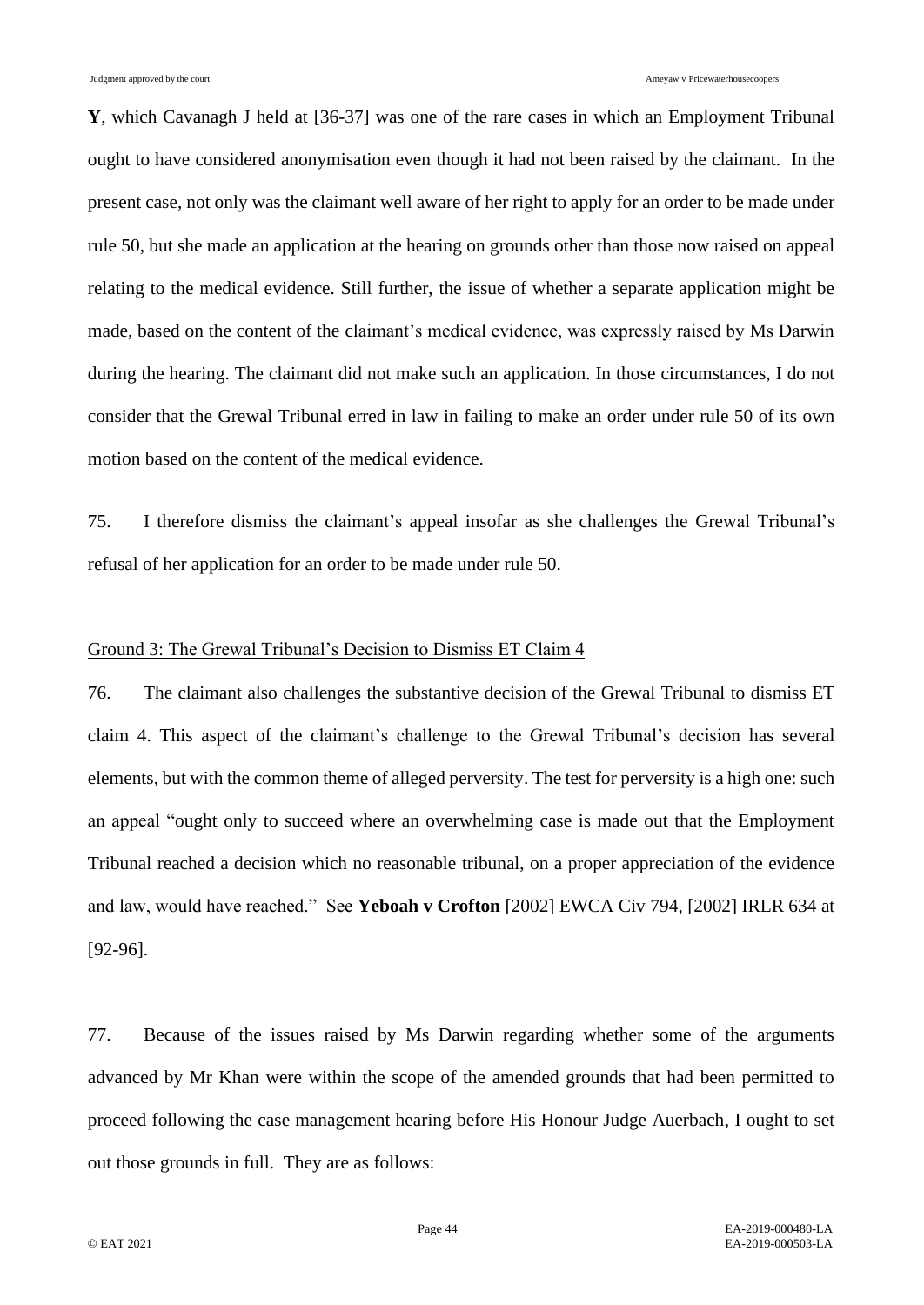**"***Ground 3: Error of law on ground of perversity or failing to take into account relevant facts*

**(3) The Employment Tribunal erred in law in that:**

**(a) The findings at paragraph 65 were perverse or not supported by the evidence in that:**

**shouting at the Judge and/or in the course of the hearing.**

**(i) The ET found that the Appellant repeatedly shouted at the Judge when the Non Verbatim Attendance Note dated 31/1/2017 does not record the Appellant shouting. (ii) The notes of Christina McGoldrick from the 31/1/2017 hearing do not record the Appellant** 

**(b) At paragraph [131](i) the Employment Tribunal held that it was reasonable not to specify the behaviour the Respondent relied upon for the purposes of the letter inviting the Appellant to a disciplinary hearing which was perverse.**

**(c) The Employment Tribunal at paragraph [136] were perverse to find that the Appellant's conduct was likely to bring the Respondent into disrepute when the hearing was in private.**

**(d) The Employment Tribunal were wrong to find at [120] that there was no evidence before it from which it could infer that a senior manager of the Respondent, who had behaved in the same way as the Claimant but not done any of the protected acts, would have been treated any differently, because it failed to consider the Respondent's failure to follow its own suspension policy in respect of one or more of the following facts or allegations:**

**(i) The suspension decision not being made at the appropriate business level;**

**(ii) The Respondent not having established that there were good grounds for taking the decision, (iii) Ms Henry not having consulted with Employee Relations, Policy & Advice, before taking the decision, and**

**(iv) The suspension letter being delivered to the Appellant at home.**

**(e) The Employment Tribunal were wrong at [126] & [127] to conclude that the email to the Evening Standard was for the purpose of personal gain and, therefore, not a protected disclosure, without assessing the Appellant's subjective intent in sending the same."**

*Ground 3(a) – allegedly perverse findings regarding the hearing before Judge Hall-Smith*

78. Firstly, the claimant contends that at [65] of its written reasons, the Grewal Tribunal made

perverse findings of fact regarding what had occurred at the hearing before Judge Hall-Smith. At [63-

65], the Grewal Tribunal referred to the events at that hearing in the following terms:

**"63. There was a preliminary hearing of the Claimant's claims at the London South Employment Tribunal on 31 January 2017. On 27 January 2017 solicitors acting for the Claimant wrote to the Tribunal indicating that the Claimant would not be pursuing the applications to amend her claims which she had previously made. The Claimant made it clear to her solicitors that she was not happy that the letter had been sent as she wished to pursue her application. She wrote to the Tribunal that the letter had been sent without her approval and that the contents of the letter had not been agreed. That letter was not copied to the Respondent.**

**64. At the preliminary hearing the Claimant was represented by counsel. She was accompanied by her mother and friend. Employment Judge Hall-Smith ruled that as it was a private case management hearing only one of them could remain. The Claimant's mother shouted at the judge but ultimately left. The Respondent was also represented by counsel. Also in attendance were Louise Coyne and Christina McGoldrick (solicitors working for the Respondent) and Denise Lake (from the Employee Relations Policy and Advice team ("ERAP"). All three of them made notes at the hearing.**

**65. According to their notes the Claimant's counsel said that she wished to pursue the application to amend but that he would have to withdraw due to conflict between his instructing solicitors and his lay**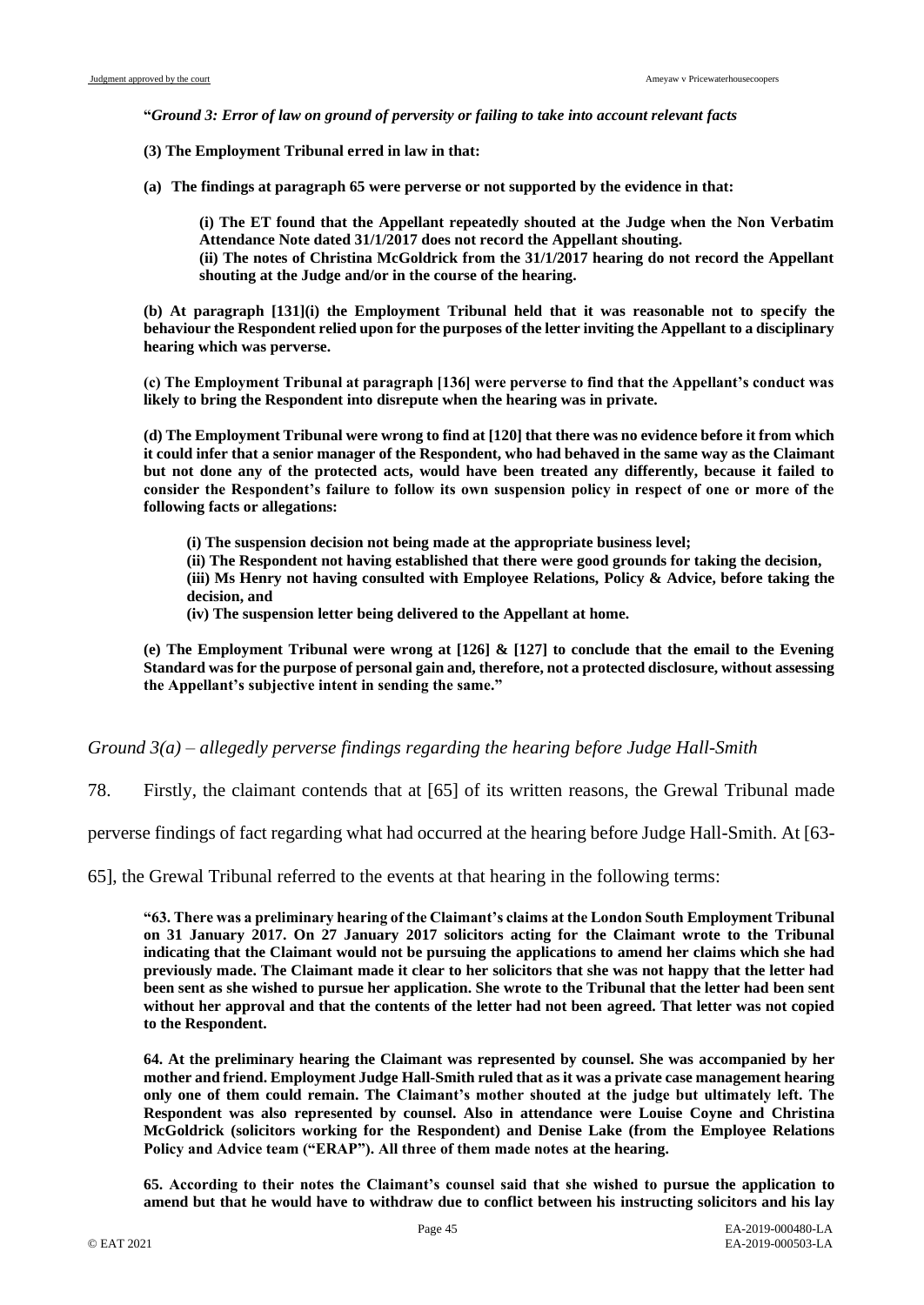**client. The Respondent's counsel objected to the application being heard on the grounds that she was not prepared to deal with it. There was a lengthy discussion on the issue, at the end of which the Employment Judge said that he was not allowing the amendments. The Claimant then engaged in a heated exchange with the judge. She said that her lawyers had not had her approval to withdraw her application to amend and that her application to amend was as stated in her previous solicitor's letters. She continued arguing with the Judge and he eventually said that he had made his ruling. The Claimant said that her case had been purposely sabotaged by the Respondents and that she had professionals submitting applications to the Tribunal without her approval. She said that there had been a travesty of justice. The Claimant's counsel said that he had ceased to act for her fifteen minutes ago and he withdrew. The Claimant continued shouting at the Judge and he repeated that he had made his ruling. The Claimant said that she had been prejudiced and needed to make an emergency application. She continued arguing with the judge and he tried to placate her. The Claimant then shouted that she could not continue and that this was not the way the justice system worked. She then gathered her things and stormed out of the room. The Respondent's counsel said that she felt that she should apologise for the Claimant's conduct. The Claimant's mother then came to the door of the Tribunal and shouted at the Judge and the Respondents. The Claimant was beside her mother. Security staff were called and were present at some stages of the hearing. Finally, the Claimant and her mother left and the Judge dictated his reasons for refusing the Claimant's application."**

79. Mr Khan submits that the finding at [65] of the reasons that the claimant had shouted at Employment Judge Hall-Smith was contradicted by the notes made by some of those present at the hearing, in particular an attendance note prepared by the claimant's solicitor and the handwritten notes of Ms McGoldrick, which Mr Khan submits refer only to the claimant's mother shouting. Ms Darwin was right to point out that Mr Khan's oral submissions on this part of ground 3 ranged wider than the particulars of the allegedly perverse findings given in the amended grounds of appeal.

80. In any event, I accept Ms Darwin's submission that the claimant's argument on this part of ground 3 mischaracterises the exercise being undertaken by the Grewal Tribunal at [65] of the reasons. The Grewal Tribunal was not at [65] making findings of fact about what had happened at the hearing before Judge Hall-Smith. Rather, the tribunal was setting out what was recorded in the notes made by the respondent's representatives at the hearing. The concluding sentence of [64] of the reasons refers to the notes that were made by those attending the hearing on behalf of the respondent. The next paragraph of the reasons, which is now criticised on appeal, makes clear that what follows is a summary of what is set out in those notes. It begins with the words, "According to their notes…" The Grewal Tribunal was not, therefore, making findings of fact about what had occurred at the hearing, but was setting out the content of the notes made by the respondent's representatives at the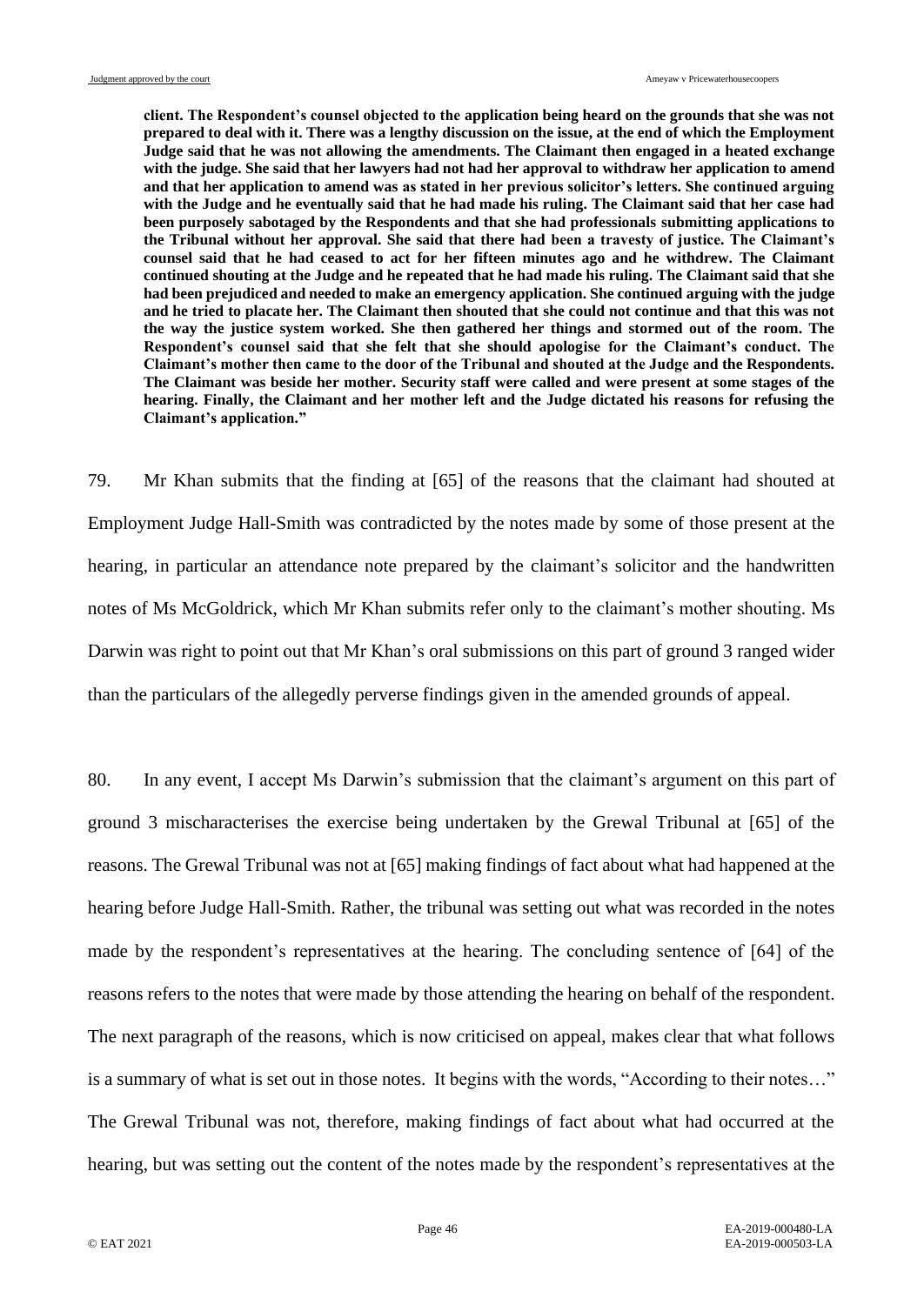hearing, which was part of the evidence before the respondent's dismissing officer. That is a complete answer to this aspect of ground 3.

81. Turning to the particular documents relied on, the attendance note made by the representative of the claimant's then Solicitors, Bindmans LLP, who attended the hearing was not one of the notes made by the respondent's representatives and was not before the dismissing officer. It cannot, therefore, have been perverse for the Grewal Tribunal to say what it did at [65] in relation to what was contained in the respondent's representatives' notes, because of anything said in the notes made by the claimant's legal representative. In any event, however, even if the Grewal Tribunal had been making primary factual findings at [65] of the reasons, it is clear that the claimant's legal representatives left during the course of the hearing and were not present for the entirety of it – including when the claimant is recorded by Judge Hall-Smith as having shouted at him (see [31] of Judge Hall-Smith's reasons), and for part of the period that is covered by the narrative at [65] of the Grewal Tribunal's reasons. Further, as Ms Darwin submitted, there was in any event considerable evidence before the Grewal Tribunal that the claimant had shouted at Judge Hall-Smith, and the fact that notes compiled by the claimant's Solicitor during the period when they were present do not refer to the claimant shouting does not mean that, if the Grewal Tribunal was making primary factual findings at [65] of the Reasons, such findings were perverse.

82. The second pleaded aspect of ground 3(a) is that what is said at [65] of the reasons is not consistent with the notes made by Ms McGoldrick, one of those who had attended the hearing before Judge Hall-Smith. I do not accept the submissions advanced by the claimant on this part of ground 3, either. Ms Darwin submitted that what appeared at [65] of the reasons appeared to be a summary of what she described as a "composite note" which was a typed-up note of the hearing that had been agreed by all three of the respondent's representatives identified in [64] of the reasons. That "composite note" had been included in the disciplinary papers (as Appendix 8), and is there identified as having been agreed by Ms McGoldrick, Ms Lake, Ms Coyne and also the respondent's Counsel,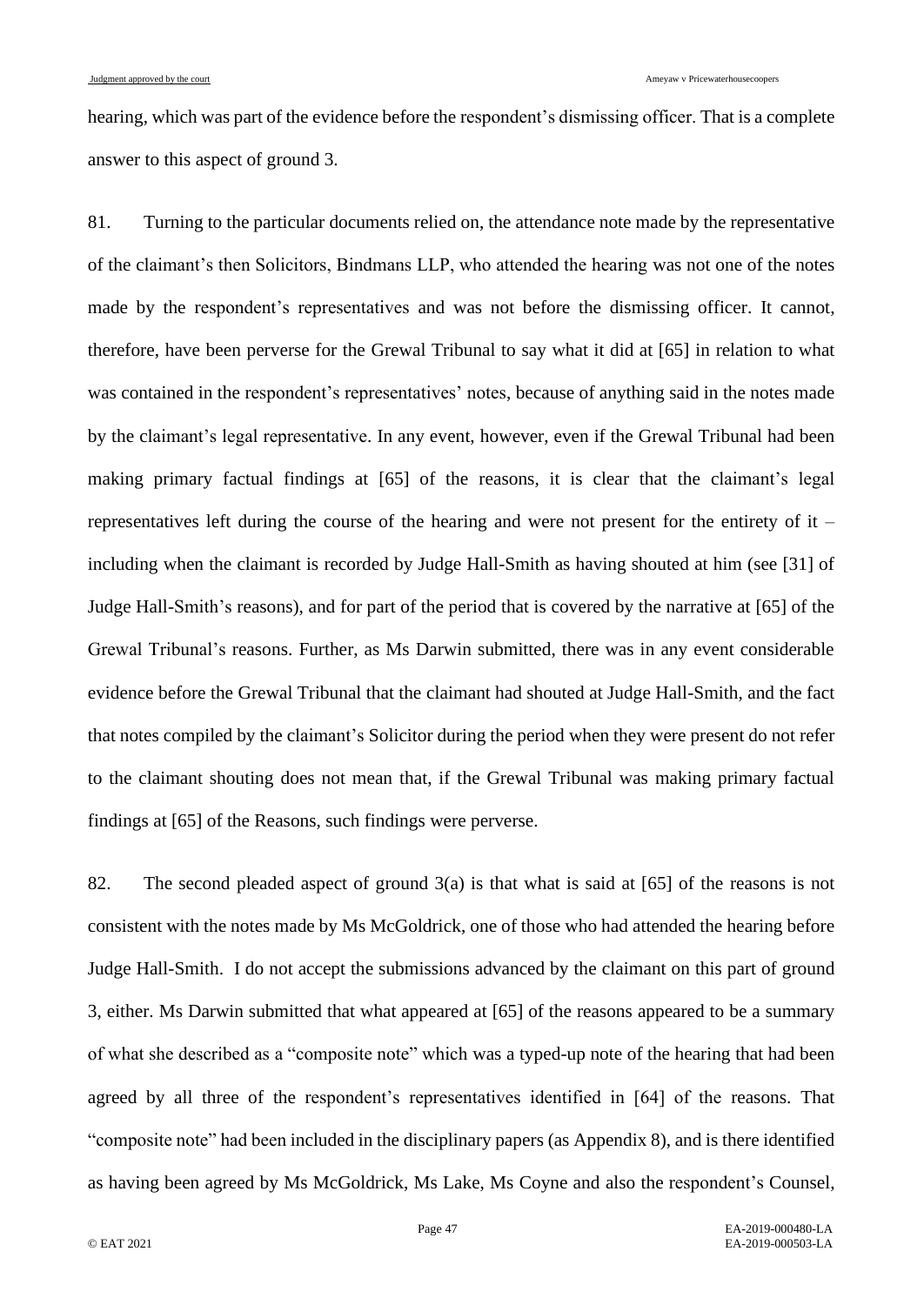Ms Bell. The material part of that note for present purposes, relating to the events immediately after

the decision on the claimant's amendment application, reads as follows:

**"Judge Hall-Smith confirmed that he had made his ruling. The Claimant interrupted and said that her case had been purposely sabotaged by her solicitors and the Respondent knowingly. She stated that she had professionals submitting applications to the Tribunal without her approval. She said she would have to say there was a failure of justice. The Claimant continued shouting that it was not justice.**

**Mr Milsom said that he ceased to act "around 15 minutes ago" and said that he withdrew.**

#### *Mr Milsom and Miss Marshall left the room immediately – time 3:40 pm*

**The Claimant remained standing and continued to address the Judge with a loud voice. She said that the Bindman's partner refused to withdraw her application without her approval. Judge Hall-Smith reiterated that he had made a ruling. The Claimant said that she had been prejudiced and threatened to appeal his decision. Judge Hall-Smith explained that the Claimant could appeal. The Claimant sat down where Mr Milsom had been sitting at the Claimant's table. The Claimant said that she needed to make an emergency application. She was not represented now and had written to Bindmans on 27 January requesting withdrawal of their letter. She was unrepresented as a layman. The application she had made had been within the knowledge of the Respondent for over a year.**

**Judge Hall** [sic] **attempted to speak to the Claimant, who was now standing again, but she continued to talk over him. Judge Hall-Smith explained to the Claimant that she seemed to take the view that her application would have to be granted. The Claimant interrupted Judge Hall-Smith and said that he had refused an application that was withdrawn without her approval. She stated that she was not represented and was prejudiced. Judge Hall-Smith explained that lots of claimants were unrepresented. The Claimant said that she was not given an opportunity to prepare.**

**Judge Hall-Smith explained again that he had turned down the application. The Claimant shouted that she could not continue and would have to leave. She said this could not be the way the justice system works. The Claimant gathered her things and marched out of the room.**

#### *The Claimant left the room at 3.42 pm.***"**

83. It will be apparent that in this part of the "composite note", there are two references to the claimant "shouting" at the Employment Judge and one reference to her addressing him "with a loud voice". I agree with Ms Darwin that what appears at [65] of the reasons appears to be a summary by the Grewal Tribunal of the relevant part of the "composite note". In my judgment, it is clear that what was said by the Grewal Tribunal at [65] of the reasons was not perverse, whether or not the Grewal Tribunal was purporting to make findings of primary fact. The tribunal was there accurately recording the content of the respondent's note of the hearing, which had been relied on in the disciplinary process. Even if the individual handwritten note made by Ms McGoldrick does not expressly record the claimant as having shouted, the "composite note" plainly does. On that basis, in my judgment, the threshold for perversity is not met here.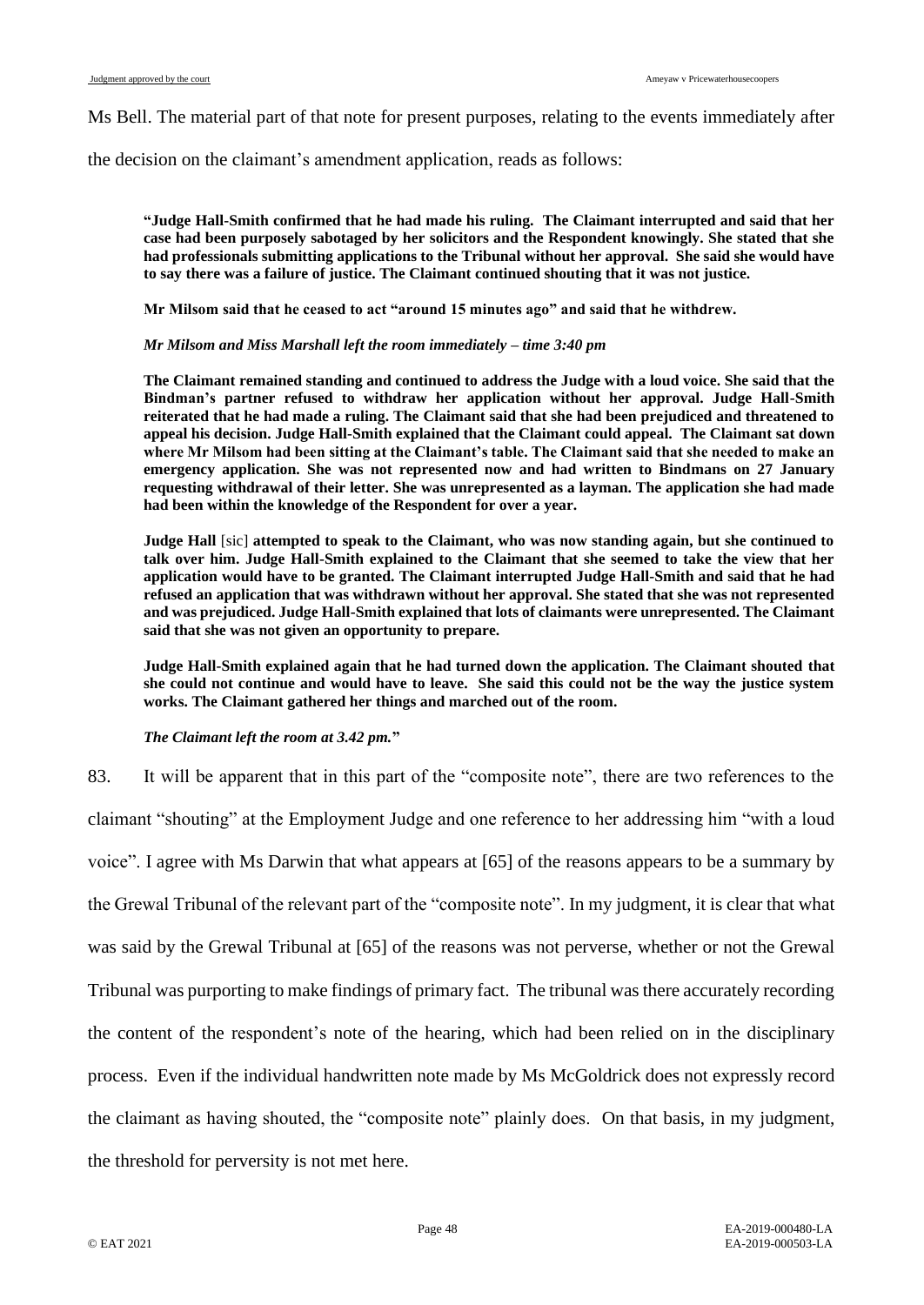84. I therefore dismiss the appeal on ground 3(a). What was stated in [65] of the Grewal Tribunal's reasons was not perverse.

*Ground 3(b) – allegedly perverse conclusion regarding detriment consequent upon protected disclosures*

85. Given the appeal against the Grewal Tribunal's finding at [123-128] of the reasons that the claimant had not made any protected disclosures has not been pursued (see [\[104\]](#page-57-0), below), I do not see how this element of ground 3, which challenges the conclusion on the alleged detriments consequent upon such disclosures, could now result in the Grewal Tribunal's decision to dismiss the claim being overturned. Nonetheless, I will deal with the arguments that were advanced.

86. By this part of ground 3, the claimant contends that the Grewal Tribunal made a perverse finding at [131(i)] of the reasons that one of the detriments alleged by the claimant in her whistleblowing claim had not been made out. This sub-paragraph, which appears in a passage under the heading "Protected Disclosure Detriments" at [129-132] of the reasons, reads as follows:

**"131 That Claimant also complained that she had been subjected to a number of detriments in the dismissal process. We deal with each of them in turn below (setting out the alleged detriment by the Claimant first) –**

**(i) The letter inviting her to the disciplinary hearing had said that the allegation of misconduct was her behaviour at the preliminary hearing but had not specified what that behaviour was. The investigation report was attached to the letter. It contained all the accounts given by the witnesses of the Claimant's behaviour at that hearing and the decisions of EJ Hall-Smith and EJ Morton. The Claimant, therefore, had sufficient information to know what the Respondent alleged that she had done at the hearing. She had sufficient detail of the allegation to be able to respond to it. The Claimant was not subjected to a detriment by not being given specifics of the allegation that she had to answer."**

87. Mr Khan submitted that the finding made by the Grewal Tribunal was indeed perverse. He contended that the letter setting out the allegation against the claimant was inadequate and that the tribunal's finding to the contrary was perverse. Mr Khan submitted that what had occurred was a breach of the principle of natural justice. He referred to a number of authorities, including **Stevenson** 

**v United Road Transport Union** [1977] ICR 893, CA, and **Strouthos v London Underground Ltd**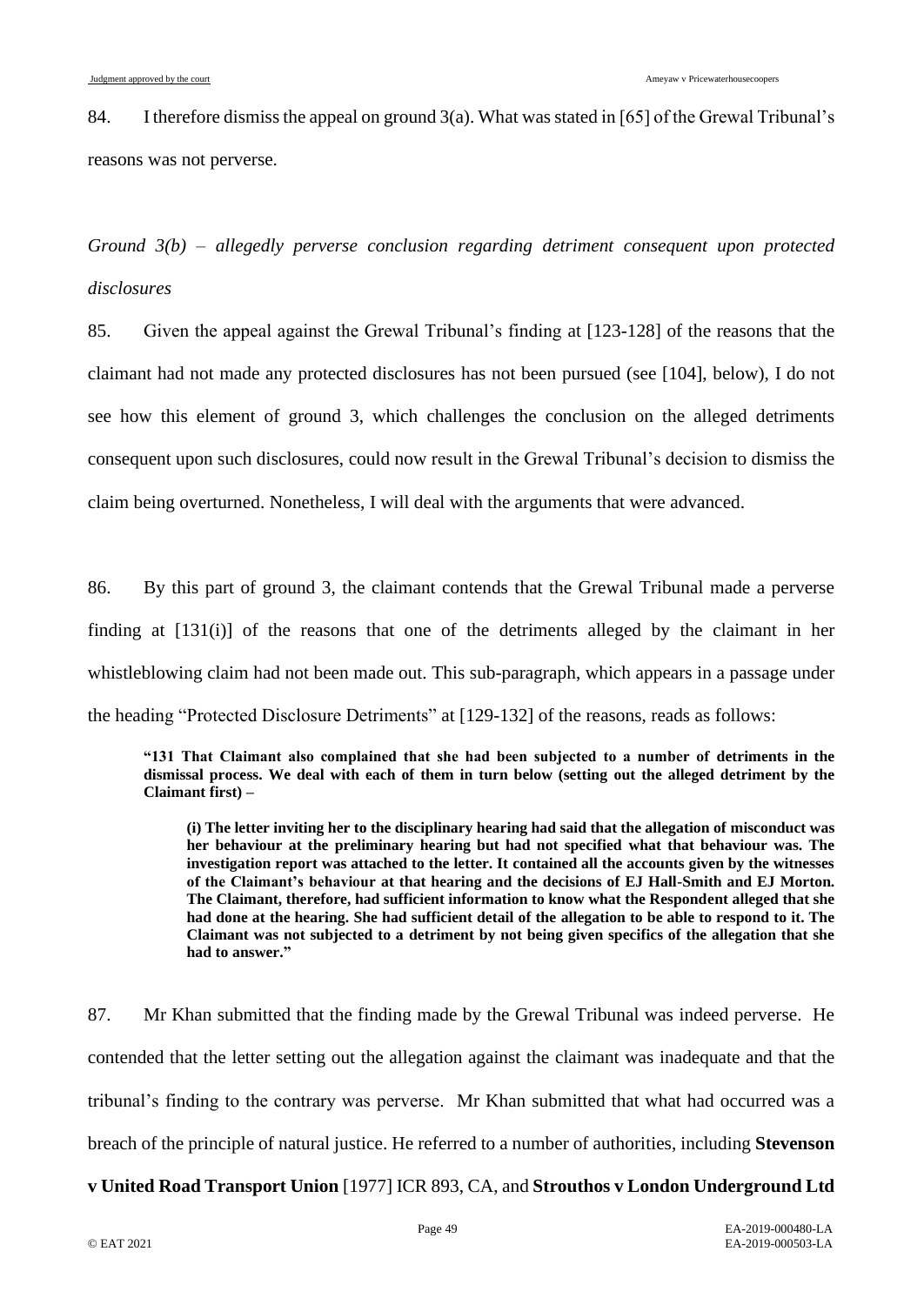[2004] EWCA Civ 402, [2004] IRLR 636, but in my judgment these demonstrate no more than the proposition of law applied by the Grewal Tribunal at [131(i)], namely that a person must have sufficient information to know what they are alleged to have done so as to be able to respond to the allegation made against them. Whether the information is sufficient will depend on the circumstances of the particular case.

88. In the present case, the allegation against the claimant which resulted in her dismissal was contained in correspondence sent to her by the respondent on 25 August 2017, notifying her that a disciplinary hearing would take place:

**"The purpose of the hearing is to consider an allegation of misconduct against you for your behaviour at the Preliminary Hearing at the London South Tribunal on 31 January 2017 and your subsequent communications with the press… PwC has caried out an investigation and has received statements from those who witnessed your behaviour at the tribunal. I enclose a summary of the findings of the investigation, which sets out further details of the allegations together with copies of relevant statements and other documents which may be referred to at the disciplinary hearing…"**

Attached to the letter were a number of appendices, including detailed written statements made by those who attended the preliminary hearing for the respondent on 31 January 2017 and the "composite note", to which I have already referred.

89. The relevant findings made by the dismissing officer, Claire Stokes, in her decision to dismiss

the claimant dated 6 October 2017 were in the following terms:

**"Having reviewed the evidence, I believe that you acted in an inappropriate manner on a continued and sustained basis during the course of the Employment Tribunal Preliminary Hearing… I believe that you behaved in an excessively aggressive manner which included shouting and interrupting Judge Hall-Smith in the course of his duties on a number of occasions.**

**I acknowledged your previous responses in relation to your behaviour during the Hearing, namely that you deny that you had shouted or threatened the parties in any way, or that you had behaved in a way that would be in breach of the Firm's expectations of conduct.**

**I have taken into consideration that the Hearing could have been a stressful environment for all parties, however notwithstanding I noted that you had continued to demonstrate unacceptable behaviour after an adjournment of the Hearing, and after you had been warned by Judge Hall-Smith that he would not tolerate such disruptive conduct.**

**I believe that it is relevant to note that you cannot be held accountable for the behaviour of your mother who was also present at the Hearing. However, I believe that there is significant evidence pertaining to your own unacceptable behaviour and how your conduct was received by the attending parties.**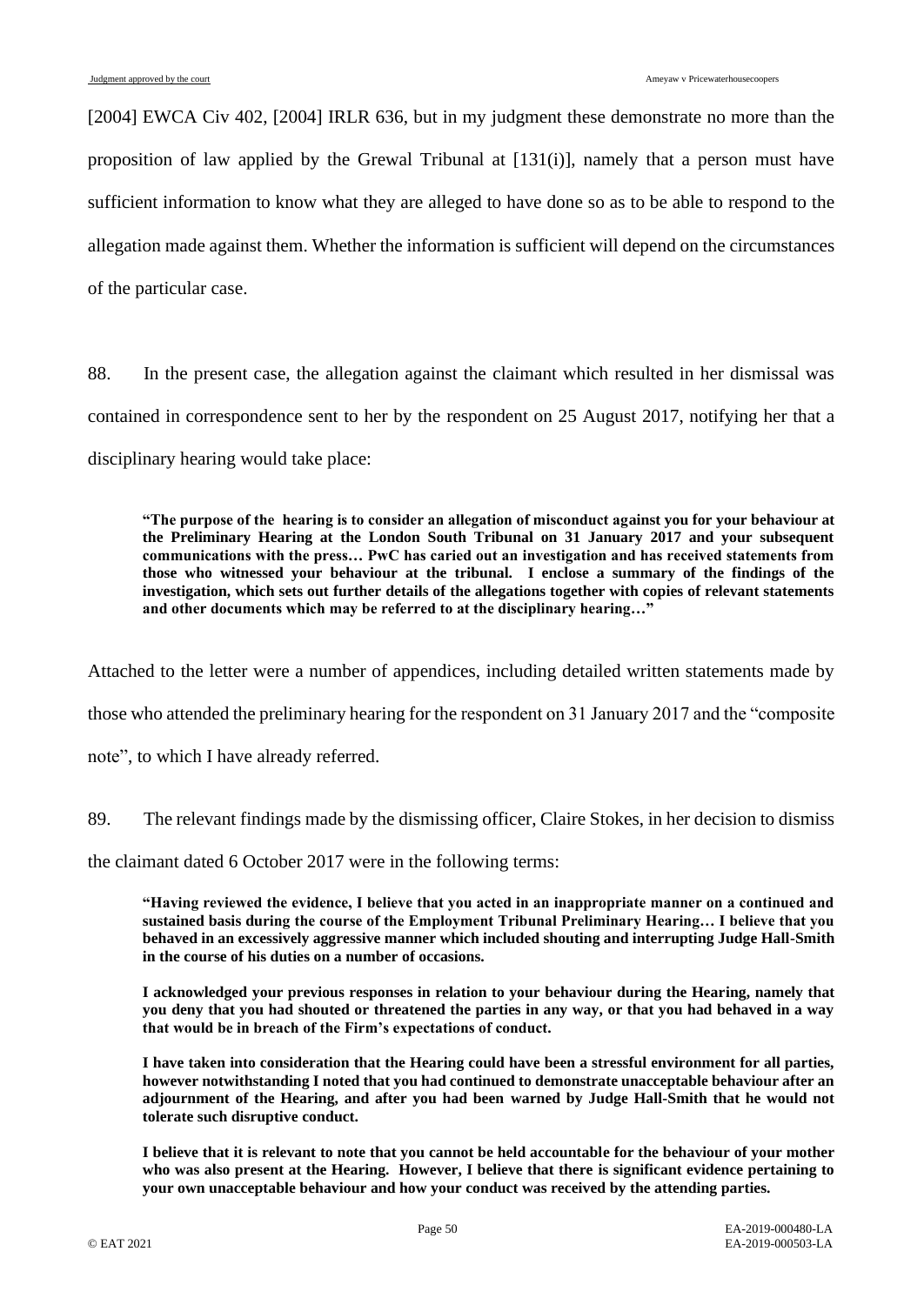**I have particularly considered the views of Laura Bell (external counsel) and Judge Hall-Smith in relation to your behaviour during the Hearing, specifically that they referred to your conduct as being disgraceful and exceptional, even taking into account their many years of experience in an Employment Tribunal setting. I have considered that a number of individuals in the room during the Hearing were affected by your actions, including Judge Hall-Smith who was said to have been visibly upset and shaken.**

**I believe that it is reasonable to assume that your behaviour could have had a detrimental impact on people's perceptions of PwC as a Firm and your actions were likely to bring PwC into disrepute.**

**As a result of the above and your sustained grossly unacceptable behaviour during the course of the Employment Tribunal Hearing, I believe that your actions resulted in a serious breach of the ongoing employment relationship.**

**I have therefore found that this allegation is proven, and that your behaviour in relation to this specific allegation is tantamount to gross misconduct."**

90. In my judgment, the Grewal Tribunal's conclusion at [131(i)] of its written reasons discloses no error of law in the circumstances of this case. It was not perverse. The Grewal Tribunal was entitled to conclude that the respondent had provided sufficient information to the claimant, in advance of the disciplinary hearing, to enable her to know what she was alleged to have done, and that she had not been subjected to any detriment in this respect. It was clear that the respondent was relying on the claimant's behaviour at the hearing on 31 January 2017 as constituting misconduct justifying disciplinary action and the statements of those present at the preliminary hearing, which were provided to the claimant, set out the claimant's alleged unacceptable behaviour at the preliminary hearing on 31 January 2017 in some detail. There was no error of law or perversity in the Grewal Tribunal's conclusion at [131(i)] of the reasons that the claimant had sufficient details of what was alleged against her to be able to respond to the disciplinary charge that her behaviour at the hearing constituted misconduct.

91. Mr Khan placed particular reliance on the decision of the Court of Appeal in **Strouthos**. In that case (see at [6]), the material part of the disciplinary charge against the claimant, for present purposes, read as follows:

**"Gross misconduct in that on Friday 14 September 2001, you took the Line Car and failed to disclose the destination to the Duty Manager. You then without permission, and the appropriate insurance, took the car to Belgium..."**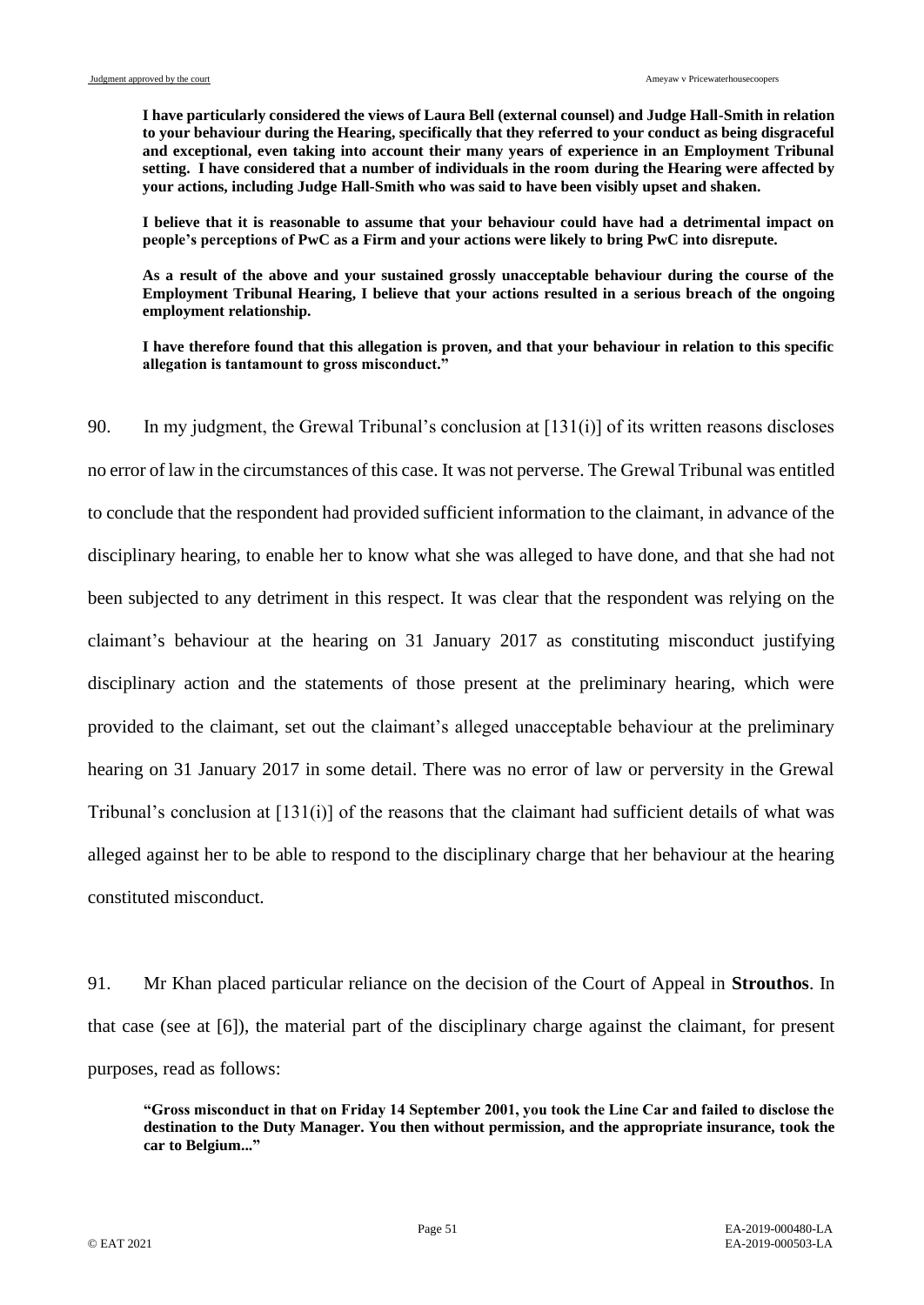The Court of Appeal held that the way in which the charge against the claimant had been framed did not include an allegation that the car had initially been taken by the claimant without permission – only that the claimant had subsequently taken the car to Belgium without permission. Pill LJ (with whose judgment May and Dyson LJJ agreed) stated at [11]:

**"The point has arisen, and has only arisen at this hearing, as to whether the evidence which was given to the disciplinary panel of the respondents is covered by the formal charge as laid, and if not, what are the consequences of that? In my judgment, the effect of the charge is clear.** [Counsel for the employer] **has strenuously submitted that, while it is ambiguous, it could bear the meaning that a dishonest initial taking of the vehicle is covered by the charge. I do not agree. On a reading of it, the action without permission relates to the taking of the car to Belgium. That appears in a different sentence from the words "you took the Line Car and failed to disclose the destination to the Duty Manager". The sentence in which the expression "without permission" is contained follows and begins with the word "then", which indicates a period later in time than the first sentence."**

Pill LJ went on to repeat, at [35], that in his opinion the charge against the claimant "did not include

an allegation of dishonesty in the initial taking… of the motor vehicle".

# 92. Mr Khan particularly relied on the following passages of Pill LJ's judgment in relation to the

framing of disciplinary charges:

**"12. It is a basic proposition, whether in criminal or disciplinary proceedings, that the charge against the defendant or the employee facing dismissal should be precisely framed, and that evidence should be confined to the particulars given in the charge…"**

**"38. This is not a case, especially as the matter has been raised only during the hearing in this court, in which to attempt to state general principles as to when a disciplinary charge of this kind may be departed from when disciplinary action is taken. However, it does appear to me to be basic to legal procedures, whether criminal or disciplinary, that a defendant or employee should be found guilty, if he is found guilty at all, only of a charge which is put to him. What has been considered in the cases is the general approach required in proceedings such as these. It is to be emphasised that it is wished to keep proceedings as informal as possible, but that does not, in my judgment, destroy the basic proposition that a defendant should only be found guilty of the offence with which he has been charged."**

**"41. What has to be considered is the overall fairness of the procedure.** [Counsel for the employer] **has argued that even if the charge was defective (he does not accept it was), any defect was cured by the procedure followed before the Disciplinary Panel. Having decided the case as I would, it is not necessary to make a ruling, but it does appear to me quite basic that care must be taken with the framing of a disciplinary charge, and the circumstances in which it is permissible to go beyond that charge in a decision to take disciplinary action are very limited. There may, of course, be provision, as there is in other Tribunals, both formal and informal, to permit amendment of a charge, provided the principles in the cases are respected. Where care has clearly been taken to frame a charge formally and put it formally to an employee, in my judgment, the normal result must be that it is only matters charged which can form the basis for a dismissal. That is something which may have come to the notice of the Disciplinary Panel as shown by their declining to make the finding of fact upon which the Tribunal subsequently permitted reliance to be placed by the employers."**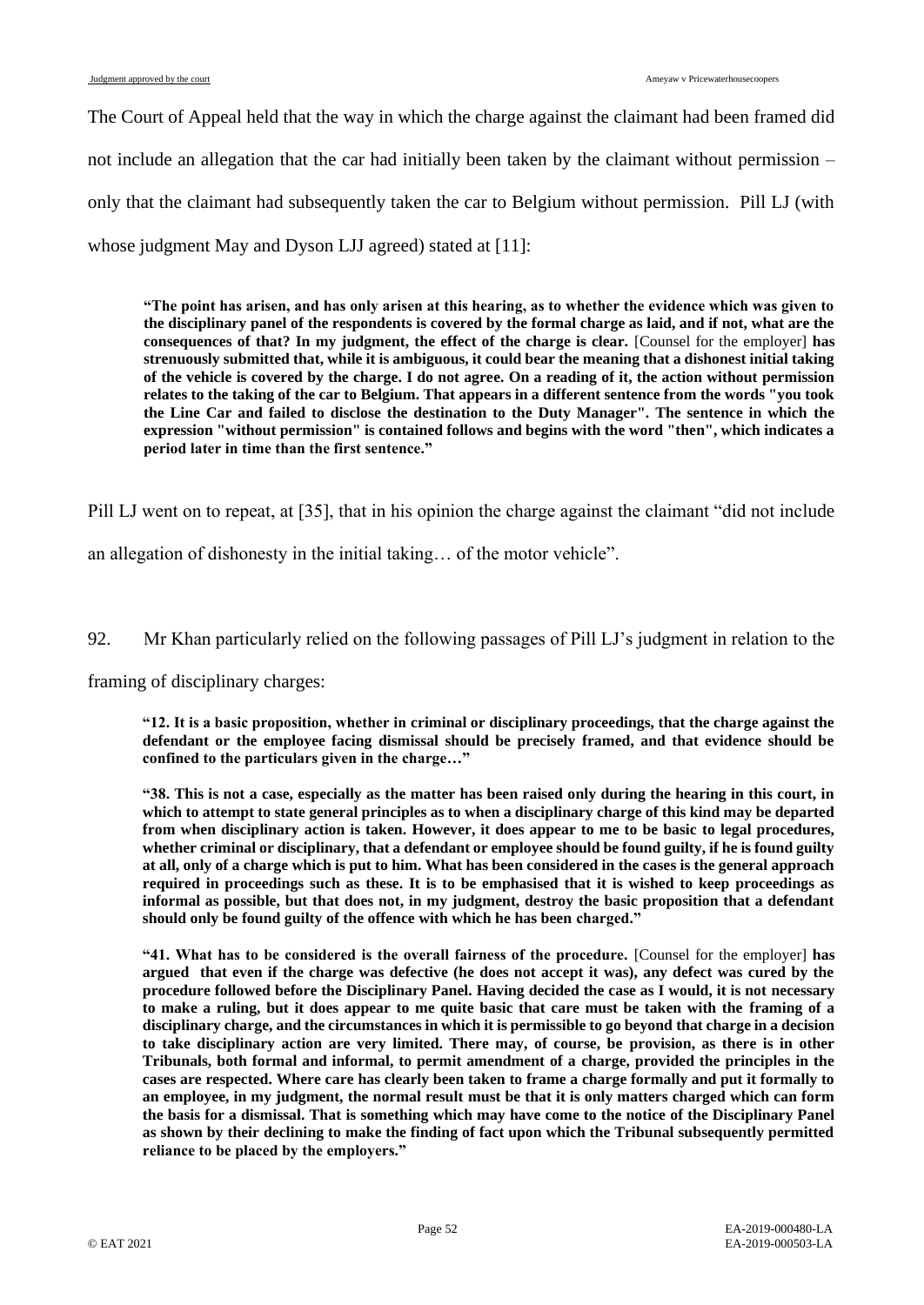93. In **Strouthos**, the claimant had not been charged with a disciplinary offence of initially taking his employer's vehicle without permission – only of subsequently taking it abroad without permission. The disciplinary charge against the claimant in the present case was that her behaviour at the preliminary hearing before Employment Judge Hall-Smith constituted misconduct. That charge was upheld by the dismissing officer. Returning to the points made by Pill LJ in **Strouthos** at [11] and [38], the charge against the claimant was covered by the evidence adduced by the respondent (which set out her alleged inappropriate behaviour at the hearing in some detail), and the claimant was found guilty of the charge as put. In my judgment, the Grewal Tribunal reached a conclusion that was open to it in the circumstances of this case. The allegation of perversity advanced by the claimant is not made out.

94. In his oral submissions, Mr Khan also sought to rely on the arguments deployed under this sub-ground, and in particular the case of **Strouthos**, to criticise the Grewal Tribunal's conclusion on the claimant's unfair dismissal claim at [136-137] of the reasons, where it found that the dismissal was fair:

#### **"Unfair Dismissal**

**136 We considered first what the reason for the dismissal was. It was abundantly clear to us that the Claimant was not dismissed because she had given information in the emails of 31 January which tended to show that her solicitors had been in breach of their legal obligations to her and that that had resulted in a miscarriage of justice. If the Claimant had made any protected disclosures to the Respondent, that was the extent of it. We concluded that the reason for the dismissal was the Claimant's behateavior** [sic] **at the preliminary hearing on 31 January – Ms Stokes believed that she had behaved in an excessively aggressive manner which had included shouting at and interrupting the Judge, the unacceptable behavior** [sic] **had continued after an adjournment and after the Judge had said that he would not tolerate it, that seasoned users of the Tribunal had described her conduct as disgraceful and exceptional and that a number of people in the room had been affected by her conduct. That was conduct that was likely to bring the Respondent into disrepute. That is a reason related to conduct and a potentially fair reason for the dismissal.**

**137 We then considered whether in all the circumstances the Respondent acted reasonably in treating that as a sufficient reason for dismissing the Claimant. At the time when Ms Stokes formed the belief that she did about the claimant's conduct at the preliminary hearing, the Respondent had conducted as much investigation as was reasonable and had she had reasonable grounds on which to sustain her belief. The Respondent had the accounts of its three employees who had been present at the hearing, the Respondent's counsel and the Employment Judge. The Claimant was provided with the evidence upon which the Respondent relied and was given the opportunity to present her side of the story and any evidence that she wanted to present. She was advised of her right to be accompanied. The Claimant chose not to engage in the process. She was offered a right of appeal and the time for presenting her grounds of appeal was extended on two occasions. An appeal pack was prepared by the Respondent and the Claimant was provided with a copy of it. Although the Claimant did not submit detailed grounds of appeal her appeal**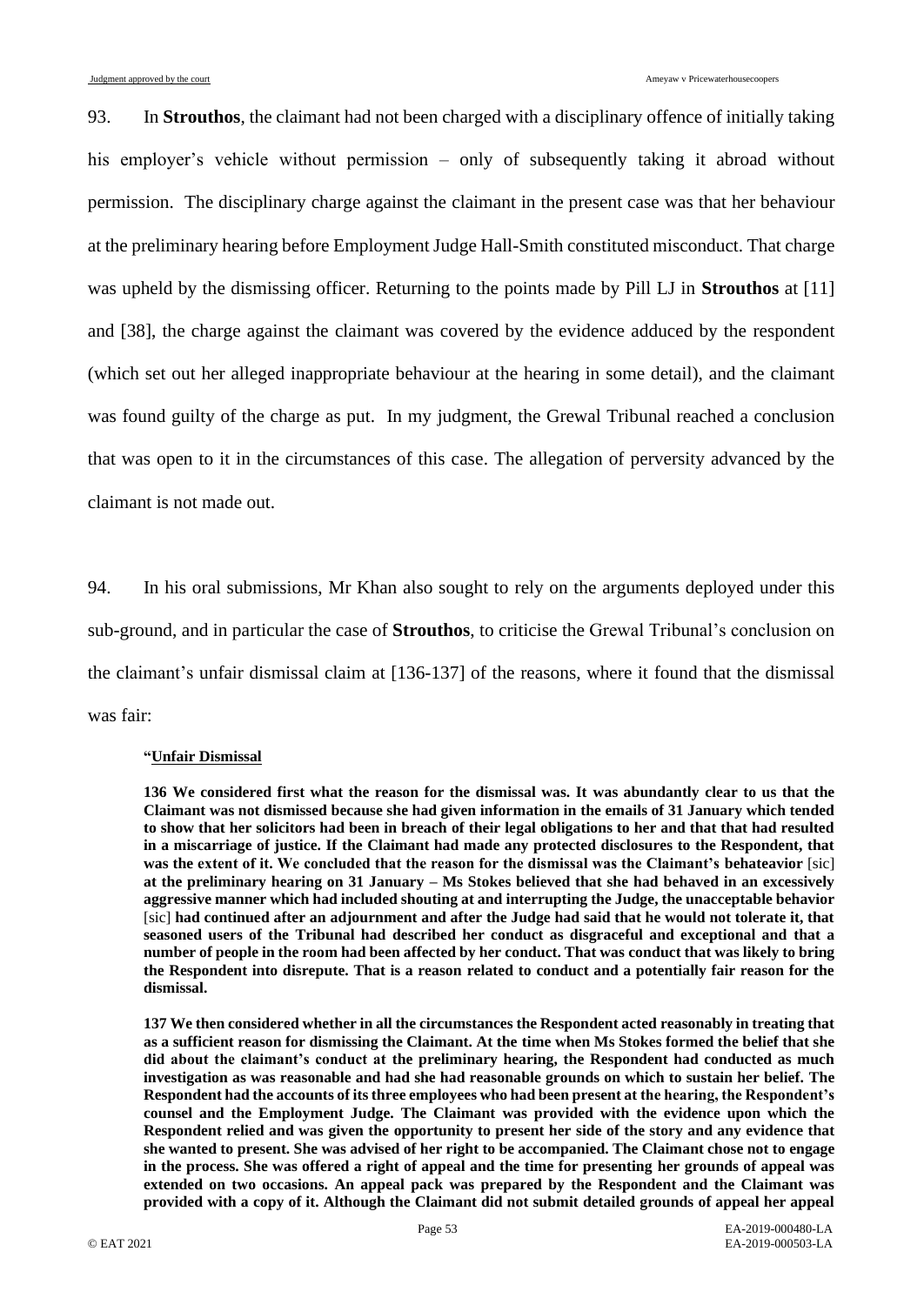#### **was nevertheless considered on the basis of her emails. The procedure and the process followed was fair. The decision to dismiss fell within the range of reasonable responses available to a reasonable employer in the circumstances. We concluded that the dismissal was fair."**

95. Mr Khan contended that the tribunal had failed to deal with this issue when considering the fairness of the dismissal, despite it having been specifically pleaded by the claimant in connection with the unfair dismissal claim. In my judgment, however, this argument must also be rejected. Firstly, as Ms Darwin correctly submitted, it does not form part of the claimant's amended notice of appeal (see at [\[77\]](#page-43-0), above), which specifically challenges only the conclusion reached at [131(i)] of the reasons in relation to the existence of a detriment for the purposes of the protected disclosure claim and does not challenge the conclusion reached on the fairness of the claimant's dismissal, or allege that the tribunal failed to deal with a material matter at [136-137] of the reasons. Secondly, in any event I do not consider that the argument is made out, for the reasons that I have already given. To the extent that the Grewal Tribunal did not again specifically refer to this issue when considering the question of the fairness of the claimant's dismissal, then any error was immaterial to the outcome because it had already dealt with the point in the passage at [131(i)], which I have set out above.

96. I therefore dismiss ground 3(b) of the appeal against the Grewal Tribunal's judgment.

# *Ground 3(c) – allegation of perverse finding regarding the fairness of the dismissal*

97. By this part of ground 3, it is contended that the Employment Tribunal's finding at [136] of the reasons regarding the reason for the claimant's dismissal, which I have set out when addressing ground 3(b), was perverse. The basis for the claimant's contention of perversity is the issue already discussed above regarding the hearing before Judge Hall-Smith having taken place "in private", i.e. one from which the general public were excluded. Ms Darwin submits that this was not a perverse finding in light of the fact that there were individuals in the hearing room who did not work for the respondent – i.e. the claimant's counsel and solicitor, the respondent's counsel and the Employment Judge. I agree with her that the Grewal Tribunal was entitled to find that there was a potentially fair reason for dismissal in this case – i.e. conduct – and, to the extent that criticism of the tribunal's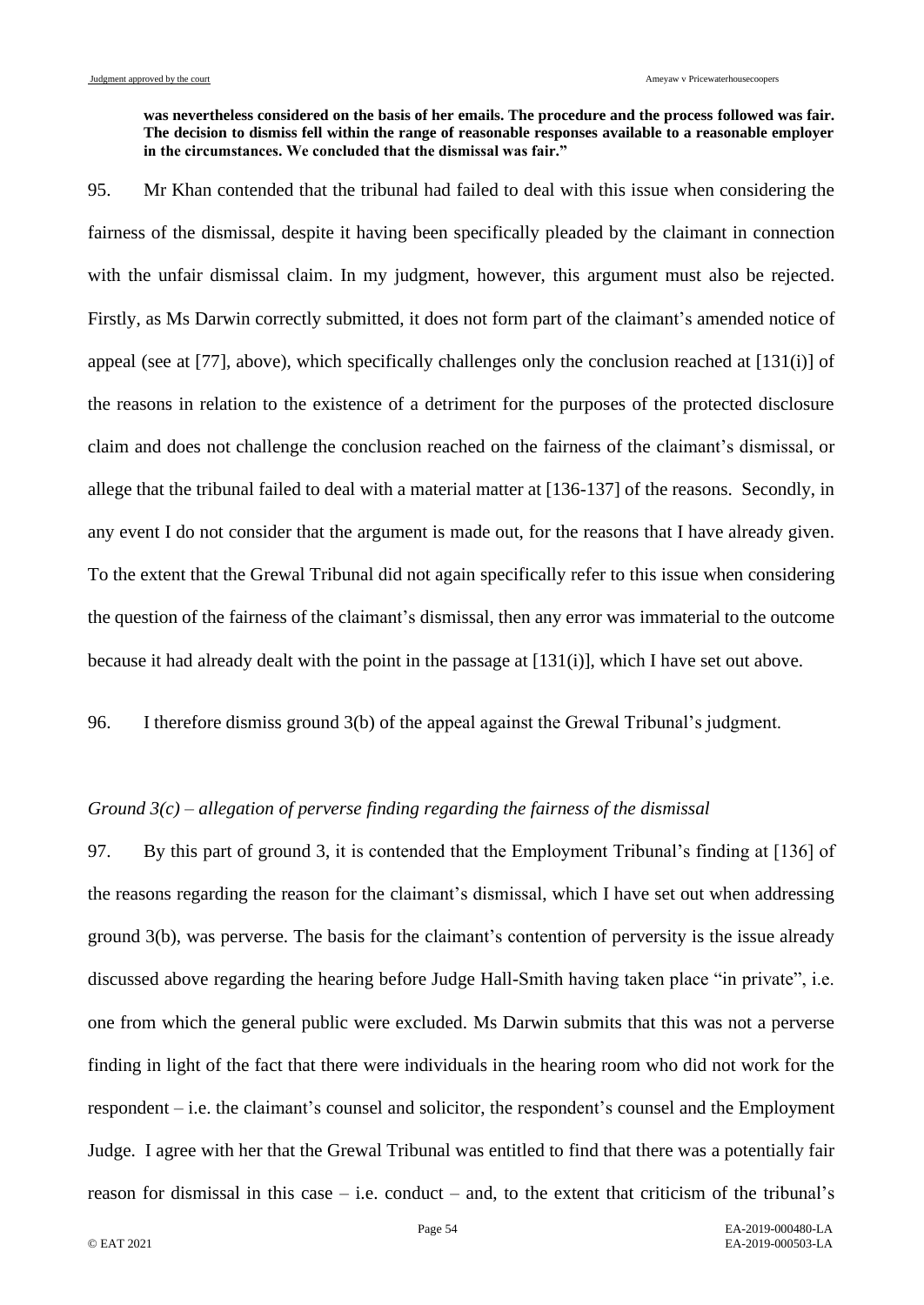conclusion on the reasonableness of the dismissal was advanced in connection with this aspect of the appeal, that its conclusion was one which was open to it to reach. It was not perverse.

98. I therefore dismiss ground 3(c) of the appeal against the Grewal Tribunal's judgment.

# *Ground 3(d) – failure to consider certain matters in connection with the victimisation claim*

99. This part of ground 3 relates to the claimant's complaint of victimisation, contrary to the provisions of the **Equality Act 2010**. It was accepted that the claimant had done several protected acts. It is now contended on behalf of the claimant that the Employment Tribunal's finding at [120] of the reasons that there was no evidence before it that a senior manager of the respondent who had not done protected acts would have been treated differently failed to take into account what are said to be four breaches of the respondent's suspension policy in dealing with the claimant. Although Ms Darwin argued that the submissions made by Mr Khan were outside the scope of the notice of appeal, I do not agree: the pleaded complaint is that the tribunal "failed to consider" certain matters. The relevant paragraph of the Grewal Tribunal's reasons reads:

**"120. We considered the suspension and the instigation of the disciplinary investigation together. We accepted Ms Henry's evidence that, on the basis of the reports she had received, her preliminary view was that the Claimant's conduct on 31 January 2017 at the preliminary hearing and in sending the emails afterwards was serious and could potentially amount to gross misconduct. The Claimant was a senior employee of the Respondent and the alleged misconduct had taken place in a public forum. It was clearly not a minor or trivial matter and it cannot be said that this was a case of an employer using a flimsy reason to suspend an employee and start a disciplinary process because it had an ulterior motive. Ms Henry took the view that the matter clearly needed to be investigated and, having regard to the nature of the misconduct alleged, she had genuine concerns about the Claimant having access to the Respondent's systems and premises while the matter was investigated. There was no evidence before us from which we could infer that a senior manager of the Respondent, who had behaved in the same way as the Claimant but had not done any of the protected acts, would have been treated any differently. Having considered all the evidence, we concluded that the Respondent had not suspended the Claimant or started the disciplinary process against her because she had done any of the protected acts."**

100. For the respondent, Ms Darwin submitted that the Grewal Tribunal was here concerned with a specific allegation, identified in the List of Issues set out at [2.2] of the tribunal's reasons, under the heading "Victimisation", as follows:

**"… whether the Claimant was subjected to the following detriments because she had done the above protected act(s):**

**(a) Her suspension on 3 February 2017;**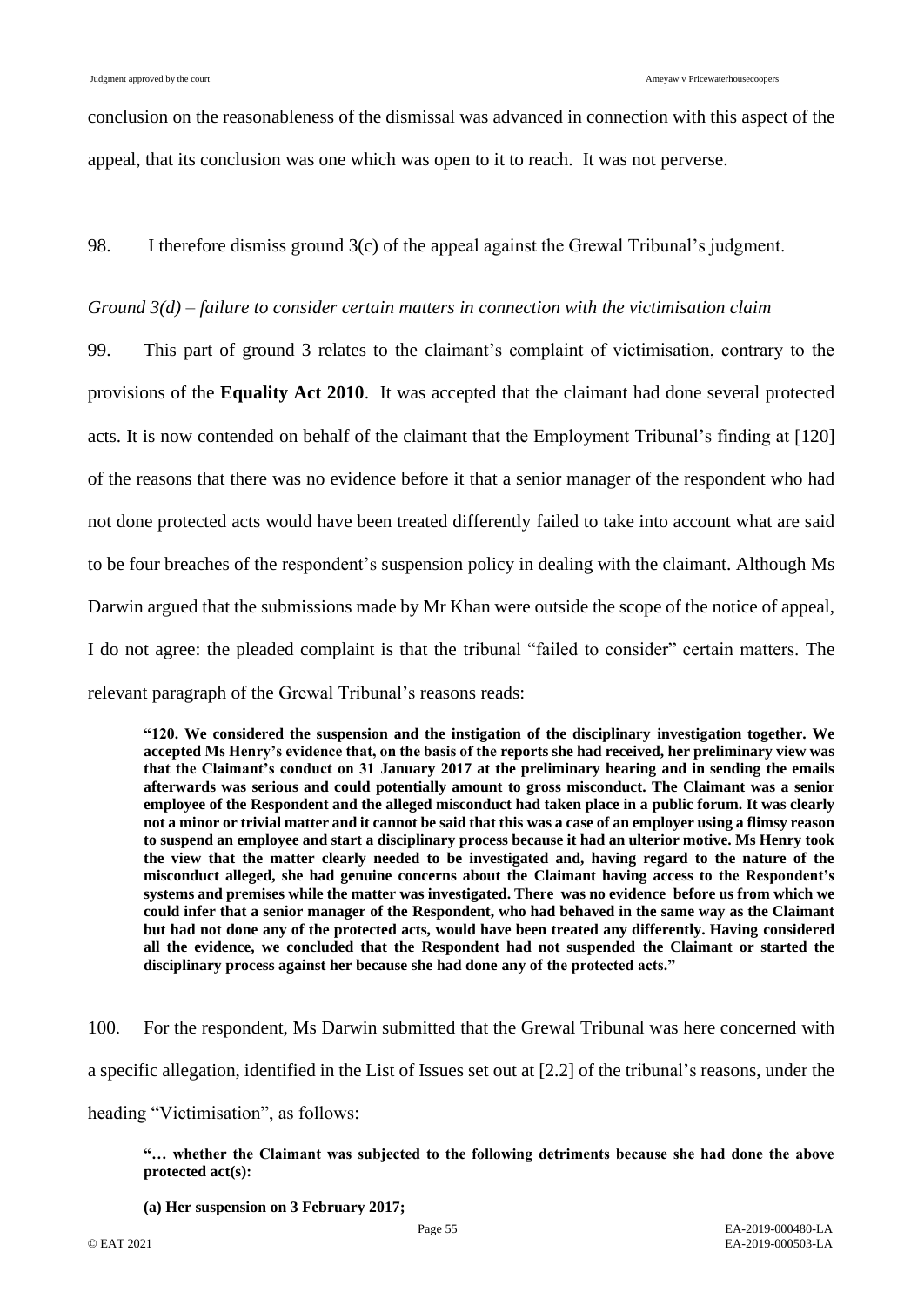**(b) The disciplinary investigation into allegations about her from 6 February 2017;**

**(c) The Respondent's decision to rate her as "Not Assessed" for the 2016/2017 performance year, as communicated to the Claimant on 30 March 2017."**

Ms Darwin submitted that whether the respondent had breached its suspension policy in the respects now alleged was not an allegation made in connection with the victimisation claim. What was complained about was the fact of suspension having occurred, not the manner in which it was carried out. I agree. I also accept Ms Darwin's submission that there was no requirement for the Grewal Tribunal to address, at [120] of the reasons, the matters that are now relied on in relation to whether or not the decision to suspend was an act of victimisation consequent upon protected acts because they were not the basis upon which the claimant's claim was put to the Employment Tribunal. There is no allegation of such breaches of the suspension policy in the claim form or the further particulars of that claim which were supplied by the claimant; although it appears that the policy was disclosed by the respondent only very shortly before the hearing, no amendment was made in order to raise the points now relied on and it is not reflected in the List of Issues which appears in the Grewal Tribunal's reasons.

101. Sarah Henry (the senior employee of the respondent who had taken the decision to suspend the claimant) was cross-examined by the claimant's representative, Mr Ogilvy, on the morning of 22 January 2019, and it is apparent from the judge's notes that at least some aspects of the suspension policy (which appeared at pages 1733-1734 of the bundle before the Grewal Tribunal) were referred to during cross-examination. Although it appears from the notes that Ms Henry was questioned about the basis for her decision to suspend the claimant and about why the suspension letter was delivered to the claimant's home rather than a suspension meeting being held (the policy referring to it being "best practice" to have a suspension meeting and Ms Henry's evidence, according to the Judge's notes and reflected in the tribunal's reasons at [70-72], being that this was because the claimant was signed off sick and that it was necessary to hand-deliver the suspension letter to ensure it was received by the claimant), the notes do not record that it was put to her in cross-examination that any breaches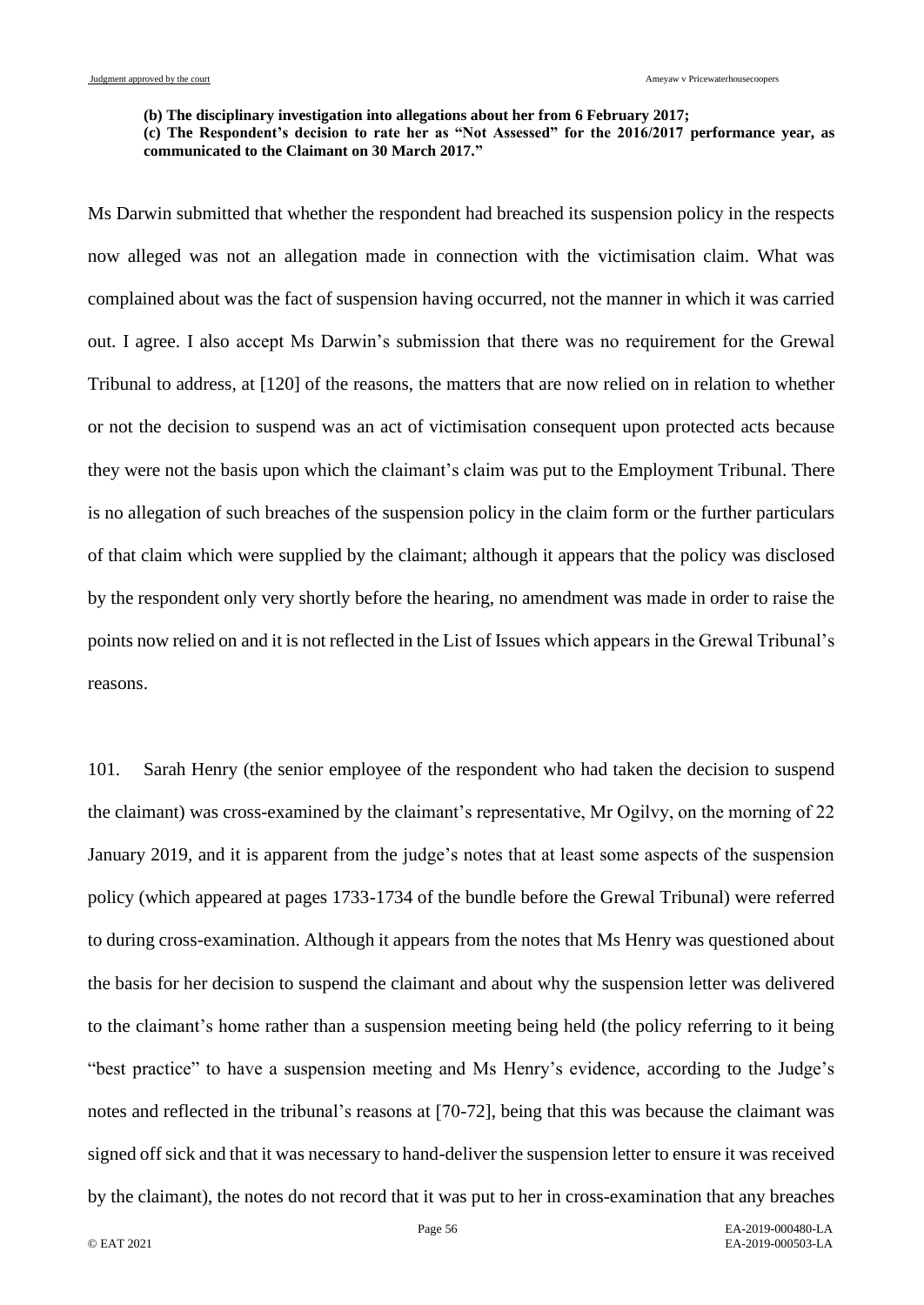of the suspension policy now raised on appeal had anything to do with the claimant's protected acts. The judge's notes also do not indicate that any point was raised with Ms Henry about the suspension decision being made at an inappropriate level of management or regarding failure to consult with the respondent's employee relations team. The claimant did not make any closing submissions to the Grewal Tribunal, either, despite having the opportunity to do so (see at [\[33\]](#page-15-0), above), and so the arguments now raised in relation to the significance of these alleged breaches of policy in connection with the victimisation claim were not made to the tribunal. Mr Khan submits that the Grewal Tribunal ought to have drawn an inference against the respondent in respect of the victimisation claim in relation to these matters – but such a submission was not made to the tribunal below.

102. In these circumstances, in my judgment, the Grewal Tribunal's conclusion at [120] of the reasons discloses no error of law. It does not, as Mr Khan and Mr Rozycki now submit, fail to engage with the identified issues in the case (see **Dutton v Governing Body of Woodslee Primary School**, UKEAT/0305/15/BA at [22]) or reach an impermissible or perverse conclusion on the point (see **Piggott Bros & Co Ltd v Jackson** [1992] ICR 85 at 92F, CA). The point made on appeal seeks, in effect, to advance a case which was not made below, to criticise the Grewal Tribunal for failing to deal with arguments that were not pleaded, identified in the list of issues, raised in cross-examination or made in closing submissions, and to re-argue the victimisation claim on appeal.

103. In any event, the substance of at least two of the points made was dealt with by the Grewal Tribunal. Insofar as it is contended that the respondent breached its suspension policy by not having a "good reason" to suspend the claimant, the issue was dealt with by the Grewal Tribunal when it stated at [120] of the reasons that, "It was clearly not a minor or trivial matter and it cannot be said that this was a case of an employer using a flimsy reason to suspend an employee…" Further, insofar as the decision to hand-deliver the suspension letter to the claimant's home was concerned, this issue was addressed by the tribunal in connection with the claimant's claims for direct discrimination and

Page 57 EA-2019-000480-LA © EAT 2021 EA-2019-000503-LA harassment at [134] of the reasons, in respect of which that matter had been identified as a complaint.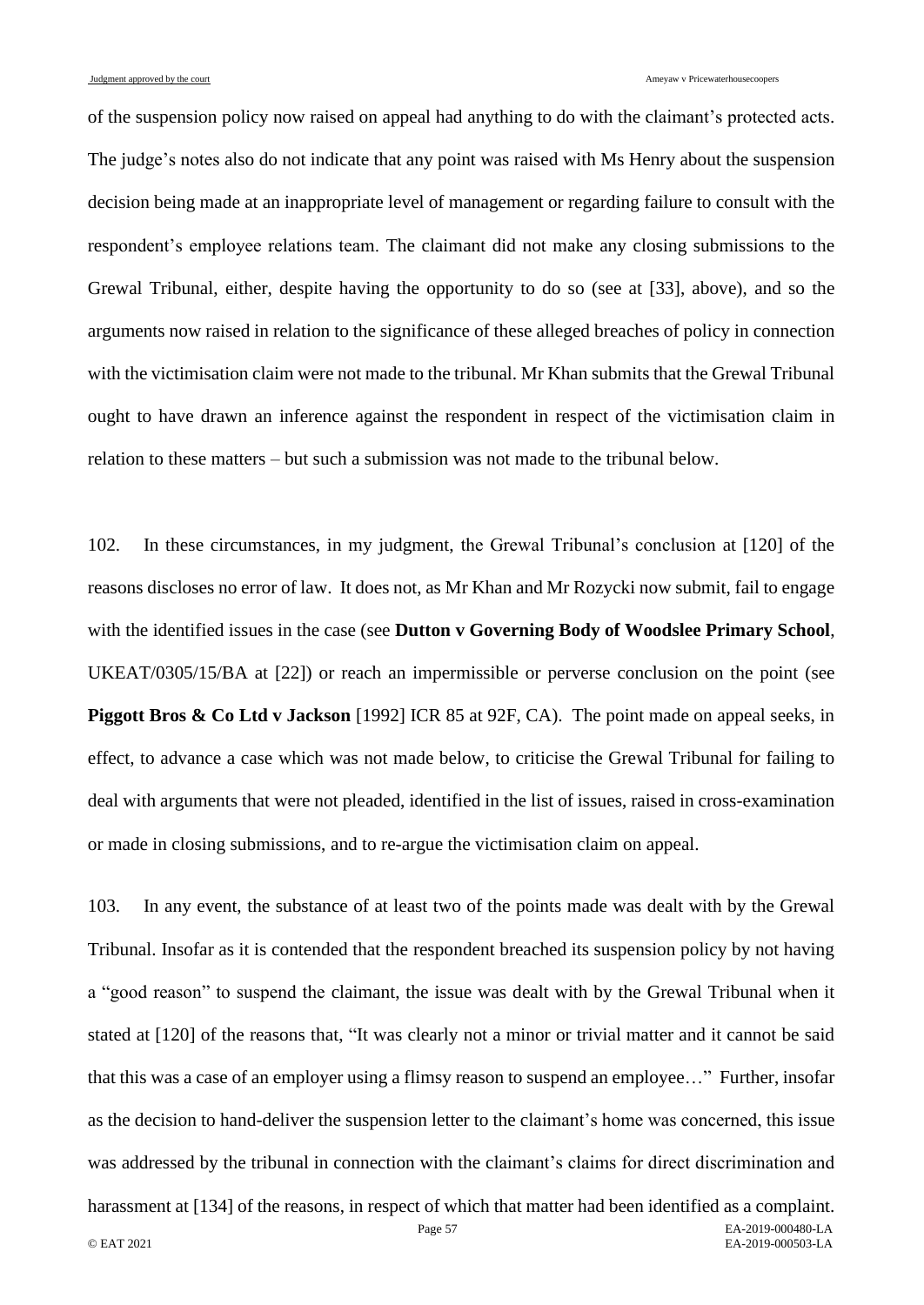The tribunal noted that this "would not be the normal way of sending a suspension letter" but accepted the explanation that had been given by the respondent regarding the reasons for the manner in which the decision to suspend had been communicated.

# *Ground 3(e) – alleged error in finding of no protected disclosures*

<span id="page-57-0"></span>104. This part of ground 3, by which it was contended that the Grewal Tribunal had erred in law in its finding that the claimant had not made protected disclosures in her emails to the Evening Standard newspaper, was not pursued by Mr Khan at the hearing of the appeal. Accordingly, I need not address it further.

105. Ground 3, upon which the claimant's appeal against the substance of the Grewal Tribunal's decision to dismissed ET claim 4 has been permitted to proceed, is therefore dismissed in its entirety.

# **Conclusion**

106. Both the claimant's appeals are dismissed.

# **Postscript**

107. On 22 September 2021, whilst my draft judgment was being prepared for promulgation, Mr Khan sent an email drawing my attention to the decision of this Appeal Tribunal in **TYU v ILA SPA Limited**, EA-2019-000983-VP, which had been given on 16 September. He submitted that the judgment of Deputy High Court Judge Heather Williams QC was supportive of the position taken by the Claimant that the Grewal Tribunal had been wrong to find that Article 8 ECHR was not engaged in relation to the claimant's application under rule 50 and that the Grewal Tribunal had also erred in the balancing exercise. At my direction, on 5 October Ms Darwin submitted a short note in response to Mr Khan's submissions.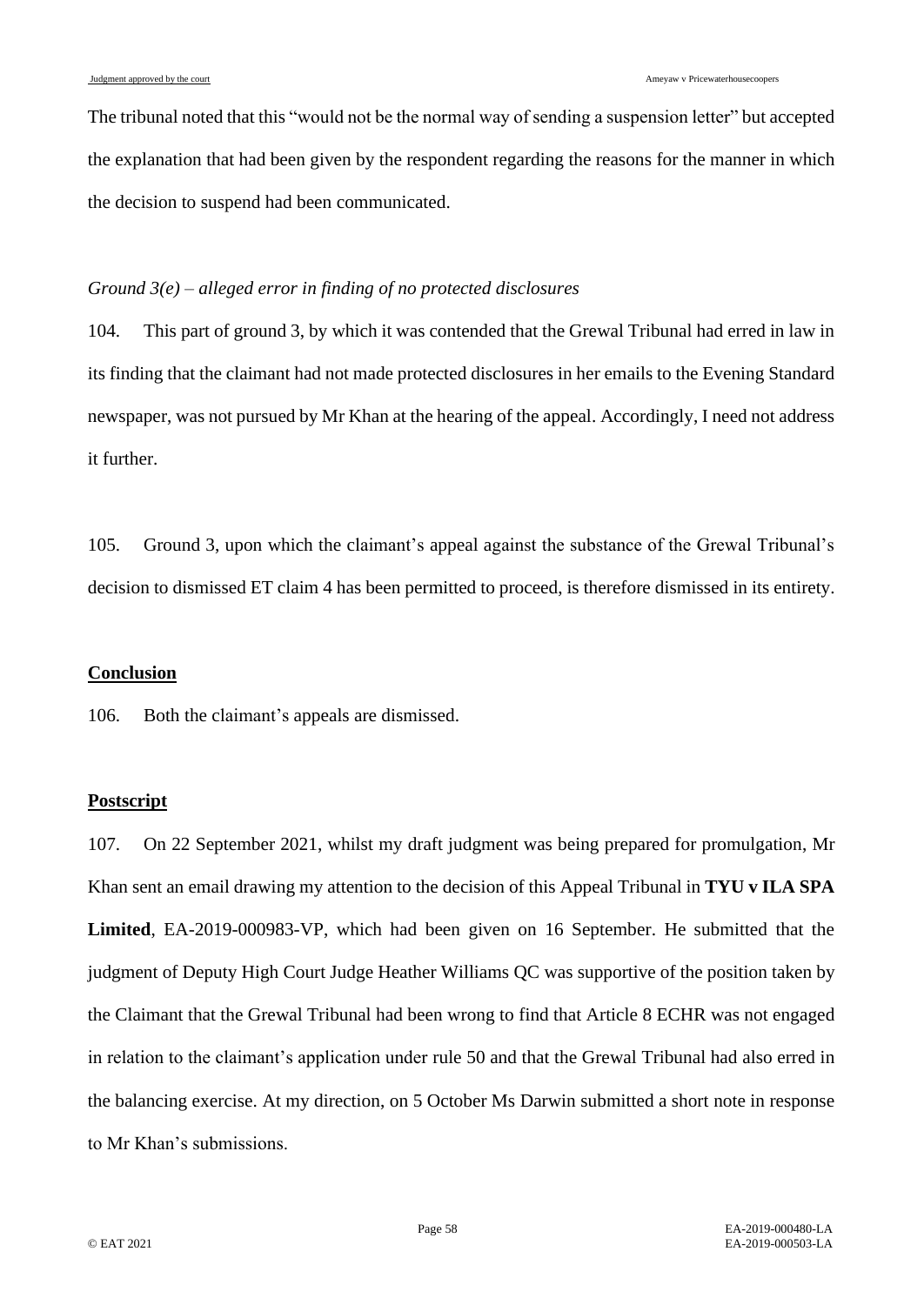108. The decision in **TYU** does not cause me to change my view as to the correct outcome of this part of the claimant's appeal against the decision of the Grewal Tribunal. In that case, the application for anonymity had been made by the appellant, an employee of the respondent who was neither a party to nor a witness in the proceedings before the Employment Tribunal. The Employment Tribunal had held (see at [16] of this Appeal Tribunal's judgment) that the appellant had no reasonable expectation of privacy, so as to result in Article 8 ECHR being engaged in relation to her subsequent anonymity application, because information revealing her identity had been discussed during a public trial. This Appeal Tribunal held that to have been an error of law: see at [59-60]. It was further held at [67-72] that, on the facts found by the Employment Tribunal, Article 8 ECHR was indeed engaged because the appellant did have a reasonable expectation that she would not, as someone who had not participated in the tribunal proceedings, be named in the particular context that she was in the Employment Tribunal's judgment (i.e. in relation to "potential criminal acts of dishonesty by the appellant in her workplace" and the referral of theft allegations against her to the police: see at [71- 72]). The factual basis of the rule 50 application in the present case is, for the reasons which I have already given, significantly different. It concerns the conduct of one of the parties to litigation during the course of a hearing before the Employment Tribunal. Indeed at [43] and [57] of her judgment in **TYU**, Deputy Judge Williams QC addressed the decision of Her Honour Judge Eady QC in the present claimant's earlier appeal (see at [24], above) and expressly distinguished the circumstances of the appellant in **TYU**.

109. In any event, nothing in **TYU** undermines the Grewal Tribunal's alternative conclusion that, even if Article 8 ECHR was engaged, the claimant's rule 50 application should nonetheless be dismissed. Deputy Judge Williams QC held in **TYU** that the Employment Judge (whose brief reasoning on the point appears at [17] of this Appeal Tribunal's judgment) had not conducted a balancing exercise between the competing rights in play. In the present case, the Grewal Tribunal did conduct such an exercise at [15-16] of its written reasons. Mr Khan however submits, relying on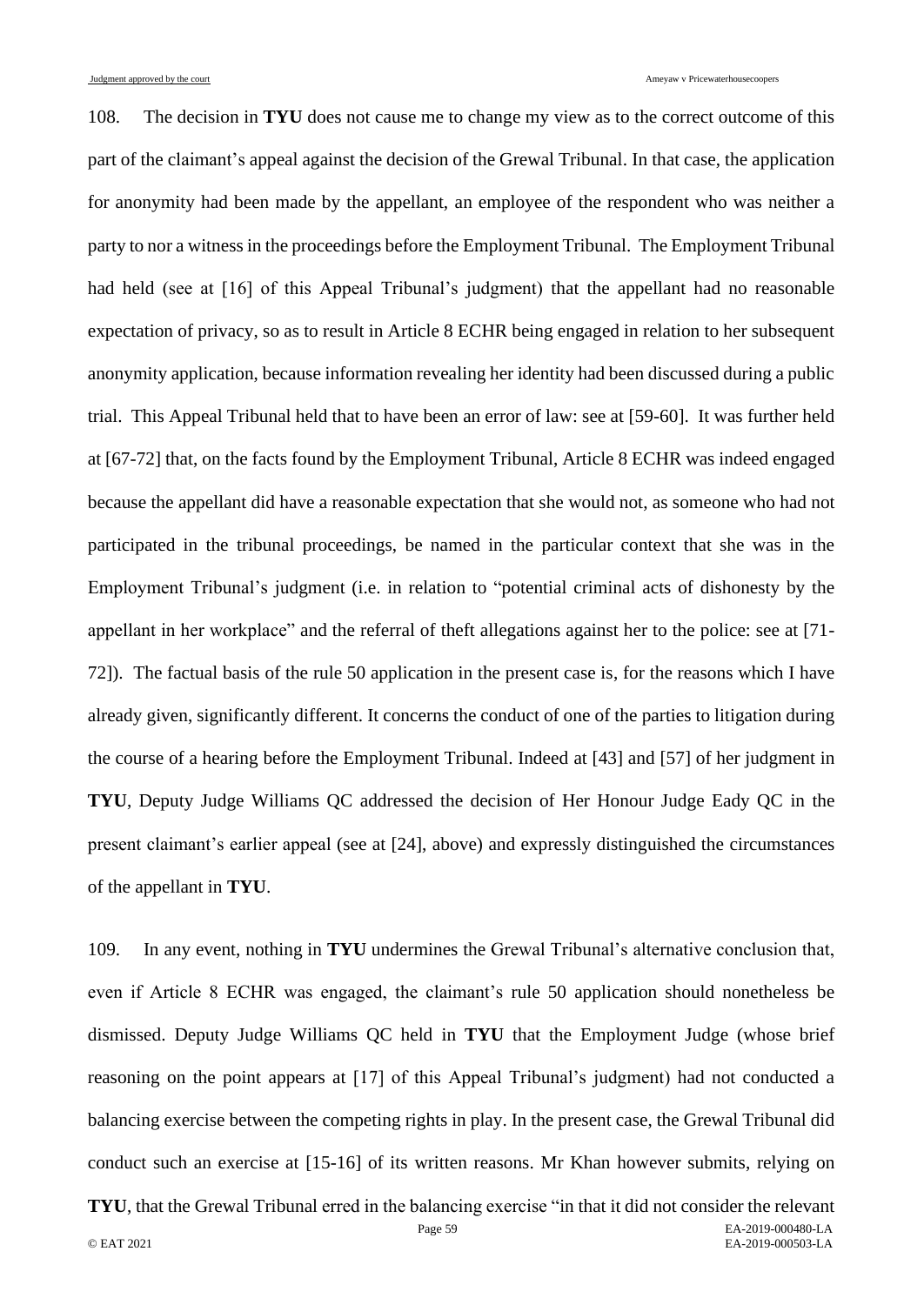measures that could be adopted to protect the Appellant's Article 8 rights such as the use of a cipher instead of her name." In my judgment, there is nothing in this point. The Grewal Tribunal expressly considered at [15] of the written reasons whether what it described as "permanent anonymity" should be given to the claimant. The balancing exercise in this case was not flawed on any of the bases identified as potential grounds for appeal at [47] of the judgment in **TYU**.

110. On 6 October, the claimant sent an email to the Employment Appeal Tribunal responding to the note sent by Ms Darwin. She said that she was doing so herself because her Solicitors had refused to comply with her instructions to send such a response (for which, I should add, I had not given any direction). In that email, the claimant made the following points, which I shall address for the sake of completeness:

- a. *That she had raised the issue of medical information before the Grewal Tribunal as a ground for making her rule 50 application.* I have already dealt with that issue at [71-74], above.
- b. *That the Grewal Tribunal had found at [15] of the written reasons that "prior publicity" was fatal to the claimant's rule 50 application.* The criticism of the Employment Tribunal in **TYU** was in relation to its having found that the prior publicity given to the allegations against the appellant at the public tribunal hearing was fatal to the engagement of Article 8 ECHR. The Grewal Tribunal did not, for the reasons which I have given, make the same error in relation to the engagement of Article 8 in this case. Nor did it find at [15] of the written reasons, when conducting the balancing exercise, that "prior publicity" was fatal to the claimant's application in this respect; indeed, the first countervailing consideration identified by the Grewal Tribunal was that the order sought by the claimant was a serious interference with the principle of open justice.
- c. *That the claimant was in a position analogous to the appellant in TYU, because of the publication of a "false narrative" of her conduct at the hearing on 31 January 2017.* I